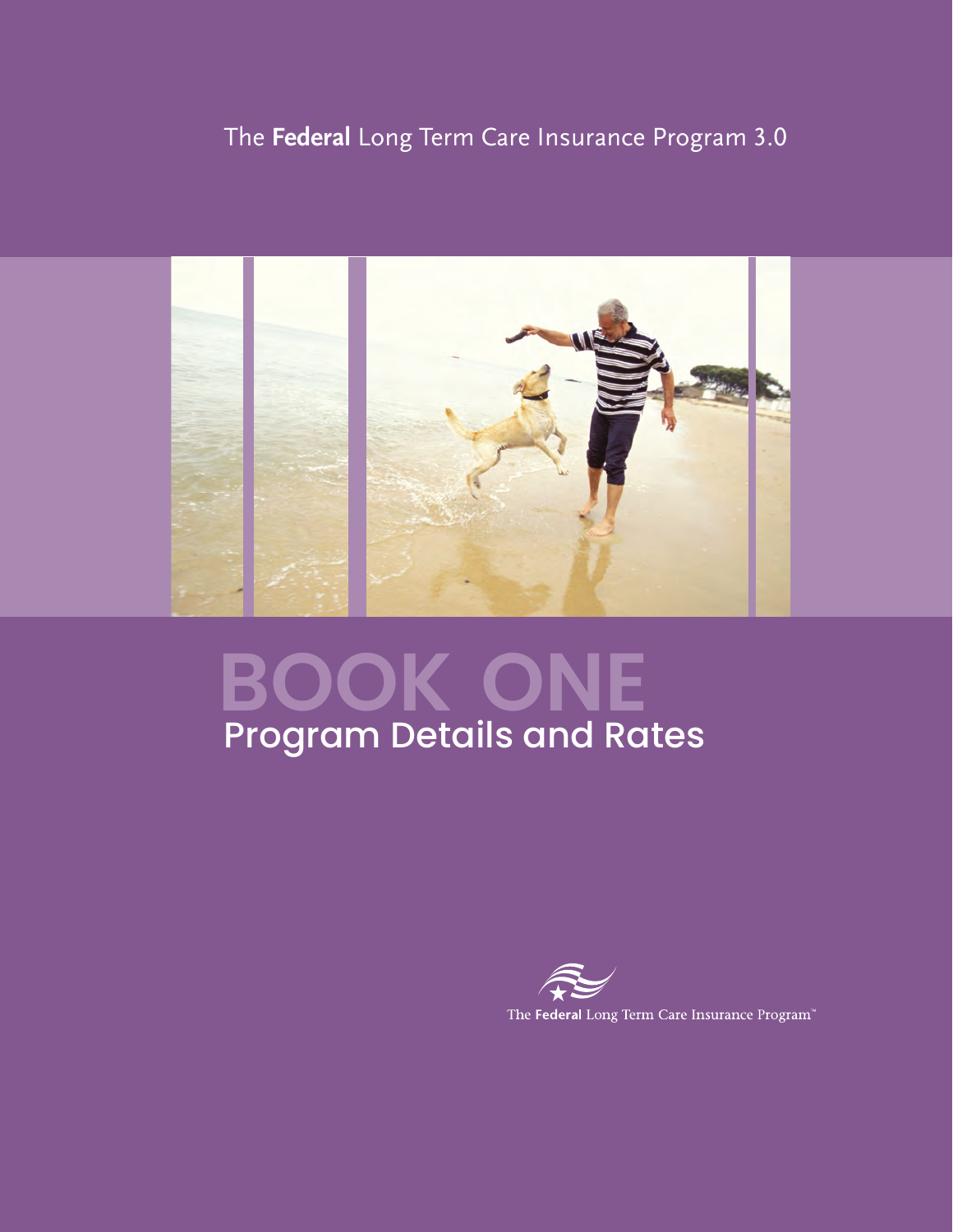This book, including the outline of coverage, is not an insurance contract, but a summary of certain information regarding the Federal Long Term Care Insurance Program (FLTCIP) coverage. Other rights are contained in the group policy that OPM has with us. If you apply for the coverage offered under the FLTCIP and your application is approved, you will automatically receive a copy of the *FLTCIP 3.0 Benefit Booklet*. It is important that you read your benefit booklet carefully! The *FLTCIP 3.0 Benefit Booklet* and the schedule of benefits will contain the governing contractual provisions that relate specifically to you. If any language or provisions here differ from the *FLTCIP 3.0 Benefit Booklet*, the benefit booklet will be the controlling document.

The following information applies to the FLTCIP 3.0 plan.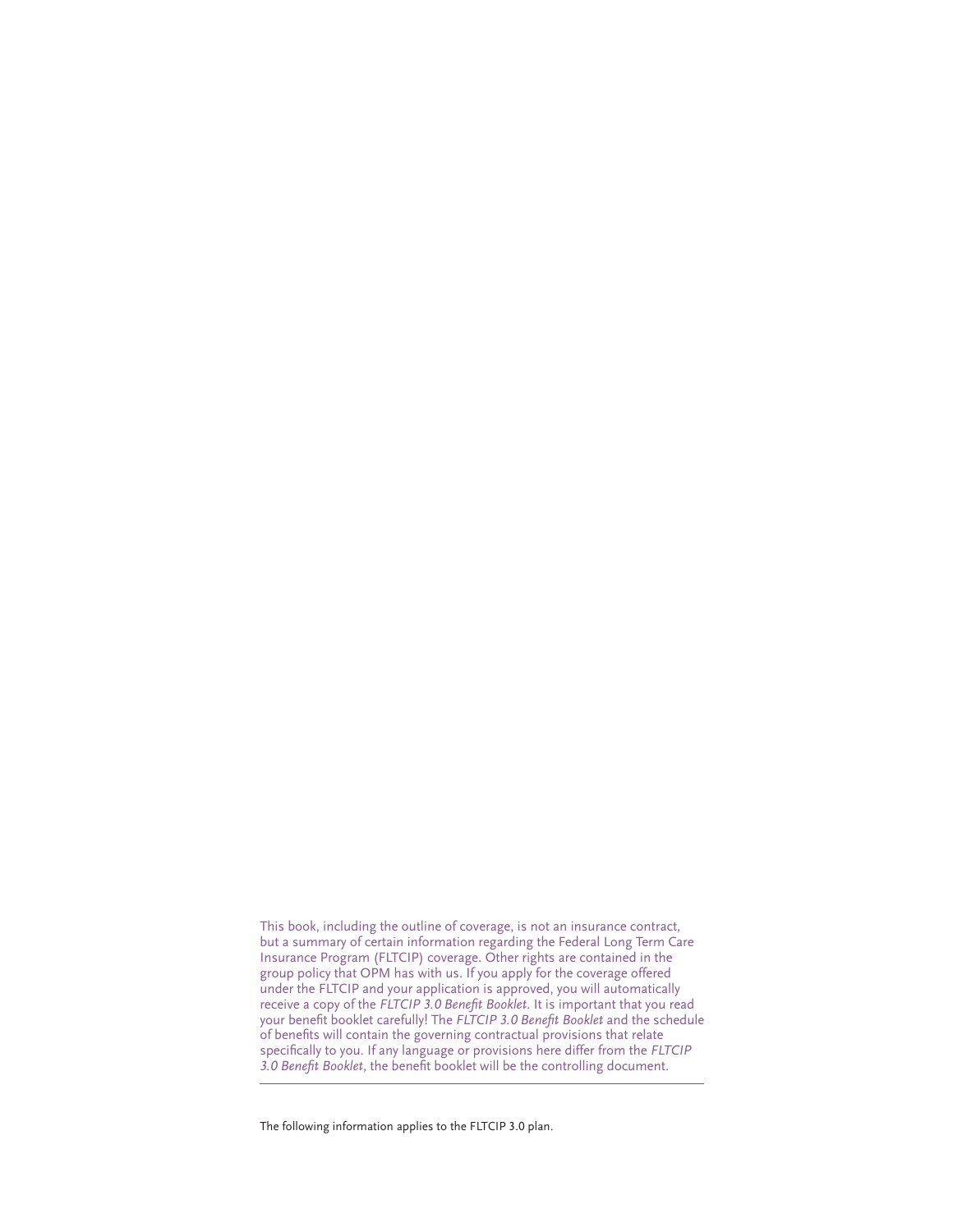# **Table of Contents**

| Eligibility                                                    | 2   |
|----------------------------------------------------------------|-----|
| The Federal Long Term Care Insurance Program                   | 3   |
| Key features                                                   | 8   |
| Prepackaged plans                                              | 10  |
| Customized plans                                               | ו ו |
| Options for paying premiums                                    | 11  |
| Premiums                                                       | 12  |
| Qualifying for benefits                                        | 16  |
| What is <b>not</b> covered by the FLTCIP                       | 16  |
| FLTCIP 3.0 Outline of Coverage                                 | 17  |
| The Federal Long Term Care Insurance<br>Program Privacy Notice | 40  |

**Note:** Defined terms appear in **bold** at first usage. If a term is not defined within this brochure, see the "Glossary" section in *Book Two: Additional Information.*

1

# **Questions?**

### Visit us at **[LTCFEDS.com](http://LTCFEDS.com)** or call us at **1-800-LTC-FEDS** (1-800-582-3337) **TTY** 1-800-843-3557.

The Federal Long Term Care Insurance Program is sponsored by the U.S. Office of Personnel Management, insured by John Hancock Life & Health Insurance Company, under a group long term care insurance policy, and administered by Long Term Care Partners, LLC.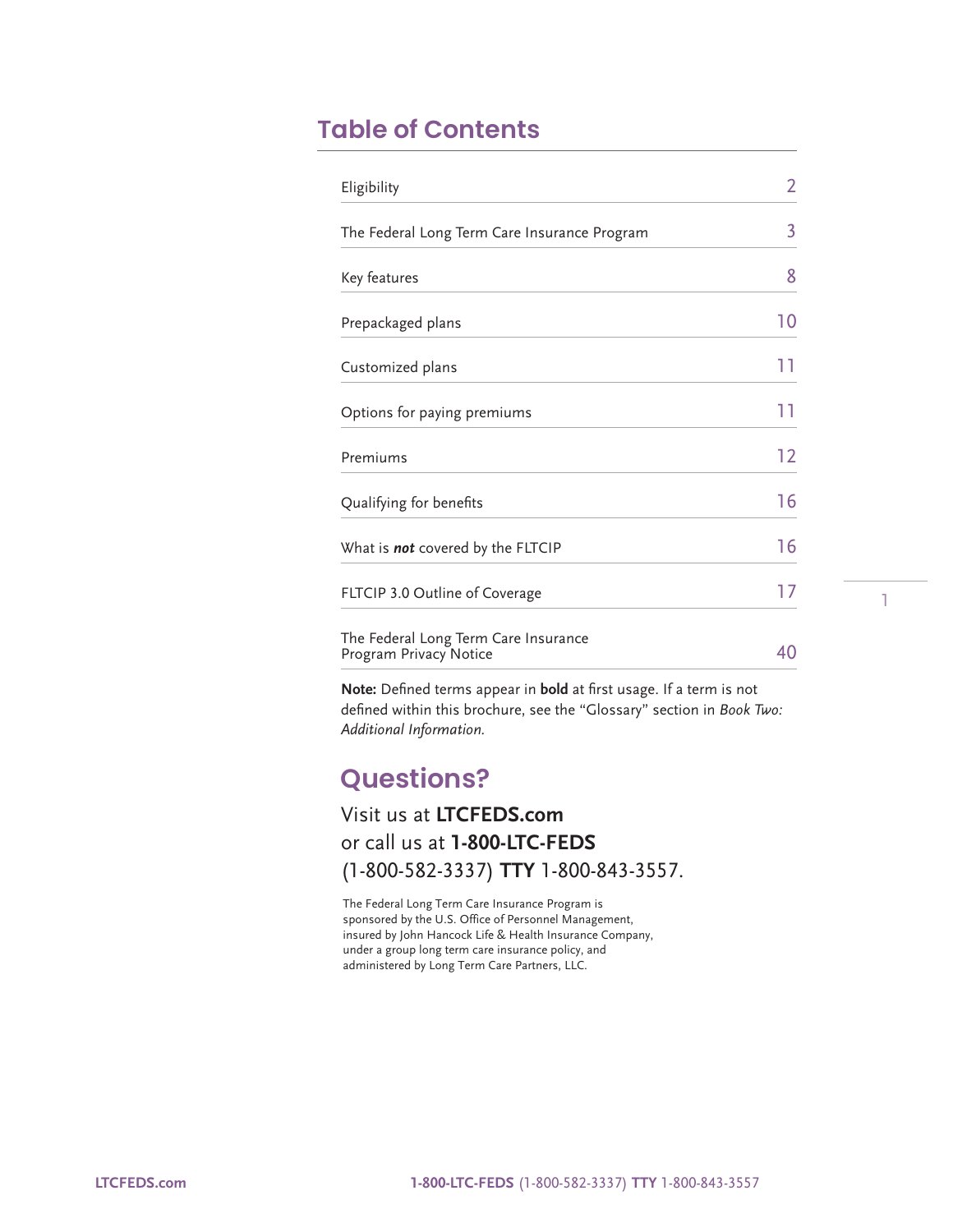# **Eligibility**

Federal and U.S. Postal Service employees and annuitants, active and retired members of the uniformed services, and their qualified relatives are eligible to apply for coverage under the Federal Long Term Care Insurance Program (FLTCIP). Specifically, persons in the following groups are eligible to apply for coverage:

### **Employees**

- Federal employees in positions that convey eligibility for the Federal Employees Health Benefits (FEHB) Program (whether or not they are actually enrolled)
- U.S. Postal Service (USPS) employees in positions that convey eligibility for the FEHB Program (whether or not they are actually enrolled)
- Active members of the uniformed services who are on active duty or full-time National Guard duty for more than 30 days, including:
	- active members of the Selected Reserve (members of the Individual Ready Reserve are **not** eligible to apply)
- Other eligible employees:
	- Tennessee Valley Authority employees (even though they may not be eligible for FEHB coverage)
	- D.C. Government employees who were first employed by the D.C. Government before October 1, 1987
	- D.C. Courts employees
	- Commander, Navy Installations Command (CNIC) employees
	- Nonappropriated Fund (NAF) employees

#### **Annuitants**

- Federal or USPS annuitants
- Retired members of the uniformed services who are entitled to retired or retainer pay, including:
	- retired grey reservists, even if they are not yet receiving their retired pay
- Other eligible annuitants:
	- deferred annuitants
	- separated employees with title to a deferred annuity, even if they are not yet receiving that annuity
	- Tennessee Valley Authority annuitants
	- compensationers receiving compensation from the U.S. Department of Labor
	- D.C. Government annuitants who were first employed by the D.C. Government before October 1, 1987
	- ▶ D.C. Courts annuitants
	- CNIC annuitants
	- NAF annuitants
	- Surviving spouses receiving a survivor annuity and domestic partners of deceased workforce members receiving an insurable interest annuity (visit **[LTCFEDS.com/eligibility](http://LTCFEDS.com/eligibility)** to determine if you are eligible as a survivor)

### **Qualified relatives**

If you are a qualified relative as described below, you can apply even if the person you're related to does not apply, or even if the person you're related to applies but is not approved for coverage.

- Current spouses of eligible employees
- Current spouses of eligible annuitants (but not former spouses, even if they are receiving an apportionment of annuity)
- Parents, parents-in-law, and stepparents of living eligible employees (parents, parents-in-law, and stepparents of annuitants are **not** eligible)

2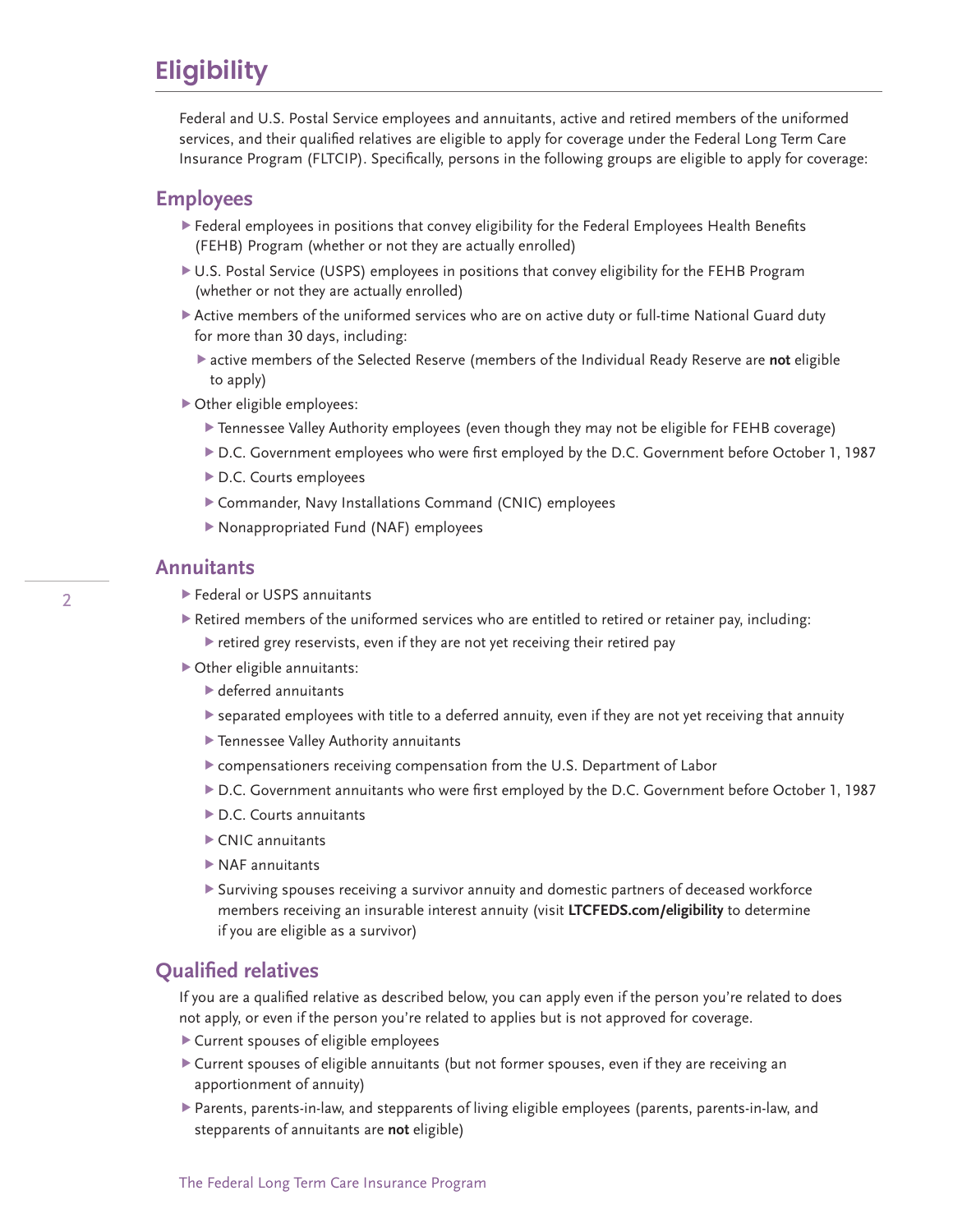# **Eligibility**

### **Qualified relatives (continued)**

- Adult children (at least 18 years old, including adopted and stepchildren) of living eligible employees and annuitants
- Domestic partners\* of eligible employees and annuitants (visit **[LTCFEDS.com/eligibility](http://LTCFEDS.com/eligibility)** to determine if you are eligible as a domestic partner)

\* A Declaration of Domestic Partnership form must be submitted to the employee's agency or annuitant's retirement system before you apply. Visit **[LTCFEDS.com/eligibility](http://LTCFEDS.com/eligibility)** for details.

# **The Federal Long Term Care Insurance Program**

Long term care insurance may be a smart way to protect your income and assets and remain financially independent should you need **long term care** services at home, in a **nursing home** or an **assisted living facility**, or in other settings. In general, traditional health insurance plans—including TRICARE For Life or Medicare—do not pay for the chronic, ongoing assistance with daily living that is most often associated with long term care. And long term care services can be very expensive. These are the current national averages for long term care services<sup>1</sup>:

- ▶ \$24 an hour for a home health aide
- ▶ \$72 a day for care in an adult day care center
- ▶ \$4,725 a month for care in an assisted living facility
- ▶ \$254 a day for a semiprivate room in a nursing home
- ▶ \$289 a day for a private room in a nursing home

**Home care**—which most people prefer—is generally more affordable than nursing home care but still can be expensive. When averaged nationally, the cost of a six-hour visit by a home health aide is \$144 per day. That's \$37,440 per year for a home health aide visiting five days a week.

#### **Is buying long term care insurance a smart financial move?**

For many, it is, especially when you consider that 70% of people turning age 65 can expect to use some form of long term care during their lives.<sup>2</sup> This does not mean you should assume you're too young to need the protection that long term care insurance provides if you're under age 65. Unexpected injury or illness, which can occur at any age, can also cause the need for long term care. That's why the U.S. Office of Personnel Management (OPM) sponsors the Federal Long Term Care Insurance Program (FLTCIP). It's important to see what may make this federally sponsored program the right choice for you.

### **Sponsorship, strength, and stability**

#### **Sponsored by the U.S. Office of Personnel Management**

The Long-Term Care Security Act (P.L. 106-265) authorizes OPM to sponsor a long term care insurance program designed exclusively for members of the federal family. OPM also regulates and manages the FLTCIP and plays an important role in ensuring that the FLTCIP remains up-to-date and competitive.

**Supported by the strength and stability of John Hancock Life & Health Insurance Company**  OPM selected John Hancock Life & Health Insurance Company (John Hancock) to provide insurance for the

FLTCIP's third 7-year contract term, beginning May 1, 2016. John Hancock provides the stability you need from an insurer and consistently earns high ratings for financial strength. Please visit **[LTCFEDS.com/about](http://LTCFEDS.com/about)** for the most recent financial ratings. Long Term Care Partners (LTCP), LLC, administers the program on behalf of and is owned by John Hancock.

<sup>1.</sup> John Hancock Life & Health Insurance Company, "John Hancock 2018 Cost of Care Survey," conducted by Long Term Care Group, Inc., December 2019.

 <sup>2.</sup> U.S. Department of Health and Human Services, National Clearinghouse for Long-Term Care Information, [longtermcare.acl.gov/the-basics](http://longtermcare.acl.gov/the-basics) (accessed February 2020).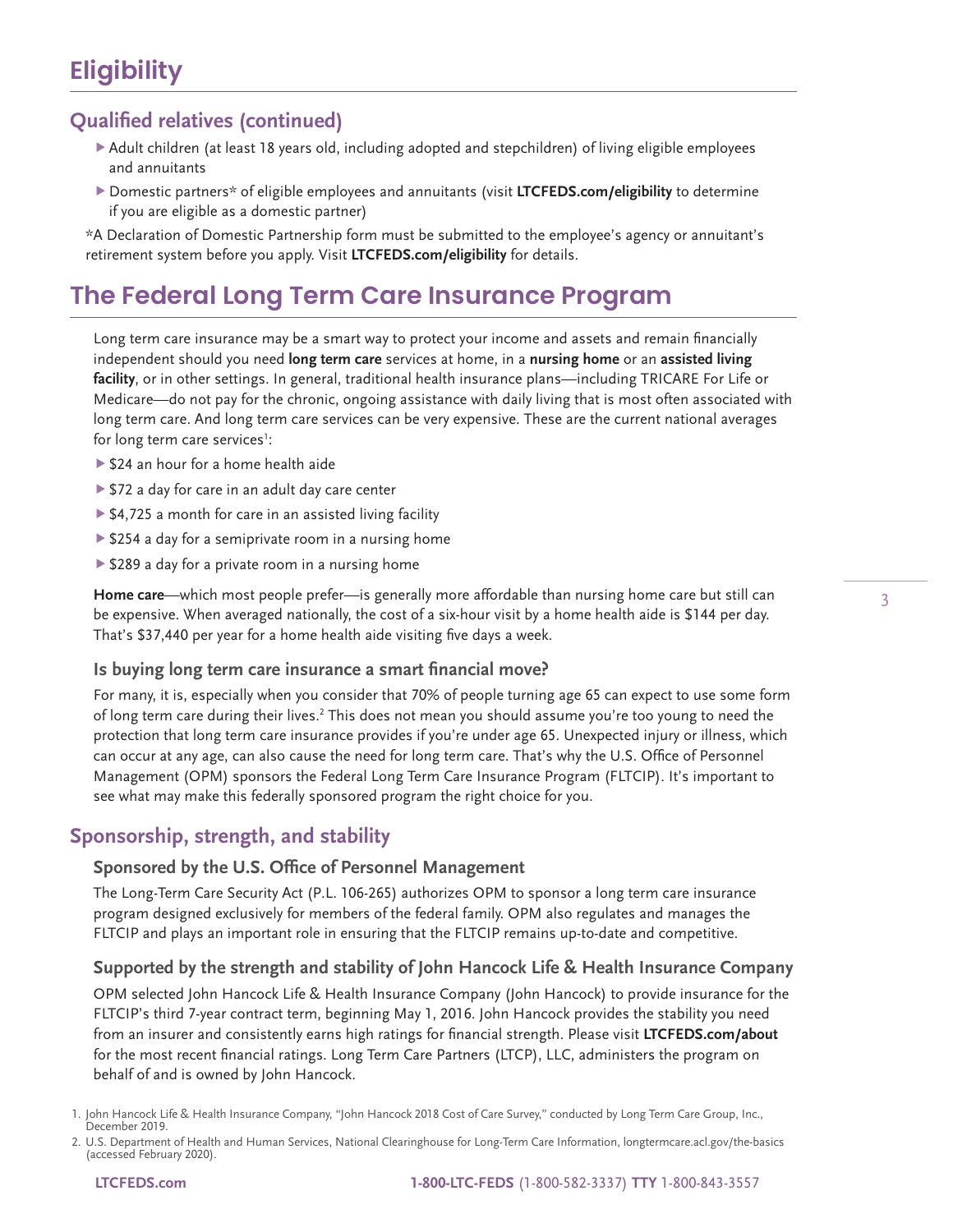### **Benefits designed to meet your needs**

#### **You can choose your care setting**

OPM has worked closely with John Hancock to ensure this insurance coverage offers the kind of benefits and features that are valuable to members of the federal family today and in the future. You'll find that with this program, you can choose to receive care at home, in an assisted living facility, in a nursing home, or in other settings.

### **Comprehensive features and services**

#### **Home, assisted living, and nursing home care**

The FLTCIP provides comprehensive coverage, regardless of whether you receive care at home, in an assisted living facility, in a nursing home, or in an inpatient **hospice care** environment. Additionally, the FLTCIP covers care provided in the home by friends, **family members**, and other unlicensed caregivers. Informal caregivers cannot be your spouse or domestic partner or live in your home at the time you become eligible for benefits. When **informal care** is provided by your family members, it's covered for up to 500 days.

Up to 100% of your daily benefit amount is available for:

- home care provided by a nurse, home health aide, therapist, or other authorized provider (including a friend or family member authorized to act as an informal caregiver)
- care provided in the **community**, such as **adult day care**
- care, room and board, and other services provided in a facility setting, including assisted living and nursing home facilities

#### **Stay-at-home benefit**

The ability to receive long term care at home can be an important factor in maintaining quality of life. If you are eligible for benefits, the FLTCIP offers numerous options that support care in a home environment.

The stay-at-home benefit amount is a separate pool of money and is limited to 30 times your **daily benefit amount** in your lifetime. The stay-at-home benefit can be used at any time while you are meeting the benefit eligibility requirements, including during the waiting period.

Except for care planning visits, you must be living at home in order to be eligible for the stay-at-home benefit. It can pay benefits for:

- **care planning visits**—a professional assists you in developing a plan to meet your long term care needs, including identifying helpful community resources.
- **caregiver training**—pays training expenses for a family member or other informal caregiver to learn about how to care for you while you reside at home. The maximum amount payable in your lifetime for caregiver training is seven times your daily benefit amount. The caregiver training benefit is included in the stay-athome benefit amount.
- **durable medical equipment**—provided to assist you to safely perform the normal **activities of daily living**—includes wheelchairs, walkers, crutches, and hospital-style beds.
- **emergency medical response system**—a communication system can be installed in your home that can be used to call for assistance in a medical emergency (not a home security system).
- **home modifications**—improvements that can help you better manage long term care in a home setting, such as adding handgrips in a bathtub or installing wheelchair ramps.
- **home safety checks**—a professional evaluates your home environment in areas such as the need for safety bars in the bathroom, how furniture is arranged, doorway and hallway widths, and appliance and cabinet heights.

Benefits paid under the stay-at-home benefit will not reduce your **maximum lifetime benefit**.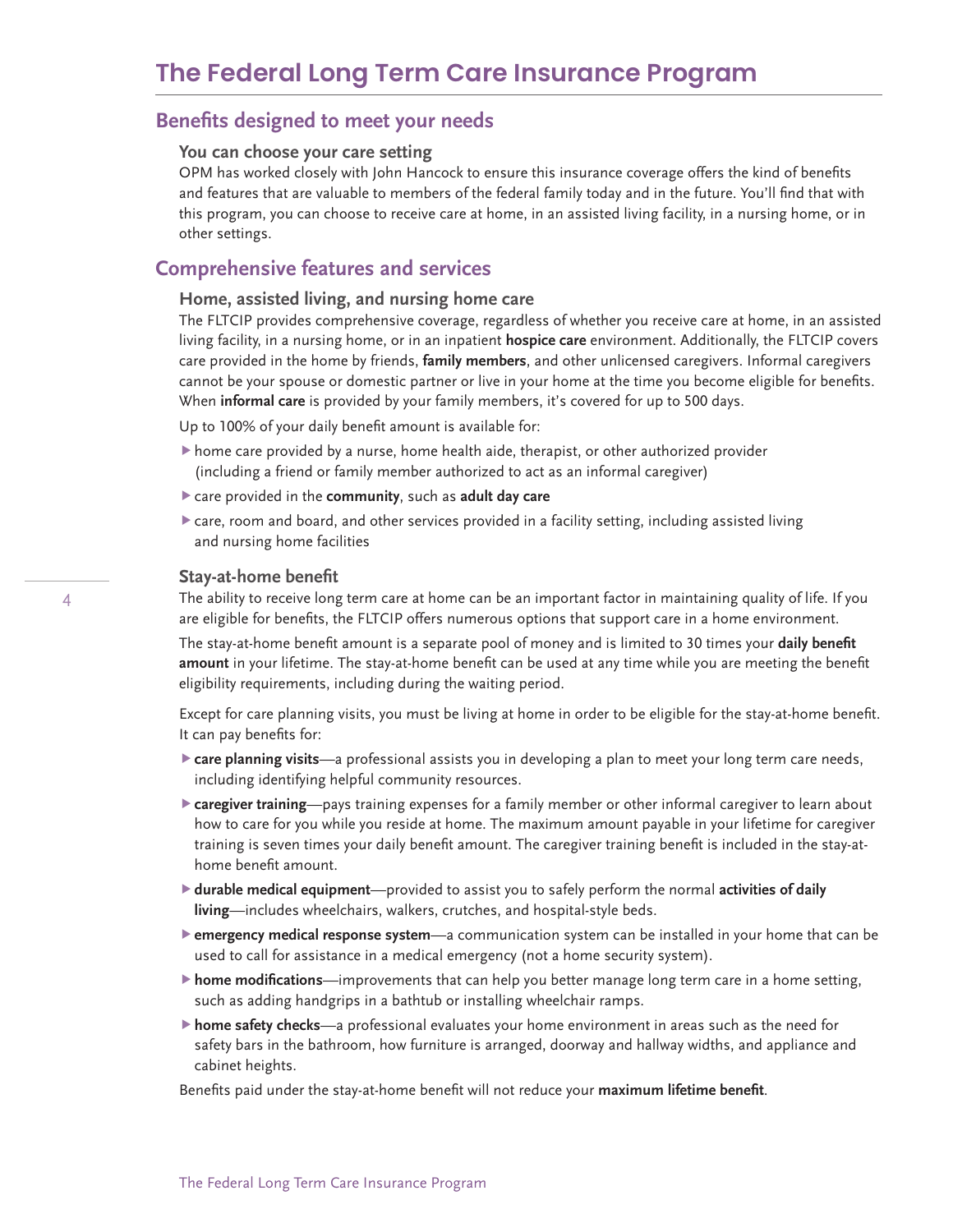# **The Federal Long Term Care Insurance Program**

#### **Generous informal caregiver provisions**

The FLTCIP covers approved care provided at home by informal caregivers such as friends, family members, and other unlicensed caregivers. When informal care is provided by non-family members, it's covered for the **benefit period** you've selected (two years, three years, or five years). When informal care is provided by family members, it's covered for up to 500 days of care in your lifetime. Informal caregivers cannot live with you at the time you become eligible for benefits, but they can live in your home after you become eligible for benefits. (Note: Services provided by the enrollee's spouse or domestic partner are not covered under the FLTCIP.)

#### **Convenience of payroll and annuity/pension deductions**

The FLTCIP offers the convenience of payroll and annuity/pension deductions of premiums to employees and annuitants, for themselves and their qualified relatives. These automatic premium deductions can ensure that your premiums will be paid on time. (This service is available to most enrollees.)

#### **Guaranteed renewable**

Your insurance coverage is **guaranteed renewable**. It can never be canceled by the FLTCIP carrier as long as you pay your premiums. It cannot be canceled due to your age or a change in your health. However, coverage will end on the date you exhaust your maximum lifetime benefit.

### **Additional covered services and benefits**

#### **Alternate plan of care**

In certain circumstances, our care coordinators can authorize customized benefits for services that are not specifically covered under the FLTCIP. For example, under an **alternate plan of care**, we will consider a facility that is not normally covered under the program if it meets your needs. The flexibility of an alternate plan of care allows the program to provide you with benefits for cost-effective care and the services you want and need.

#### **Bed reservations**

If you are in an assisted living facility, a nursing home, or a hospice facility and need to leave that facility for any reason (e.g., you need to be hospitalized), the bed reservations feature in your coverage will pay up to 100% of the daily benefit amount for up to 60 days per calendar year to hold your space.

#### **International benefits**

Because this program was designed exclusively for the federal family, it features international benefits that pay for covered services you may require outside the United States. When you receive such services, the FLTCIP pays benefits up to the amounts shown on your schedule of benefits for those covered services. Any benefit paid will reduce your maximum lifetime benefit. You will be reimbursed in U.S. currency.

#### **No war exclusion**

Unlike coverage under some other long term care insurance plans, coverage under the FLTCIP does not have a war exclusion. As a result, benefits may be payable for conditions due to war or acts of war, declared or undeclared, or service in the armed forces or auxiliary units. There is also no catastrophic event limitation.

#### **Portability**

Once you have coverage, it's **portable**. You can keep it as long as you continue to pay the required **premiums** and have not exhausted your maximum lifetime benefit, even if you are no longer a member of an eligible group (for example, if you leave government employment).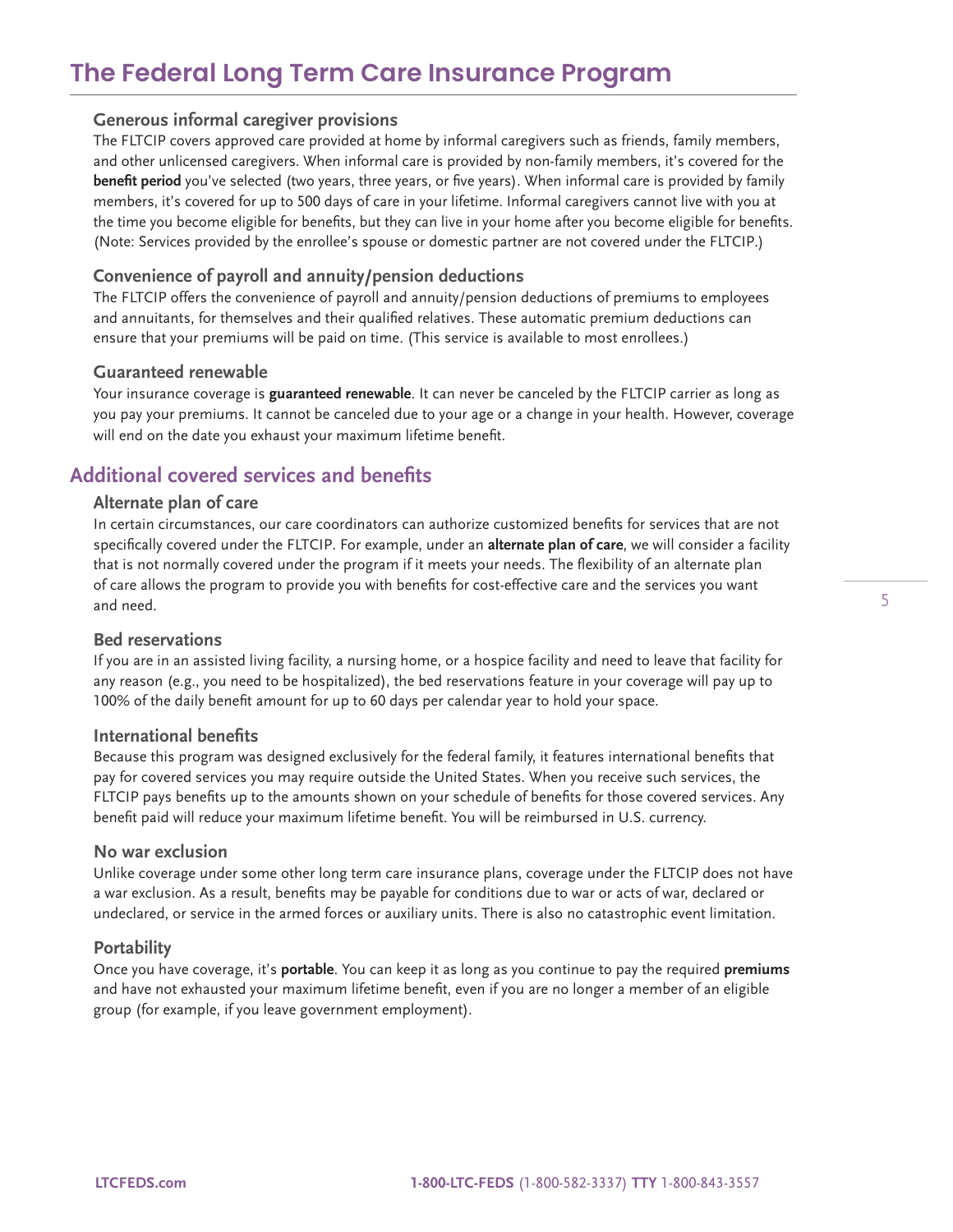### **The Federal Long Term Care Insurance Program**

#### **Premium stabilization feature**

The premium stabilization feature is an adjustable amount that is calculated as a percentage of premiums paid under the FLTCIP 3.0 group policy. This feature is designed to reduce the potential need for future premium increases. Under certain conditions, this amount may be used to offset your future premium payments or provide a refund of premium death benefit.

Additional conditions and requirements apply and are detailed in the *FLTCIP 3.0 Benefit Booklet*. The premium stabilization feature is also summarized in the outline of coverage.

#### **Respite care**

This benefit provides you with temporary care if your caregiver (such as a family member) needs to take some time off. Respite care is covered up to 30 times the daily benefit amount per calendar year, and there is no waiting period requirement. It includes respite care:

- $\blacktriangleright$  in a nursing home, an assisted living facility, or a hospice facility
- by a formal or informal caregiver at home
- at an adult day care center

#### **Third-party review of claims**

If we deny your appeal of benefits eligibility or of a claims decision due to our evaluation of your medical condition or functional capacity, you may request an independent third-party review. A third party, mutually agreed to by OPM and John Hancock, will review our evaluation of your medical condition or functional capacity and will provide a final and binding determination within 60 days after we receive your request for appeal.

#### **Waiver of premium**

Once you have completed your waiting period, you do not pay premiums while you are receiving benefits.

### **Access to knowledgeable program representatives**

### **Program consultants can assist you at every step**

The FLTCIP has extremely knowledgeable program consultants who can help you every step of the way. Whether you're requesting information, reviewing benefits, or completing an application, these highly trained employees (who do not work on commission) can help you decide on a plan that will best meet your individual needs. One popular service requested of the program consultants is a personalized rate quote. Using the rate quote, program consultants can demonstrate the wide range of benefits you can apply for and the costs associated with each. Our program consultants take pride in providing the highest level of quality service to the federal family and adhere to the strictest service levels set forth by OPM. Should you have any questions, we are available to assist you. You may call us at **1-800-LTC-FEDS** (1-800-582-3337) **TTY** 1-800-843-3557.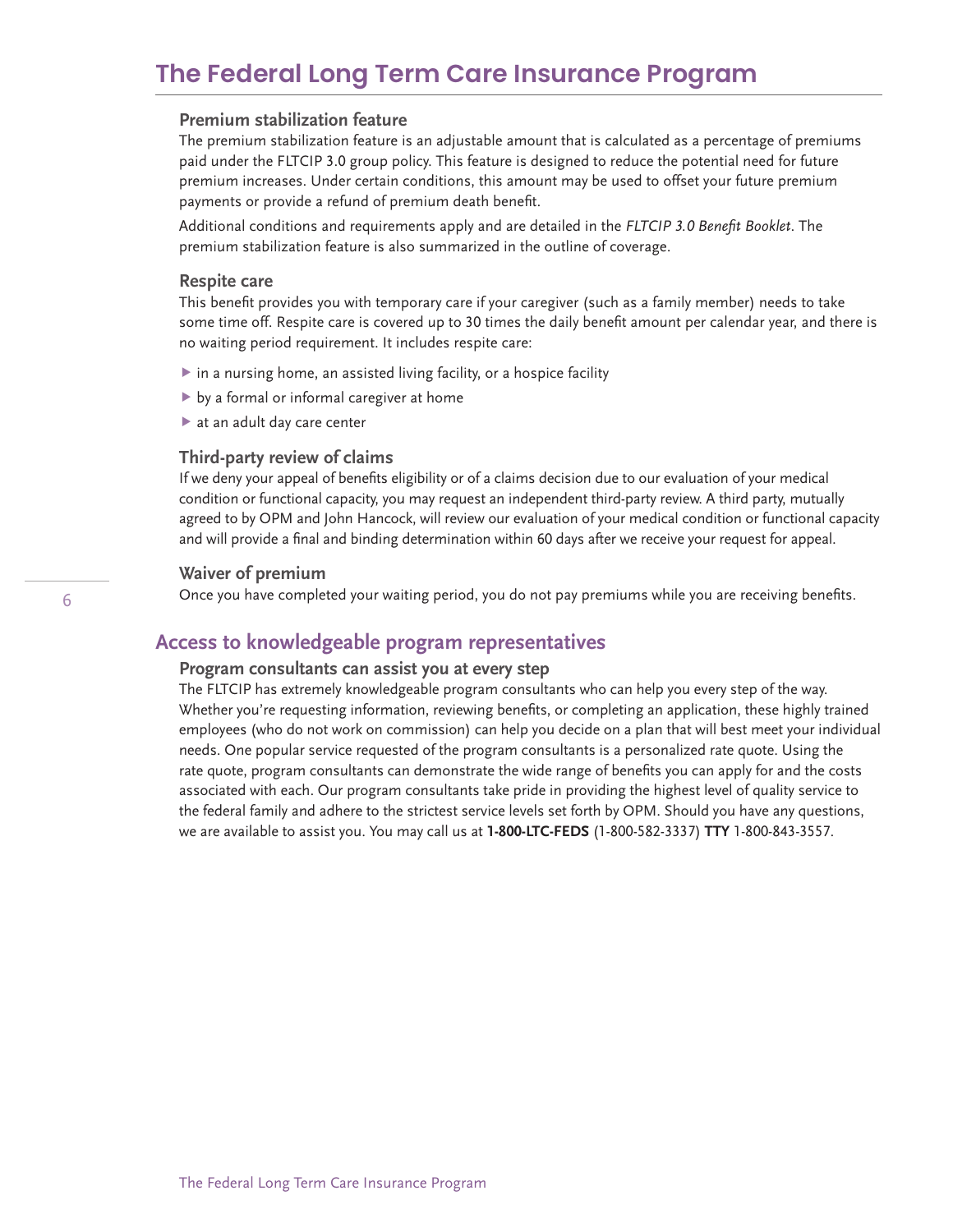# **The Federal Long Term Care Insurance Program**

#### **Care coordinators understand your individual care needs**

If you're approved for coverage and enroll, you'll have unlimited access to the FLTCIP's care coordinators. They are registered nurses who have worked extensively in the field of long term care. You can contact them to ask any questions you may have about long term care (even if you are not receiving benefits). If you initiate a claim and are approved for benefits, we'll assign a team of care coordinators to work with you and your family members to develop a **plan of care** that meets your individual care needs.

Our care coordinators can also:

- provide information and assistance regarding your long term care options
- help you find care providers in your area
- share the results of state survey reports about service availability, quality, costs, and licensing
- provide access to discounts for services, when available, in your area
- $\blacktriangleright$  monitor the care you are receiving
- assist with changing your plan of care as your needs change

Unlike most long term care insurance plans, the FLTCIP also provides certain **care coordination** services to qualified relatives of enrollees at no cost. This can be invaluable in helping reduce the stress that may develop when a relative needs long term care. For more details, see the "Benefits Provided by the FLTCIP" section of the FLTCIP 3.0 Outline of Coverage, which begins on page 17.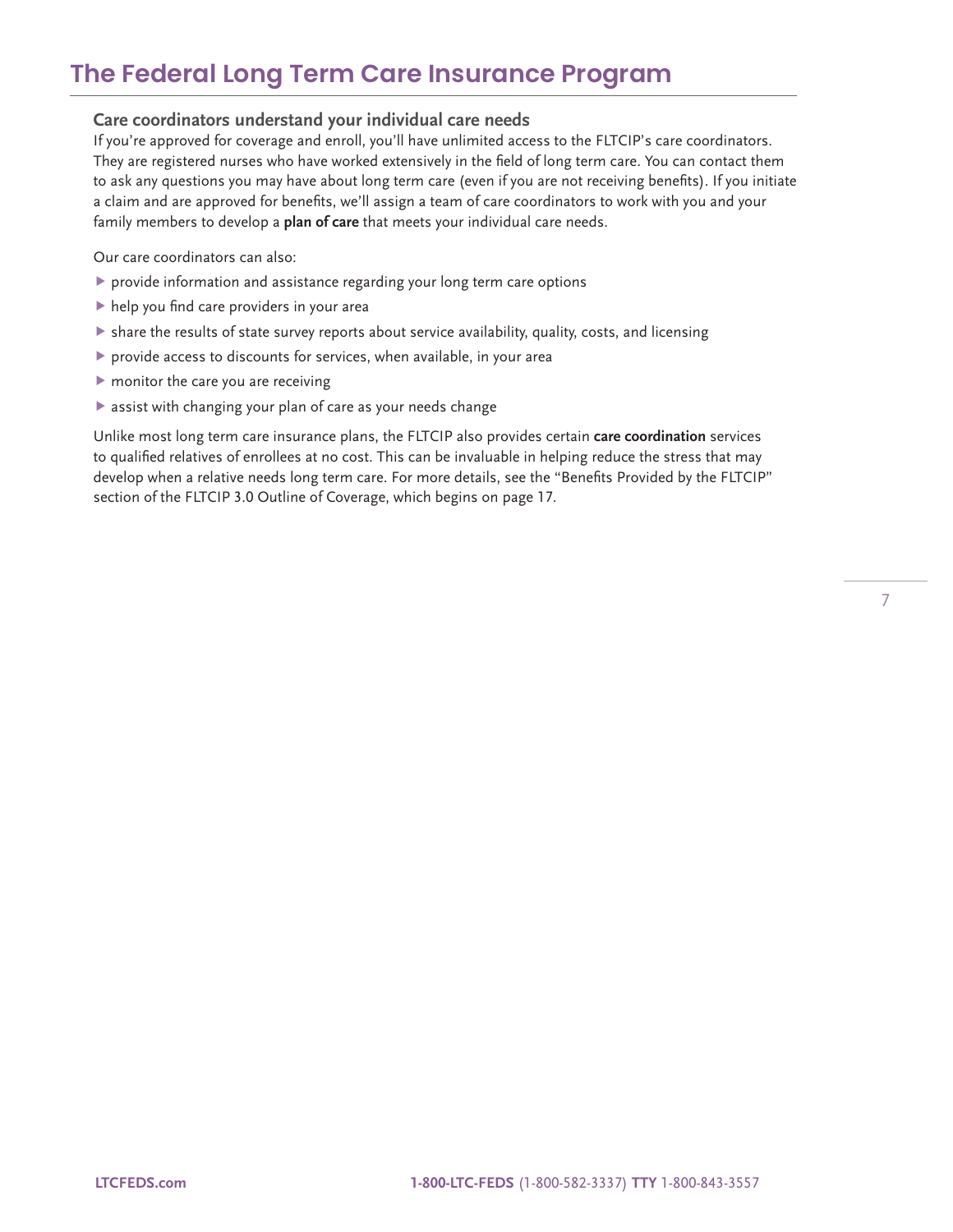## **Key features**

Because there is no one-size-fits-all when it comes to long term care insurance, the FLTCIP allows you to choose among options in three areas:

- daily benefit amount
- benefit period
- $\blacktriangleright$  inflation protection options

If you have any questions about your options, please visit us at **[LTCFEDS.com](http://LTCFEDS.com)** or call us at **1-800-LTC-FEDS** (1-800-582-3337) **TTY** 1-800-843-3557.

### **Daily benefit amount**

This is the maximum amount your insurance will pay in any single day. The FLTCIP offers eight daily benefit amounts (DBAs) from \$100 to \$450 in \$50 increments.

#### **Which DBA is right for me?**

If you want your DBA to approximately match the 2018 national average daily cost of nursing home care, you may want to choose a \$250 DBA. If you are able to pay a portion of the cost of care out of your own pocket (for example, from your savings) or if you live in an area where the cost of care is lower than the national average, you may want to choose a lower DBA. On the other hand, you may want to choose a higher DBA if you live in an area where the cost of care is higher than the national average. It's important to keep in mind that services can be more costly in metropolitan areas. To find the average daily cost of care in your area (for home care, assisted living facilities, and nursing home care), you can visit us at **[LTCFEDS.com/costofcare](http://LTCFEDS.com/costofcare)** or call us at **1-800-LTC-FEDS** (1-800-582-3337) **TTY** 1-800-843-3557.

### **Benefit period**

This is the length of time benefits will be paid if you receive benefits each and every day equal to your full DBA. You can choose from a two-year, three-year, or five-year **benefit period**.

If you receive services that cost less than your DBA or you don't receive services every day, your benefits will last longer than your benefit period.

The benefit period is used together with the DBA to calculate the maximum lifetime benefit.

#### **Which benefit period is right for me?**

When deciding which benefit period is right for you, it's important to think about your budget, as well as your potential needs. If you want to keep your premium costs low and are willing to pay out of pocket for some of your care, the two-year benefit period will provide you with a basic level of protection. If you've considered that future advances in medical care could mean longer life expectancy, and the possibility of needing care for many years, you may prefer a longer benefit period, if it's something you can comfortably afford.

#### **What is a maximum lifetime benefit?**

The maximum lifetime benefit (MLB) is the maximum amount your coverage can pay. To calculate your MLB, multiply your DBA by your benefit period (in days).

FLTCIP benefit periods: two years (730 days), three years (1,095 days), or five years (1,825 days).

Example: The following is the MLB calculation for an enrollee with a DBA of \$150 and a three-year benefit period:

#### **\$150 x 1,095 days (3 years) = \$164,250 MLB**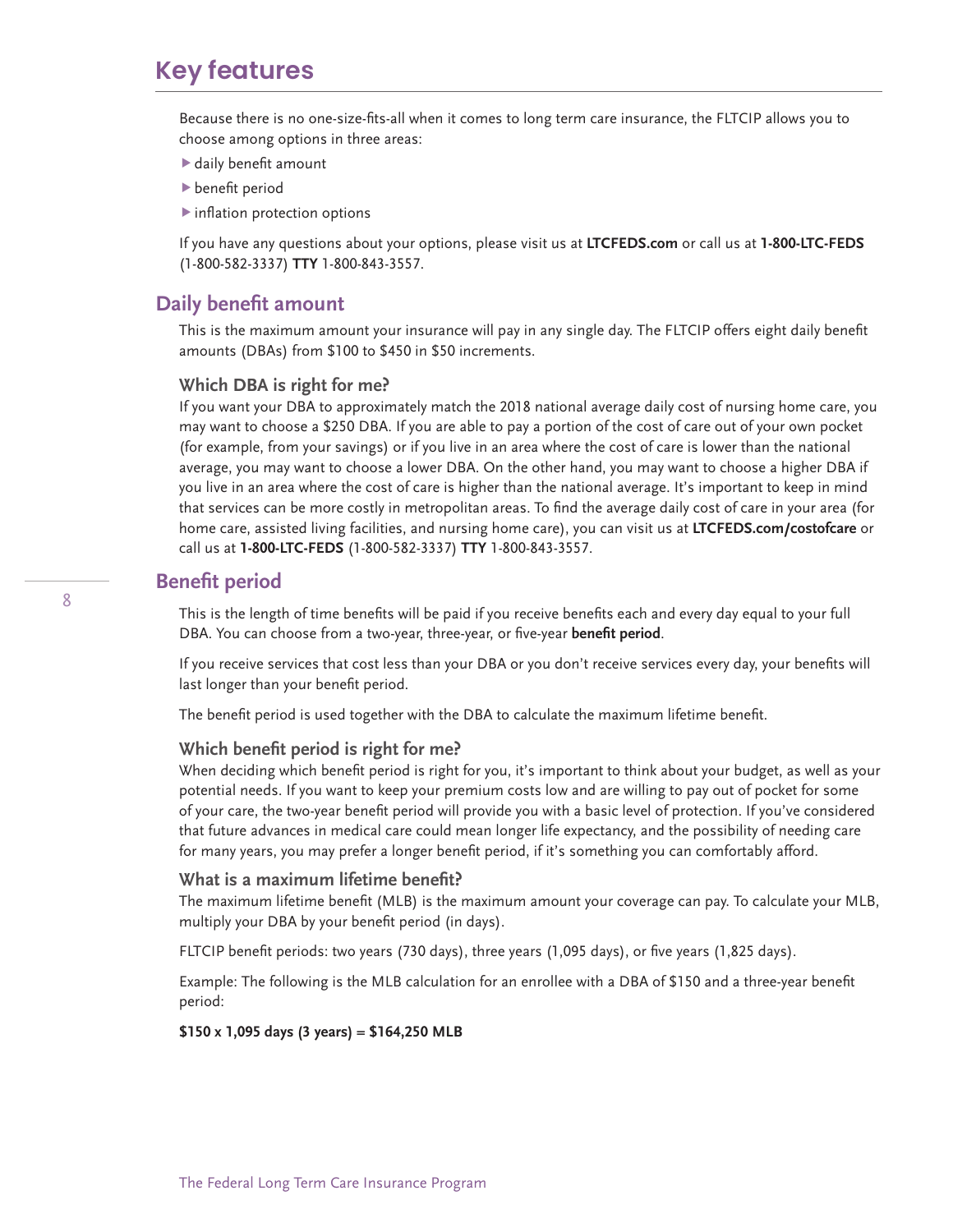### **Inflation protection options**

To help make sure that your benefits keep pace with inflation and the rising costs of care, the FLTCIP offers two types of **inflation protection**: the **automatic compound inflation option** and the **future purchase option**.

For complete information on inflation protection options, see the "Relationship of Cost of Care and Benefits" section in the FLTCIP 3.0 Outline of Coverage, which begins on page 25.

#### **Automatic compound inflation option**

With this option, your DBA and remaining portion of your MLB will automatically increase by 3% compounded every year. The increases under this option are made even if you are eligible for benefits, without regard to your age, claim status, claim history, or the length of time your coverage has been in effect. Your premium does not increase annually as a result of this annual increase in benefits. However, premiums are not guaranteed.\*

With long term care costs continuing to rise almost every year, you may want to consider the automatic compound inflation option (ACIO). The initial premiums are higher than the future purchase option because you are prefunding automatic future benefit increases that are designed to help keep pace with inflation.

For additional information about changes in premiums, please see the FLTCIP 3.0 Outline of Coverage, "When We May Increase Premiums" subsection, page 18, and "When Your Premium May Change" section, page 31.

#### **Future purchase option**

With this option, you are given the opportunity to increase your DBA and MLB every two years with a corresponding increase in your premium. Premiums are not guaranteed.\* You may decline the increase a maximum of three times before you stop receiving offers. The increase in your benefits is based on the U.S. Department of Labor's Consumer Price Index for All Urban Consumers (CPI-U).

The amount of the increase to your DBA and the corresponding increase in your premium will be sent in a notice to you every two years prior to the increase effective date. The increase will automatically take effect unless you tell us at that time you do not want the increase. Your coverage must be in effect for at least 12 months in order for you to receive your first increase under this option.

As your benefits increase, your future purchase option (FPO) premium also increases and may eventually become greater than the ACIO premium. You may want to consider if you can afford increased premiums for future increases to your benefits. If you do not plan to accept future increases, you may want to consider how you will pay for any long term care that exceeds the amount your insurance will cover.

You can change to the ACIO at any time if you provide evidence of insurability (meaning you will be required to provide, at your expense, evidence of good health that is satisfactory to us).

For additional information about changes in premiums, please see the FLTCIP 3.0 Outline of Coverage, "When We May Increase Premiums" subsection, page 18, and "When Your Premium May Change" section, page 31.

<sup>\*</sup> Premiums are not guaranteed. Your premium will not change because you get older or your health changes or for any other reason related solely to you. However, your premiums may increase if you are among a group of enrollees whose premium is determined to be inadequate. While the group policy is in effect, OPM must approve the change.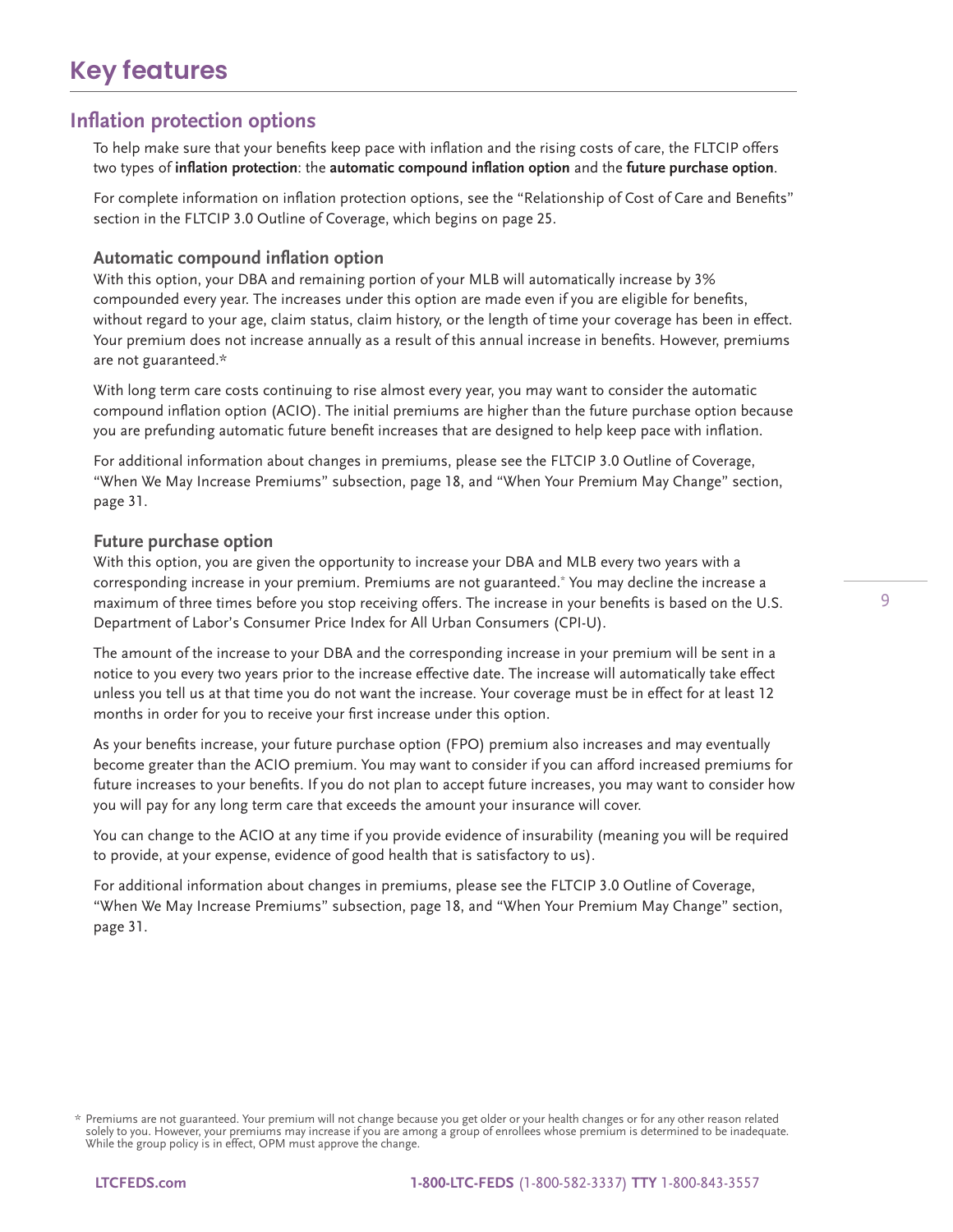# **Prepackaged plans**

The FLTCIP offers four prepackaged plans that you can choose from. For the plan you select, you will need to choose an inflation protection option. Premiums for the prepackaged plans are listed on pages 12 to 15. If you prefer other plan designs, you can create a customized plan.

| Plan A<br>Consider this plan if you want protection but are<br>looking for a lower-cost option, if you will be living<br>in an area where long term care costs are low,<br>or if you plan to pay out of pocket for some of the<br>costs of long term care in the future, if needed. | Daily benefit amount: \$150<br>Benefit period: 2 years<br>Maximum lifetime benefit: \$109,500<br>▶ Waiting period: 90 calendar days<br>Inflation protection options:<br>3% automatic compound inflation option<br>future purchase option        |
|-------------------------------------------------------------------------------------------------------------------------------------------------------------------------------------------------------------------------------------------------------------------------------------|-------------------------------------------------------------------------------------------------------------------------------------------------------------------------------------------------------------------------------------------------|
| <b>Plan B</b><br>Consider this plan if you want protection for at<br>least three years, which corresponds to the current<br>average length of stay in a nursing home, or if<br>you will be living in an area where long term care<br>costs are low.                                 | Daily benefit amount: \$150<br>Benefit period: 3 years<br>Maximum lifetime benefit: \$164,250<br>▶ Waiting period: 90 calendar days<br>Inflation protection options:<br>3% automatic compound inflation option<br>future purchase option        |
| Plan C<br>Consider this plan if you want protection for at<br>least three years, which corresponds to the current<br>average length of stay in a nursing home, or if<br>you will be living in an area where long term care<br>costs are around the national average.                | Daily benefit amount: \$200<br>Benefit period: 3 years<br>Maximum lifetime benefit: \$219,000<br>▶ Waiting period: 90 calendar days<br>Inflation protection options:<br>3% automatic compound inflation option<br><b>future purchase option</b> |
| Plan D<br>Consider this plan if you will be living in an area<br>where long term care costs are around the national<br>average but you want protection for a longer period<br>of time.                                                                                              | Daily benefit amount: \$200<br>Benefit period: 5 years<br>Maximum lifetime benefit: \$365,000<br>▶ Waiting period: 90 calendar days<br>Inflation protection options:<br>3% automatic compound inflation option<br>future purchase option        |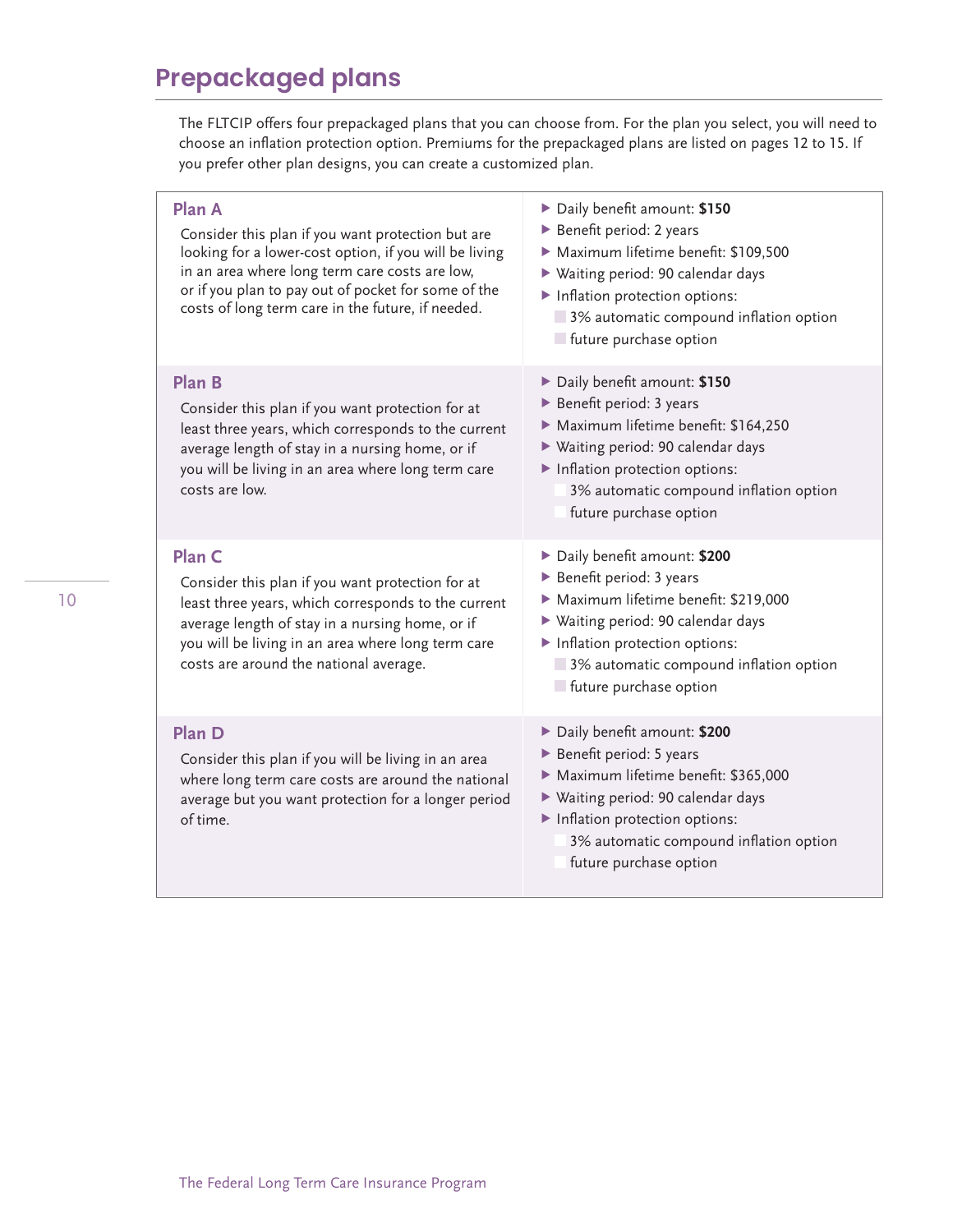# **Customized plans**

If you choose to customize a plan, you can pick the options that best suit your needs. You must make a choice for each of the three key features, noted below. To find the premiums for your customized plan, visit **[LTCFEDS.com/tools](http://LTCFEDS.com/tools)** to use the Premium Calculator or call us at **1-800-LTC-FEDS** (1-800-582-3337) **TTY** 1-800-843-3557.



# **Options for paying premiums**

The FLTCIP offers three convenient options for paying your premiums:

#### **1. Payroll or annuity/pension deduction**

If you choose this option, premiums will be deducted from your pay or annuity/pension (or the pay or annuity/pension of the person you specify on your application). This option is available to most enrollees. If you are paid biweekly and choose this option, your premiums will be deducted biweekly. If you are paid monthly (or receive a monthly annuity), your premiums will be deducted each month.

#### **2. Automatic bank withdrawal**

If you choose this option, premiums will be deducted automatically on the third business day of every month from the checking or savings account you specify.

#### **3. Direct bill**

If you choose this option, you will receive a monthly bill at your designated mailing address the month before your premium is due.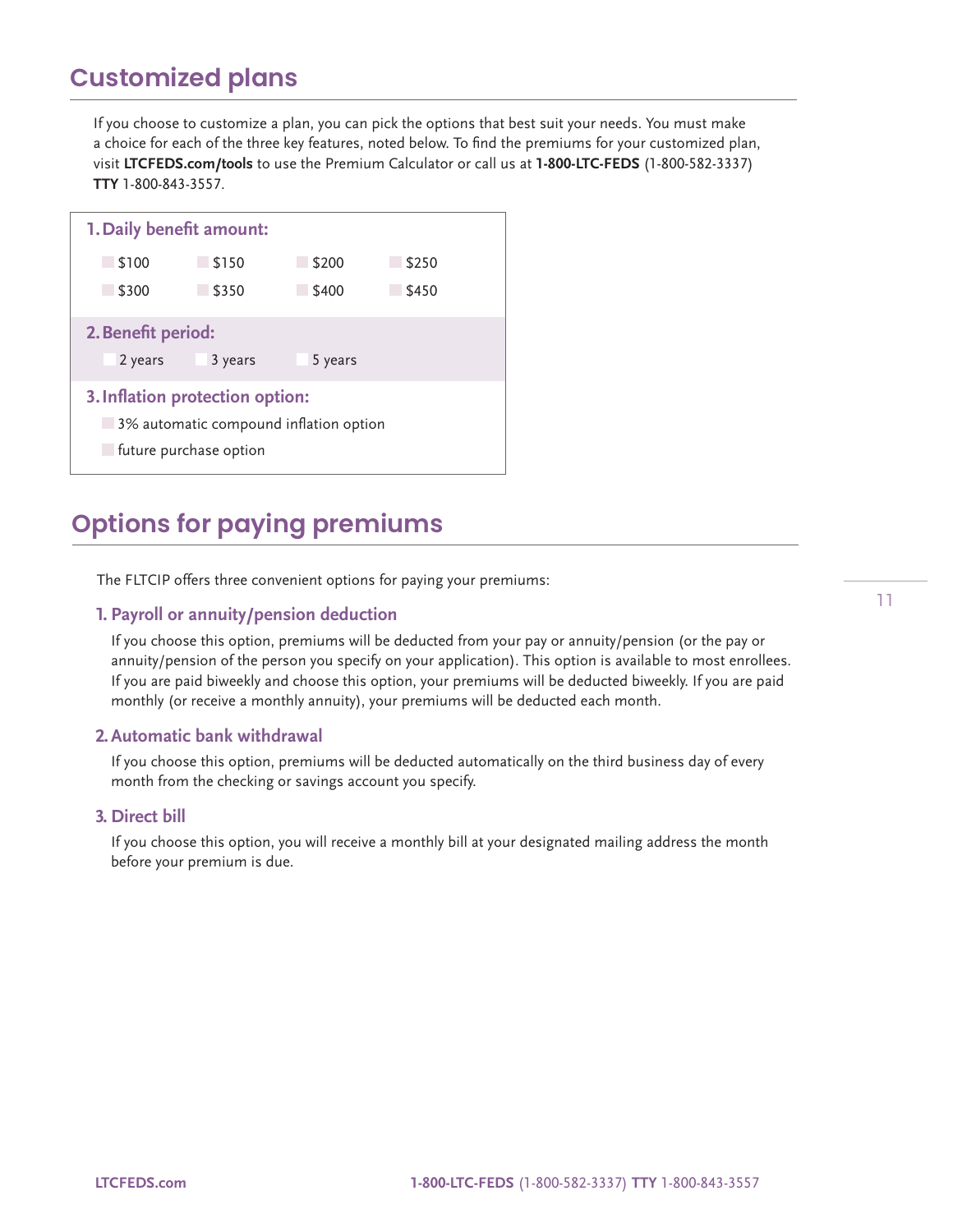### **Premiums**

Premiums are based on your age and the premium rates in effect at the time we receive your application. The following monthly and biweekly premium charts provide premiums for the FLTCIP's prepackaged plans and are **valid for 30 calendar days**.

If you do not apply within 30 calendar days, are customizing a plan, or are older than age 80, visit **[LTCFEDS.com/](http://LTCFEDS.com/planning-tools)planning-tools** or call us at **1-800-LTC-FEDS** (1-800-582-3337) **TTY** 1-800-843-3557 to calculate your premium.

Premiums are not guaranteed. Your premium will not change because you get older or your health changes or for any other reason related solely to you. However, your premiums may increase if you are among a group of enrollees whose premium is determined to be inadequate. While the group policy is in effect, OPM must approve the change.

| 3-year BP, \$150 DBA<br>2-year BP <sup>*</sup> , \$150 DBA <sup>*</sup><br>3-year BP, \$200 DBA<br>5-year BP, \$200 DBA<br>Age<br><b>FPO</b><br><b>FPO</b><br><b>FPO</b><br><b>FPO</b><br>3% ACIO<br>3% ACIO<br>3% ACIO<br>3% ACIO<br>18-30<br>\$19.79<br>\$43.28<br>\$24.80<br>\$60.94<br>\$33.06<br>\$81.26<br>\$43.15<br>\$114.27<br>31<br>\$44.49<br>\$83.58<br>\$118.09<br>\$20.40<br>\$25.74<br>\$62.69<br>\$34.32<br>\$45.07<br>\$64.48<br>\$35.62<br>\$85.97<br>\$47.08<br>\$122.04<br>32<br>\$21.02<br>\$45.73<br>\$26.71<br>33<br>\$21.66<br>\$47.00<br>\$66.32<br>\$36.97<br>\$88.43<br>\$49.17<br>\$126.12<br>\$27.73<br>\$22.32<br>\$48.31<br>\$28.78<br>\$68.22<br>\$38.37<br>\$90.96<br>\$51.36<br>\$130.34<br>34<br>35<br>\$134.69<br>\$23.00<br>\$49.65<br>\$29.87<br>\$70.17<br>\$39.83<br>\$93.56<br>\$53.65<br>\$31.00<br>\$56.04<br>\$23.70<br>\$51.04<br>\$72.18<br>\$41.34<br>\$96.24<br>\$139.20<br>36<br>\$74.24<br>37<br>\$24.43<br>\$52.46<br>\$32.18<br>\$42.91<br>\$98.99<br>\$58.53<br>\$143.85<br>38<br>\$25.17<br>\$53.92<br>\$33.40<br>\$76.37<br>\$44.53<br>\$101.82<br>\$61.14<br>\$148.66<br>39<br>\$25.94<br>\$55.42<br>\$34.67<br>\$78.55<br>\$46.22<br>\$63.86<br>\$153.63<br>\$104.73<br>40<br>\$26.73<br>\$56.96<br>\$35.98<br>\$80.80<br>\$47.98<br>\$107.73<br>\$66.70<br>\$158.77<br>41<br>\$27.74<br>\$58.23<br>\$37.53<br>\$83.08<br>\$50.04<br>\$110.77<br>\$69.81<br>\$163.36<br>\$28.78<br>\$85.43<br>\$52.19<br>\$168.08<br>42<br>\$59.52<br>\$39.14<br>\$113.90<br>\$73.07<br>43<br>\$172.94<br>\$29.87<br>\$60.84<br>\$40.82<br>\$87.84<br>\$54.43<br>\$117.12<br>\$76.48<br>\$31.00<br>\$62.19<br>\$90.32<br>\$56.77<br>\$120.43<br>\$80.04<br>44<br>\$42.58<br>\$177.94<br>45<br>\$32.16<br>\$63.57<br>\$44.41<br>\$92.87<br>\$59.21<br>\$83.77<br>\$183.08<br>\$123.83<br>\$33.86<br>\$62.64<br>\$190.59<br>46<br>\$66.21<br>\$46.98<br>\$96.69<br>\$128.92<br>\$88.98<br>47<br>\$198.41<br>\$35.66<br>\$68.97<br>\$49.70<br>\$100.66<br>\$66.27<br>\$134.21<br>\$94.51<br>48<br>\$37.54<br>\$71.83<br>\$52.58<br>\$104.80<br>\$70.11<br>\$139.73<br>\$100.38<br>\$206.54<br>49<br>\$39.53<br>\$74.82<br>\$55.63<br>\$109.10<br>\$74.18<br>\$145.47<br>\$106.62<br>\$215.01<br>50<br>\$41.62<br>\$77.93<br>\$58.86<br>\$113.59<br>\$78.47<br>\$151.45<br>\$113.25<br>\$223.83<br>51<br>\$44.72<br>\$84.61<br>\$160.50<br>\$236.89<br>\$82.77<br>\$63.45<br>\$120.38<br>\$122.41<br>52<br>\$48.06<br>\$87.91<br>\$68.41<br>\$127.57<br>\$91.21<br>\$170.10<br>\$132.32<br>\$250.71<br>53<br>\$51.65<br>\$135.20<br>\$98.34<br>\$143.03<br>\$93.37<br>\$73.76<br>\$180.27<br>\$265.33<br>54<br>\$55.51<br>\$99.17<br>\$143.28<br>\$106.02<br>\$280.81<br>\$79.52<br>\$191.04<br>\$154.60<br>55<br>\$59.66<br>\$105.33<br>\$85.73<br>\$151.85<br>\$114.31<br>\$202.46<br>\$167.11<br>\$297.19 |  | Plan A | Plan B | Plan C | Plan D |
|---------------------------------------------------------------------------------------------------------------------------------------------------------------------------------------------------------------------------------------------------------------------------------------------------------------------------------------------------------------------------------------------------------------------------------------------------------------------------------------------------------------------------------------------------------------------------------------------------------------------------------------------------------------------------------------------------------------------------------------------------------------------------------------------------------------------------------------------------------------------------------------------------------------------------------------------------------------------------------------------------------------------------------------------------------------------------------------------------------------------------------------------------------------------------------------------------------------------------------------------------------------------------------------------------------------------------------------------------------------------------------------------------------------------------------------------------------------------------------------------------------------------------------------------------------------------------------------------------------------------------------------------------------------------------------------------------------------------------------------------------------------------------------------------------------------------------------------------------------------------------------------------------------------------------------------------------------------------------------------------------------------------------------------------------------------------------------------------------------------------------------------------------------------------------------------------------------------------------------------------------------------------------------------------------------------------------------------------------------------------------------------------------------------------------------------------------------------------------------------------------------------------------------------------------------------------------------------------------------------------------------------------------------------------------------------------------------------------------------------------------------------------------------------------------------------------------------------------------|--|--------|--------|--------|--------|
|                                                                                                                                                                                                                                                                                                                                                                                                                                                                                                                                                                                                                                                                                                                                                                                                                                                                                                                                                                                                                                                                                                                                                                                                                                                                                                                                                                                                                                                                                                                                                                                                                                                                                                                                                                                                                                                                                                                                                                                                                                                                                                                                                                                                                                                                                                                                                                                                                                                                                                                                                                                                                                                                                                                                                                                                                                                   |  |        |        |        |        |
|                                                                                                                                                                                                                                                                                                                                                                                                                                                                                                                                                                                                                                                                                                                                                                                                                                                                                                                                                                                                                                                                                                                                                                                                                                                                                                                                                                                                                                                                                                                                                                                                                                                                                                                                                                                                                                                                                                                                                                                                                                                                                                                                                                                                                                                                                                                                                                                                                                                                                                                                                                                                                                                                                                                                                                                                                                                   |  |        |        |        |        |
|                                                                                                                                                                                                                                                                                                                                                                                                                                                                                                                                                                                                                                                                                                                                                                                                                                                                                                                                                                                                                                                                                                                                                                                                                                                                                                                                                                                                                                                                                                                                                                                                                                                                                                                                                                                                                                                                                                                                                                                                                                                                                                                                                                                                                                                                                                                                                                                                                                                                                                                                                                                                                                                                                                                                                                                                                                                   |  |        |        |        |        |
|                                                                                                                                                                                                                                                                                                                                                                                                                                                                                                                                                                                                                                                                                                                                                                                                                                                                                                                                                                                                                                                                                                                                                                                                                                                                                                                                                                                                                                                                                                                                                                                                                                                                                                                                                                                                                                                                                                                                                                                                                                                                                                                                                                                                                                                                                                                                                                                                                                                                                                                                                                                                                                                                                                                                                                                                                                                   |  |        |        |        |        |
|                                                                                                                                                                                                                                                                                                                                                                                                                                                                                                                                                                                                                                                                                                                                                                                                                                                                                                                                                                                                                                                                                                                                                                                                                                                                                                                                                                                                                                                                                                                                                                                                                                                                                                                                                                                                                                                                                                                                                                                                                                                                                                                                                                                                                                                                                                                                                                                                                                                                                                                                                                                                                                                                                                                                                                                                                                                   |  |        |        |        |        |
|                                                                                                                                                                                                                                                                                                                                                                                                                                                                                                                                                                                                                                                                                                                                                                                                                                                                                                                                                                                                                                                                                                                                                                                                                                                                                                                                                                                                                                                                                                                                                                                                                                                                                                                                                                                                                                                                                                                                                                                                                                                                                                                                                                                                                                                                                                                                                                                                                                                                                                                                                                                                                                                                                                                                                                                                                                                   |  |        |        |        |        |
|                                                                                                                                                                                                                                                                                                                                                                                                                                                                                                                                                                                                                                                                                                                                                                                                                                                                                                                                                                                                                                                                                                                                                                                                                                                                                                                                                                                                                                                                                                                                                                                                                                                                                                                                                                                                                                                                                                                                                                                                                                                                                                                                                                                                                                                                                                                                                                                                                                                                                                                                                                                                                                                                                                                                                                                                                                                   |  |        |        |        |        |
|                                                                                                                                                                                                                                                                                                                                                                                                                                                                                                                                                                                                                                                                                                                                                                                                                                                                                                                                                                                                                                                                                                                                                                                                                                                                                                                                                                                                                                                                                                                                                                                                                                                                                                                                                                                                                                                                                                                                                                                                                                                                                                                                                                                                                                                                                                                                                                                                                                                                                                                                                                                                                                                                                                                                                                                                                                                   |  |        |        |        |        |
|                                                                                                                                                                                                                                                                                                                                                                                                                                                                                                                                                                                                                                                                                                                                                                                                                                                                                                                                                                                                                                                                                                                                                                                                                                                                                                                                                                                                                                                                                                                                                                                                                                                                                                                                                                                                                                                                                                                                                                                                                                                                                                                                                                                                                                                                                                                                                                                                                                                                                                                                                                                                                                                                                                                                                                                                                                                   |  |        |        |        |        |
|                                                                                                                                                                                                                                                                                                                                                                                                                                                                                                                                                                                                                                                                                                                                                                                                                                                                                                                                                                                                                                                                                                                                                                                                                                                                                                                                                                                                                                                                                                                                                                                                                                                                                                                                                                                                                                                                                                                                                                                                                                                                                                                                                                                                                                                                                                                                                                                                                                                                                                                                                                                                                                                                                                                                                                                                                                                   |  |        |        |        |        |
|                                                                                                                                                                                                                                                                                                                                                                                                                                                                                                                                                                                                                                                                                                                                                                                                                                                                                                                                                                                                                                                                                                                                                                                                                                                                                                                                                                                                                                                                                                                                                                                                                                                                                                                                                                                                                                                                                                                                                                                                                                                                                                                                                                                                                                                                                                                                                                                                                                                                                                                                                                                                                                                                                                                                                                                                                                                   |  |        |        |        |        |
|                                                                                                                                                                                                                                                                                                                                                                                                                                                                                                                                                                                                                                                                                                                                                                                                                                                                                                                                                                                                                                                                                                                                                                                                                                                                                                                                                                                                                                                                                                                                                                                                                                                                                                                                                                                                                                                                                                                                                                                                                                                                                                                                                                                                                                                                                                                                                                                                                                                                                                                                                                                                                                                                                                                                                                                                                                                   |  |        |        |        |        |
|                                                                                                                                                                                                                                                                                                                                                                                                                                                                                                                                                                                                                                                                                                                                                                                                                                                                                                                                                                                                                                                                                                                                                                                                                                                                                                                                                                                                                                                                                                                                                                                                                                                                                                                                                                                                                                                                                                                                                                                                                                                                                                                                                                                                                                                                                                                                                                                                                                                                                                                                                                                                                                                                                                                                                                                                                                                   |  |        |        |        |        |
|                                                                                                                                                                                                                                                                                                                                                                                                                                                                                                                                                                                                                                                                                                                                                                                                                                                                                                                                                                                                                                                                                                                                                                                                                                                                                                                                                                                                                                                                                                                                                                                                                                                                                                                                                                                                                                                                                                                                                                                                                                                                                                                                                                                                                                                                                                                                                                                                                                                                                                                                                                                                                                                                                                                                                                                                                                                   |  |        |        |        |        |
|                                                                                                                                                                                                                                                                                                                                                                                                                                                                                                                                                                                                                                                                                                                                                                                                                                                                                                                                                                                                                                                                                                                                                                                                                                                                                                                                                                                                                                                                                                                                                                                                                                                                                                                                                                                                                                                                                                                                                                                                                                                                                                                                                                                                                                                                                                                                                                                                                                                                                                                                                                                                                                                                                                                                                                                                                                                   |  |        |        |        |        |
|                                                                                                                                                                                                                                                                                                                                                                                                                                                                                                                                                                                                                                                                                                                                                                                                                                                                                                                                                                                                                                                                                                                                                                                                                                                                                                                                                                                                                                                                                                                                                                                                                                                                                                                                                                                                                                                                                                                                                                                                                                                                                                                                                                                                                                                                                                                                                                                                                                                                                                                                                                                                                                                                                                                                                                                                                                                   |  |        |        |        |        |
|                                                                                                                                                                                                                                                                                                                                                                                                                                                                                                                                                                                                                                                                                                                                                                                                                                                                                                                                                                                                                                                                                                                                                                                                                                                                                                                                                                                                                                                                                                                                                                                                                                                                                                                                                                                                                                                                                                                                                                                                                                                                                                                                                                                                                                                                                                                                                                                                                                                                                                                                                                                                                                                                                                                                                                                                                                                   |  |        |        |        |        |
|                                                                                                                                                                                                                                                                                                                                                                                                                                                                                                                                                                                                                                                                                                                                                                                                                                                                                                                                                                                                                                                                                                                                                                                                                                                                                                                                                                                                                                                                                                                                                                                                                                                                                                                                                                                                                                                                                                                                                                                                                                                                                                                                                                                                                                                                                                                                                                                                                                                                                                                                                                                                                                                                                                                                                                                                                                                   |  |        |        |        |        |
|                                                                                                                                                                                                                                                                                                                                                                                                                                                                                                                                                                                                                                                                                                                                                                                                                                                                                                                                                                                                                                                                                                                                                                                                                                                                                                                                                                                                                                                                                                                                                                                                                                                                                                                                                                                                                                                                                                                                                                                                                                                                                                                                                                                                                                                                                                                                                                                                                                                                                                                                                                                                                                                                                                                                                                                                                                                   |  |        |        |        |        |
|                                                                                                                                                                                                                                                                                                                                                                                                                                                                                                                                                                                                                                                                                                                                                                                                                                                                                                                                                                                                                                                                                                                                                                                                                                                                                                                                                                                                                                                                                                                                                                                                                                                                                                                                                                                                                                                                                                                                                                                                                                                                                                                                                                                                                                                                                                                                                                                                                                                                                                                                                                                                                                                                                                                                                                                                                                                   |  |        |        |        |        |
|                                                                                                                                                                                                                                                                                                                                                                                                                                                                                                                                                                                                                                                                                                                                                                                                                                                                                                                                                                                                                                                                                                                                                                                                                                                                                                                                                                                                                                                                                                                                                                                                                                                                                                                                                                                                                                                                                                                                                                                                                                                                                                                                                                                                                                                                                                                                                                                                                                                                                                                                                                                                                                                                                                                                                                                                                                                   |  |        |        |        |        |
|                                                                                                                                                                                                                                                                                                                                                                                                                                                                                                                                                                                                                                                                                                                                                                                                                                                                                                                                                                                                                                                                                                                                                                                                                                                                                                                                                                                                                                                                                                                                                                                                                                                                                                                                                                                                                                                                                                                                                                                                                                                                                                                                                                                                                                                                                                                                                                                                                                                                                                                                                                                                                                                                                                                                                                                                                                                   |  |        |        |        |        |
|                                                                                                                                                                                                                                                                                                                                                                                                                                                                                                                                                                                                                                                                                                                                                                                                                                                                                                                                                                                                                                                                                                                                                                                                                                                                                                                                                                                                                                                                                                                                                                                                                                                                                                                                                                                                                                                                                                                                                                                                                                                                                                                                                                                                                                                                                                                                                                                                                                                                                                                                                                                                                                                                                                                                                                                                                                                   |  |        |        |        |        |
|                                                                                                                                                                                                                                                                                                                                                                                                                                                                                                                                                                                                                                                                                                                                                                                                                                                                                                                                                                                                                                                                                                                                                                                                                                                                                                                                                                                                                                                                                                                                                                                                                                                                                                                                                                                                                                                                                                                                                                                                                                                                                                                                                                                                                                                                                                                                                                                                                                                                                                                                                                                                                                                                                                                                                                                                                                                   |  |        |        |        |        |
|                                                                                                                                                                                                                                                                                                                                                                                                                                                                                                                                                                                                                                                                                                                                                                                                                                                                                                                                                                                                                                                                                                                                                                                                                                                                                                                                                                                                                                                                                                                                                                                                                                                                                                                                                                                                                                                                                                                                                                                                                                                                                                                                                                                                                                                                                                                                                                                                                                                                                                                                                                                                                                                                                                                                                                                                                                                   |  |        |        |        |        |
|                                                                                                                                                                                                                                                                                                                                                                                                                                                                                                                                                                                                                                                                                                                                                                                                                                                                                                                                                                                                                                                                                                                                                                                                                                                                                                                                                                                                                                                                                                                                                                                                                                                                                                                                                                                                                                                                                                                                                                                                                                                                                                                                                                                                                                                                                                                                                                                                                                                                                                                                                                                                                                                                                                                                                                                                                                                   |  |        |        |        |        |
|                                                                                                                                                                                                                                                                                                                                                                                                                                                                                                                                                                                                                                                                                                                                                                                                                                                                                                                                                                                                                                                                                                                                                                                                                                                                                                                                                                                                                                                                                                                                                                                                                                                                                                                                                                                                                                                                                                                                                                                                                                                                                                                                                                                                                                                                                                                                                                                                                                                                                                                                                                                                                                                                                                                                                                                                                                                   |  |        |        |        |        |
|                                                                                                                                                                                                                                                                                                                                                                                                                                                                                                                                                                                                                                                                                                                                                                                                                                                                                                                                                                                                                                                                                                                                                                                                                                                                                                                                                                                                                                                                                                                                                                                                                                                                                                                                                                                                                                                                                                                                                                                                                                                                                                                                                                                                                                                                                                                                                                                                                                                                                                                                                                                                                                                                                                                                                                                                                                                   |  |        |        |        |        |

### **Monthly premiums**

 $*BP = benefit period, DBA = daily benefit amount$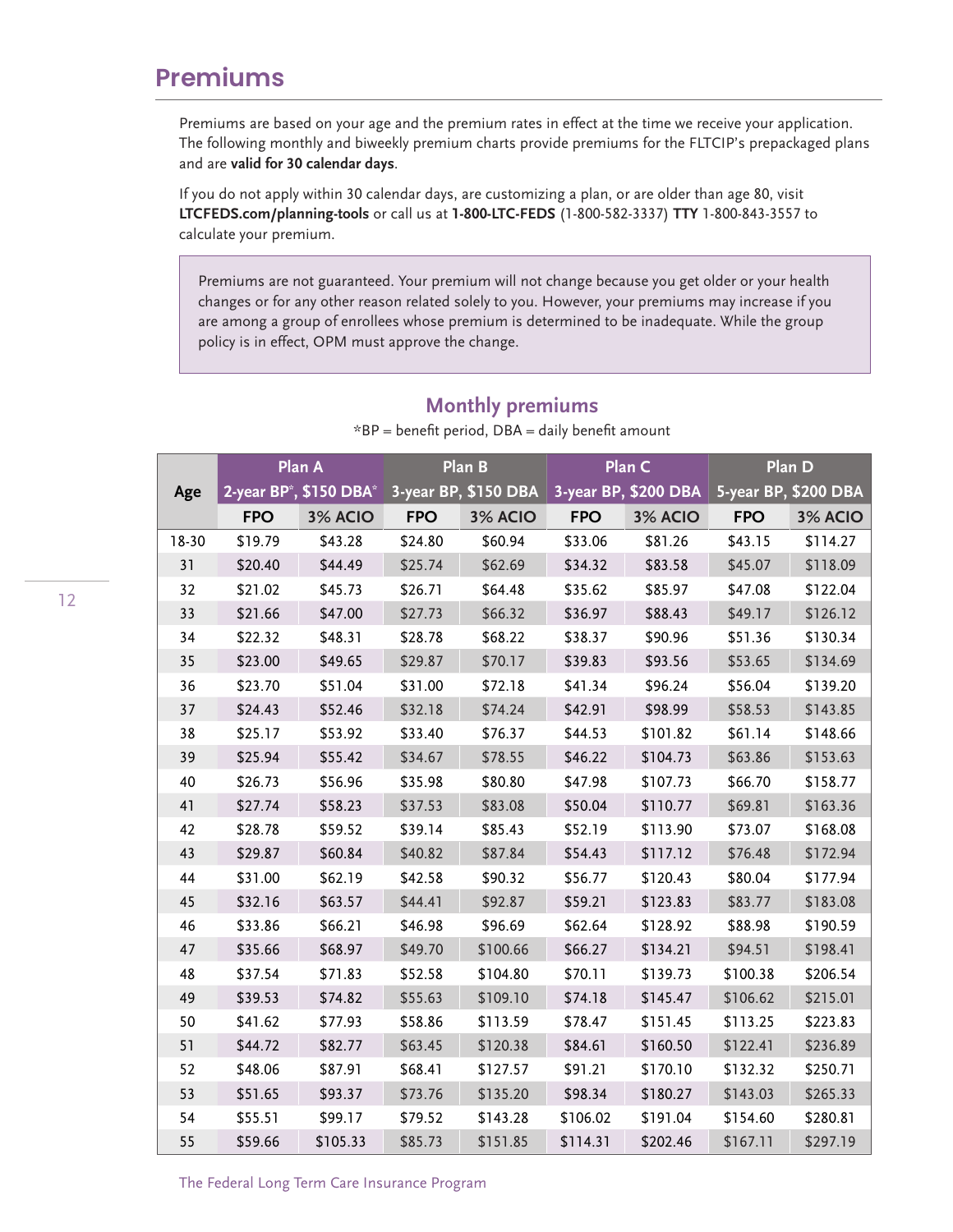### **Monthly premiums**

 $*BP = benefit period, DBA = daily benefit amount$ 

|     |            | Plan A                                          |            | Plan B               |            | Plan C               |            | Plan D               |
|-----|------------|-------------------------------------------------|------------|----------------------|------------|----------------------|------------|----------------------|
| Age |            | 2-year BP <sup>*</sup> , \$150 DBA <sup>*</sup> |            | 3-year BP, \$150 DBA |            | 3-year BP, \$200 DBA |            | 5-year BP, \$200 DBA |
|     | <b>FPO</b> | 3% ACIO                                         | <b>FPO</b> | 3% ACIO              | <b>FPO</b> | 3% ACIO              | <b>FPO</b> | 3% ACIO              |
| 56  | \$64.31    | \$111.44                                        | \$92.75    | \$161.01             | \$123.66   | \$214.68             | \$181.04   | \$315.57             |
| 57  | \$69.32    | \$117.90                                        | \$100.34   | \$170.73             | \$133.78   | \$227.63             | \$196.13   | \$335.08             |
| 58  | \$74.72    | \$124.73                                        | \$108.55   | \$181.03             | \$144.73   | \$241.37             | \$212.47   | \$355.80             |
| 59  | \$80.54    | \$131.96                                        | \$117.43   | \$191.95             | \$156.58   | \$255.93             | \$230.18   | \$377.80             |
| 60  | \$86.82    | \$139.61                                        | \$127.05   | \$203.53             | \$169.40   | \$271.38             | \$249.36   | \$401.16             |
| 61  | \$94.30    | \$148.77                                        | \$138.19   | \$217.31             | \$184.26   | \$289.74             | \$271.86   | \$428.76             |
| 62  | \$102.42   | \$158.52                                        | \$150.32   | \$232.01             | \$200.42   | \$309.35             | \$296.40   | \$458.26             |
| 63  | \$111.25   | \$168.91                                        | \$163.51   | \$247.71             | \$218.01   | \$330.28             | \$323.15   | \$489.79             |
| 64  | \$120.83   | \$179.99                                        | \$177.85   | \$264.48             | \$237.14   | \$352.63             | \$352.31   | \$523.49             |
| 65  | \$131.24   | \$191.79                                        | \$193.46   | \$282.37             | \$257.94   | \$376.50             | \$384.11   | \$559.50             |
| 66  | \$142.50   | \$203.53                                        | \$209.43   | \$299.18             | \$279.23   | \$398.90             | \$415.88   | \$592.99             |
| 67  | \$154.73   | \$215.99                                        | \$226.71   | \$316.98             | \$302.28   | \$422.64             | \$450.28   | \$628.48             |
| 68  | \$168.00   | \$229.21                                        | \$245.43   | \$335.84             | \$327.23   | \$447.79             | \$487.52   | \$666.10             |
| 69  | \$182.42   | \$243.24                                        | \$265.68   | \$355.83             | \$354.25   | \$474.44             | \$527.85   | \$705.97             |
| 70  | \$198.06   | \$258.13                                        | \$287.62   | \$377.00             | \$383.49   | \$502.67             | \$571.51   | \$748.23             |
| 71  | \$220.33   | \$282.06                                        | \$320.01   | \$412.30             | \$426.67   | \$549.73             | \$635.50   | \$817.85             |
| 72  | \$245.11   | \$308.22                                        | \$356.04   | \$450.89             | \$474.73   | \$601.19             | \$706.66   | \$893.95             |
| 73  | \$272.67   | \$336.80                                        | \$396.14   | \$493.10             | \$528.19   | \$657.46             | \$785.79   | \$977.13             |
| 74  | \$303.33   | \$368.03                                        | \$440.75   | \$539.26             | \$587.67   | \$719.01             | \$873.77   | \$1,068.04           |
| 75  | \$337.43   | \$402.15                                        | \$490.39   | \$589.73             | \$653.86   | \$786.31             | \$971.61   | \$1,167.42           |
| 76  | \$375.37   | \$439.44                                        | \$545.62   | \$644.94             | \$727.49   | \$859.92             | \$1,080.41 | \$1,276.04           |
| 77  | \$417.57   | \$480.18                                        | \$607.07   | \$705.31             | \$809.42   | \$940.42             | \$1,201.38 | \$1,394.78           |
| 78  | \$464.53   | \$524.71                                        | \$675.43   | \$771.33             | \$900.58   | \$1,028.45           | \$1,335.90 | \$1,524.55           |
| 79  | \$516.75   | \$573.36                                        | \$751.50   | \$843.54             | \$1,002.00 | \$1,124.72           | \$1,485.49 | \$1,666.41           |
| 80  | \$574.86   | \$626.52                                        | \$836.13   | \$922.50             | \$1,114.84 | \$1,230.00           | \$1,651.82 | \$1,821.46           |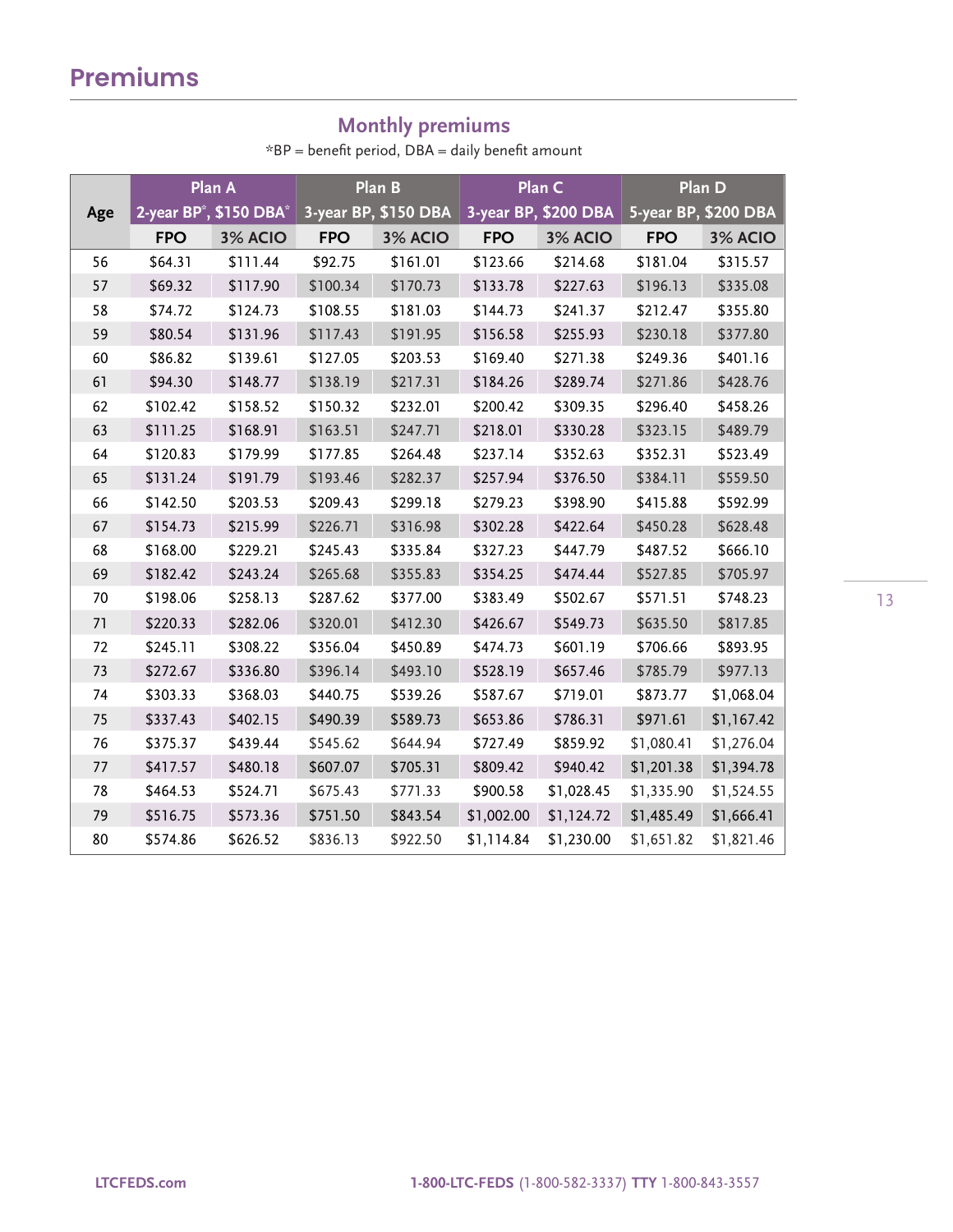# **Premiums**

### **Biweekly premiums**

 $*BP = benefit period, DBA = daily benefit amount$ 

|       |            | Plan A                                          |            | Plan B               | Plan C     |                      |            | Plan D               |  |
|-------|------------|-------------------------------------------------|------------|----------------------|------------|----------------------|------------|----------------------|--|
| Age   |            | 2-year BP <sup>*</sup> , \$150 DBA <sup>*</sup> |            | 3-year BP, \$150 DBA |            | 3-year BP, \$200 DBA |            | 5-year BP, \$200 DBA |  |
|       | <b>FPO</b> | 3% ACIO                                         | <b>FPO</b> | 3% ACIO              | <b>FPO</b> | 3% ACIO              | <b>FPO</b> | 3% ACIO              |  |
| 18-30 | \$9.13     | \$19.97                                         | \$11.44    | \$28.12              | \$15.25    | \$37.50              | \$19.91    | \$52.74              |  |
| 31    | \$9.41     | \$20.53                                         | \$11.88    | \$28.93              | \$15.84    | \$38.57              | \$20.80    | \$54.50              |  |
| 32    | \$9.70     | \$21.10                                         | \$12.32    | \$29.76              | \$16.44    | \$39.67              | \$21.72    | \$56.32              |  |
| 33    | \$9.99     | \$21.69                                         | \$12.79    | \$30.60              | \$17.06    | \$40.81              | \$22.69    | \$58.20              |  |
| 34    | \$10.30    | \$22.29                                         | \$13.28    | \$31.48              | \$17.70    | \$41.98              | \$23.70    | \$60.15              |  |
| 35    | \$10.61    | \$22.91                                         | \$13.78    | \$32.38              | \$18.38    | \$43.18              | \$24.76    | \$62.16              |  |
| 36    | \$10.93    | \$23.55                                         | \$14.30    | \$33.31              | \$19.08    | \$44.41              | \$25.86    | \$64.24              |  |
| 37    | \$11.27    | \$24.21                                         | \$14.85    | \$34.26              | \$19.80    | \$45.68              | \$27.01    | \$66.39              |  |
| 38    | \$11.61    | \$24.88                                         | \$15.41    | \$35.24              | \$20.55    | \$46.99              | \$28.21    | \$68.61              |  |
| 39    | \$11.97    | \$25.57                                         | \$16.00    | \$36.25              | \$21.33    | \$48.33              | \$29.47    | \$70.90              |  |
| 40    | \$12.33    | \$26.28                                         | \$16.60    | \$37.29              | \$22.14    | \$49.72              | \$30.78    | \$73.27              |  |
| 41    | \$12.80    | \$26.87                                         | \$17.32    | \$38.34              | \$23.09    | \$51.12              | \$32.22    | \$75.39              |  |
| 42    | \$13.28    | \$27.47                                         | \$18.06    | \$39.42              | \$24.08    | \$52.56              | \$33.72    | \$77.57              |  |
| 43    | \$13.78    | \$28.08                                         | \$18.84    | \$40.54              | \$25.12    | \$54.05              | \$35.29    | \$79.81              |  |
| 44    | \$14.30    | \$28.70                                         | \$19.65    | \$41.68              | \$26.20    | \$55.58              | \$36.94    | \$82.12              |  |
| 45    | \$14.84    | \$29.34                                         | \$20.49    | \$42.86              | \$27.32    | \$57.15              | \$38.66    | \$84.49              |  |
| 46    | \$15.62    | \$30.55                                         | \$21.68    | \$44.62              | \$28.91    | \$59.50              | \$41.06    | \$87.96              |  |
| 47    | \$16.45    | \$31.83                                         | \$22.93    | \$46.45              | \$30.58    | \$61.94              | \$43.62    | \$91.57              |  |
| 48    | \$17.32    | \$33.15                                         | \$24.26    | \$48.36              | \$32.35    | \$64.49              | \$46.32    | \$95.32              |  |
| 49    | \$18.24    | \$34.53                                         | \$25.67    | \$50.35              | \$34.23    | \$67.14              | \$49.20    | \$99.23              |  |
| 50    | \$19.20    | \$35.96                                         | \$27.16    | \$52.42              | \$36.21    | \$69.90              | \$52.26    | \$103.30             |  |
| 51    | \$20.64    | \$38.20                                         | \$29.28    | \$55.56              | \$39.05    | \$74.07              | \$56.49    | \$109.33             |  |
| 52    | \$22.18    | \$40.57                                         | \$31.57    | \$58.87              | \$42.09    | \$78.50              | \$61.07    | \$115.71             |  |
| 53    | \$23.83    | \$43.09                                         | \$34.04    | \$62.40              | \$45.38    | \$83.20              | \$66.01    | \$122.46             |  |
| 54    | \$25.62    | \$45.77                                         | \$36.70    | \$66.12              | \$48.93    | \$88.17              | \$71.35    | \$129.60             |  |
| 55    | \$27.53    | \$48.61                                         | \$39.56    | \$70.08              | \$52.75    | \$93.44              | \$77.12    | \$137.16             |  |
| 56    | \$29.68    | \$51.43                                         | \$42.80    | \$74.31              | \$57.07    | \$99.08              | \$83.55    | \$145.64             |  |
| 57    | \$31.99    | \$54.41                                         | \$46.31    | \$78.79              | \$61.74    | \$105.06             | \$90.52    | \$154.65             |  |
| 58    | \$34.48    | \$57.56                                         | \$50.10    | \$83.55              | \$66.79    | \$111.40             | \$98.06    | \$164.21             |  |
| 59    | \$37.17    | \$60.90                                         | \$54.19    | \$88.59              | \$72.26    | \$118.12             | \$106.23   | \$174.36             |  |
| 60    | \$40.07    | \$64.43                                         | \$58.63    | \$93.93              | \$78.18    | \$125.25             | \$115.08   | \$185.15             |  |
| 61    | \$43.52    | \$68.66                                         | \$63.78    | \$100.29             | \$85.04    | \$133.72             | \$125.47   | \$197.88             |  |
| 62    | \$47.27    | \$73.16                                         | \$69.37    | \$107.08             | \$92.50    | \$142.77             | \$136.80   | \$211.50             |  |
| 63    | \$51.34    | \$77.95                                         | \$75.46    | \$114.32             | \$100.62   | \$152.43             | \$149.14   | \$226.05             |  |
| 64    | \$55.76    | \$83.07                                         | \$82.08    | \$122.06             | \$109.44   | \$162.75             | \$162.60   | \$241.61             |  |
| 65    | \$60.57    | \$88.51                                         | \$89.28    | \$130.32             | \$119.04   | \$173.76             | \$177.28   | \$258.23             |  |
| 66    | \$65.76    | \$93.93                                         | \$96.66    | \$138.08             | \$128.87   | \$184.10             | \$191.94   | \$273.68             |  |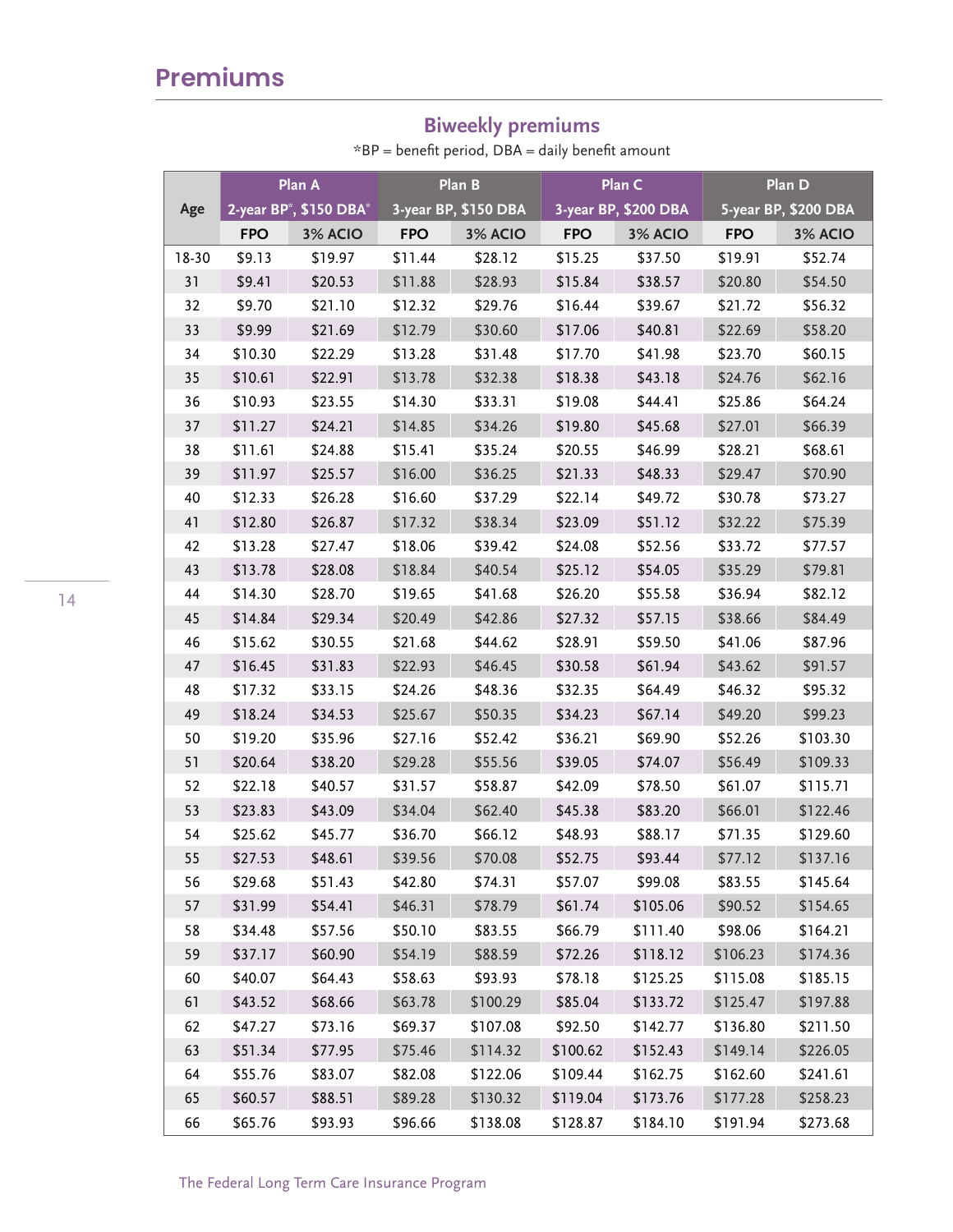### **Biweekly premiums**

 $*BP = benefit period, DBA = daily benefit amount$ 

|     |            | Plan A                                          |            | Plan B               |            | Plan C               |            | Plan D               |
|-----|------------|-------------------------------------------------|------------|----------------------|------------|----------------------|------------|----------------------|
| Age |            | 2-year BP <sup>*</sup> , \$150 DBA <sup>*</sup> |            | 3-year BP, \$150 DBA |            | 3-year BP, \$200 DBA |            | 5-year BP, \$200 DBA |
|     | <b>FPO</b> | 3% ACIO                                         | <b>FPO</b> | 3% ACIO              | <b>FPO</b> | 3% ACIO              | <b>FPO</b> | 3% ACIO              |
| 67  | \$71.41    | \$99.68                                         | \$104.63   | \$146.29             | \$139.51   | \$195.06             | \$207.82   | \$290.06             |
| 68  | \$77.53    | \$105.78                                        | \$113.27   | \$155.00             | \$151.02   | \$206.67             | \$225.00   | \$307.43             |
| 69  | \$84.19    | \$112.26                                        | \$122.62   | \$164.22             | \$163.50   | \$218.97             | \$243.62   | \$325.83             |
| 70  | \$91.41    | \$119.13                                        | \$132.74   | \$174.00             | \$176.99   | \$232.00             | \$263.77   | \$345.33             |
| 71  | \$101.69   | \$130.18                                        | \$147.69   | \$190.29             | \$196.92   | \$253.72             | \$293.30   | \$377.46             |
| 72  | \$113.12   | \$142.25                                        | \$164.32   | \$208.10             | \$219.10   | \$277.47             | \$326.15   | \$412.59             |
| 73  | \$125.84   | \$155.44                                        | \$182.83   | \$227.58             | \$243.78   | \$303.44             | \$362.67   | \$450.98             |
| 74  | \$139.99   | \$169.86                                        | \$203.42   | \$248.88             | \$271.23   | \$331.85             | \$403.27   | \$492.94             |
| 75  | \$155.73   | \$185.60                                        | \$226.33   | \$272.18             | \$301.78   | \$362.91             | \$448.43   | \$538.80             |
| 76  | \$173.24   | \$202.81                                        | \$251.82   | \$297.66             | \$335.76   | \$396.88             | \$498.65   | \$588.94             |
| 77  | \$192.72   | \$221.62                                        | \$280.18   | \$325.52             | \$373.57   | \$434.04             | \$554.48   | \$643.74             |
| 78  | \$214.39   | \$242.17                                        | \$311.73   | \$355.99             | \$415.65   | \$474.66             | \$616.56   | \$703.63             |
| 79  | \$238.50   | \$264.62                                        | \$346.84   | \$389.32             | \$462.46   | \$519.10             | \$685.61   | \$769.11             |
| 80  | \$265.32   | \$289.16                                        | \$385.90   | \$425.76             | \$514.54   | \$567.69             | \$762.37   | \$840.67             |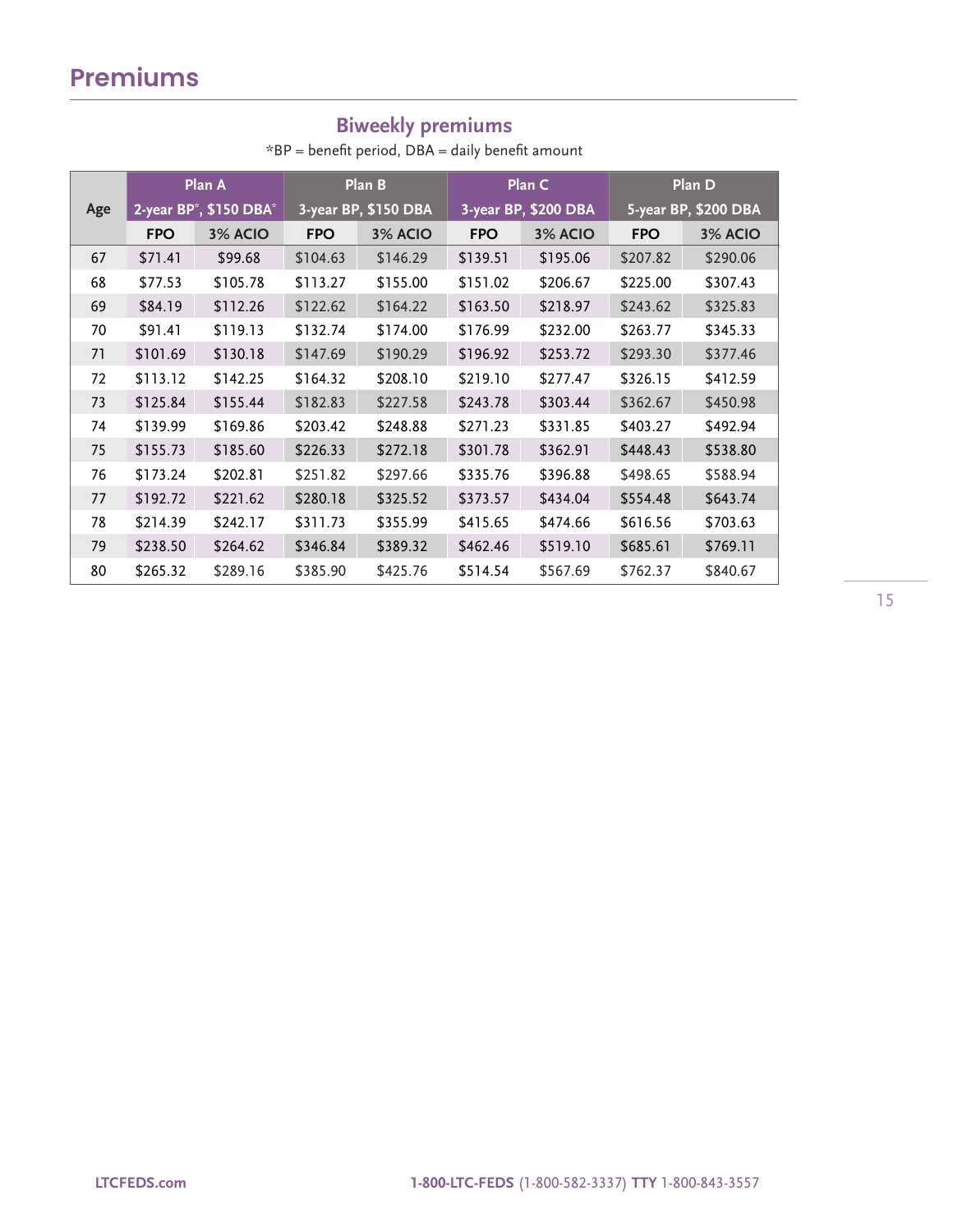# **Qualifying for benefits**

If you apply and are approved for the FLTCIP, you will be eligible for benefits if a **licensed health care practitioner** certifies, and we agree, that:

 you are unable to perform, without substantial assistance from another person, at least two activities of daily living for an expected period of at least 90 days due to a loss of functional capacity, or

#### you require **substantial supervision** to protect yourself due to a **severe cognitive impairment**, such as **Alzheimer's disease**

The six activities of daily living are:

- bathing bathing bathing
- $\triangleright$  continence  $\triangleright$  eating  $\triangleright$  transferring (from bed to chair)
- 

Definitions of the activities of daily living are included in the FLTCIP 3.0 Outline of Coverage, which begins on page 17.

Benefits can begin (after the waiting period, as described on page 23) as long as the covered services are part of a written plan of care prescribed by a licensed health care practitioner. You can initiate a claim by calling us at **1-800-LTC-FEDS** (1-800-582-3337) **TTY** 1-800-843-3557.

### **What is** *not* **covered by the FLTCIP**

- medical services, such as X-rays, laboratory fees, and physician charges
- informal caregiver services while you reside in a facility
- $\blacktriangleright$  transportation, mileage, or gasoline
- fees beyond usual and customary room-and-board charges (e.g., move-in or entry fees, security deposits, finance charges)
- room-and-board for independent living quarters in a continuing care retirement community, rest home, or similar entity
- services or items that are not related to the provision or support of long term care services (e.g., beauty or barber services, cable, furniture rentals, vacations, guest meals)
- any type of residential upkeep, construction, renovation, or home maintenance (e.g., painting, plumbing), except that which is covered as a home modification under the stay-at-home benefit
- lawn care, snow removal, or vehicle or equipment upkeep
- second occupant fees for individuals ineligible for FLTCIP benefits
- ▶ no-show fee
- $\triangleright$  care or services that are not included in or are inconsistent with your plan of care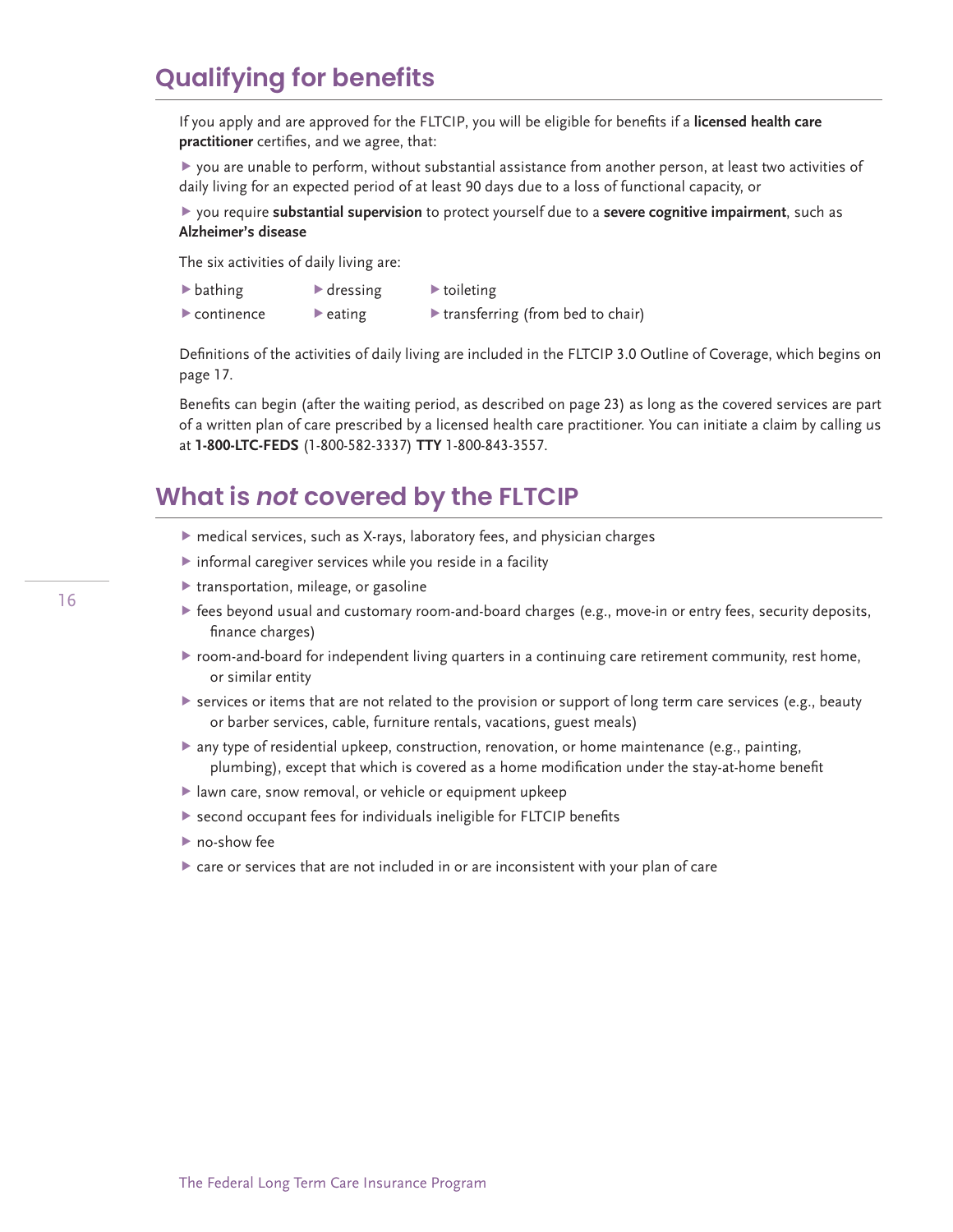The FLTCIP 3.0 Outline of Coverage provides a brief description of important features of coverage available under the FLTCIP. You should compare the FLTCIP 3.0 Outline of Coverage to outlines of coverage for other policies available to you.

**Federal Long Term Care Insurance Program (FLTCIP)**  P.O. Box 797 Greenland, NH 03840-0797 **1-800-LTC-FEDS** (1-800-582-3337) **TTY** 1-800-843-3557

Group policyholder: U.S. Office of Personnel Management (OPM) Insurer: John Hancock Life & Health Insurance Company Administrator: Long Term Care Partners, LLC

**FLTCIP 3.0 Outline of Coverage**  Group policy number: 900-003 Benefit booklet: FLTCIP 3.0

### **1. Notices**

**Important:** We will make our decision whether to issue your insurance coverage based on your responses to the questions on your application. We will send you a copy of your application. We may deny benefits or rescind your insurance coverage if: your answers are incorrect or untrue for any reason or the answers changed between the date you completed your application and the date your coverage would become effective. The best time to clear up any questions is before a claim arises! If, for any reason, any one of your answers is or becomes incorrect before the date your coverage would become effective, please contact: Federal Long Term Care Insurance Program, P.O. Box 797, Greenland, NH 03840-0797. You may also call **1-800-LTC-FEDS** (1-800-582-3337) **TTY** 1-800-843-3557.

The group policy, including the *FLTCIP 3.0 Benefit Booklet*, is designed to be a qualified long term care insurance contract under Section 7702B(b) of the Internal Revenue Code of 1986, as amended. Subject to specified dollar limits that vary depending on your age, you may be able to include your premium in your itemized deductions on your federal income tax return, if your total medical expenses, including the allowable portion of your premium, exceed 10% of your annual adjusted gross income. The allowable dollar limits are reviewed each year by the U.S. Treasury and adjusted accordingly. We have designed the group policy so that benefits you receive under the FLTCIP should be tax-free. Also, many states offer tax incentives for residents who purchase long term care insurance. Please remember that tax laws can change. It is important to consult your tax advisor if you have any questions or need further details. Visit **[LTCFEDS.com/tax](http://LTCFEDS.com/tax)** for more information. The FLTCIP may not cover all of your long term care costs. Please review all coverage limitations and exclusions when you receive your *FLTCIP 3.0 Benefit Booklet*, including the schedule of benefits.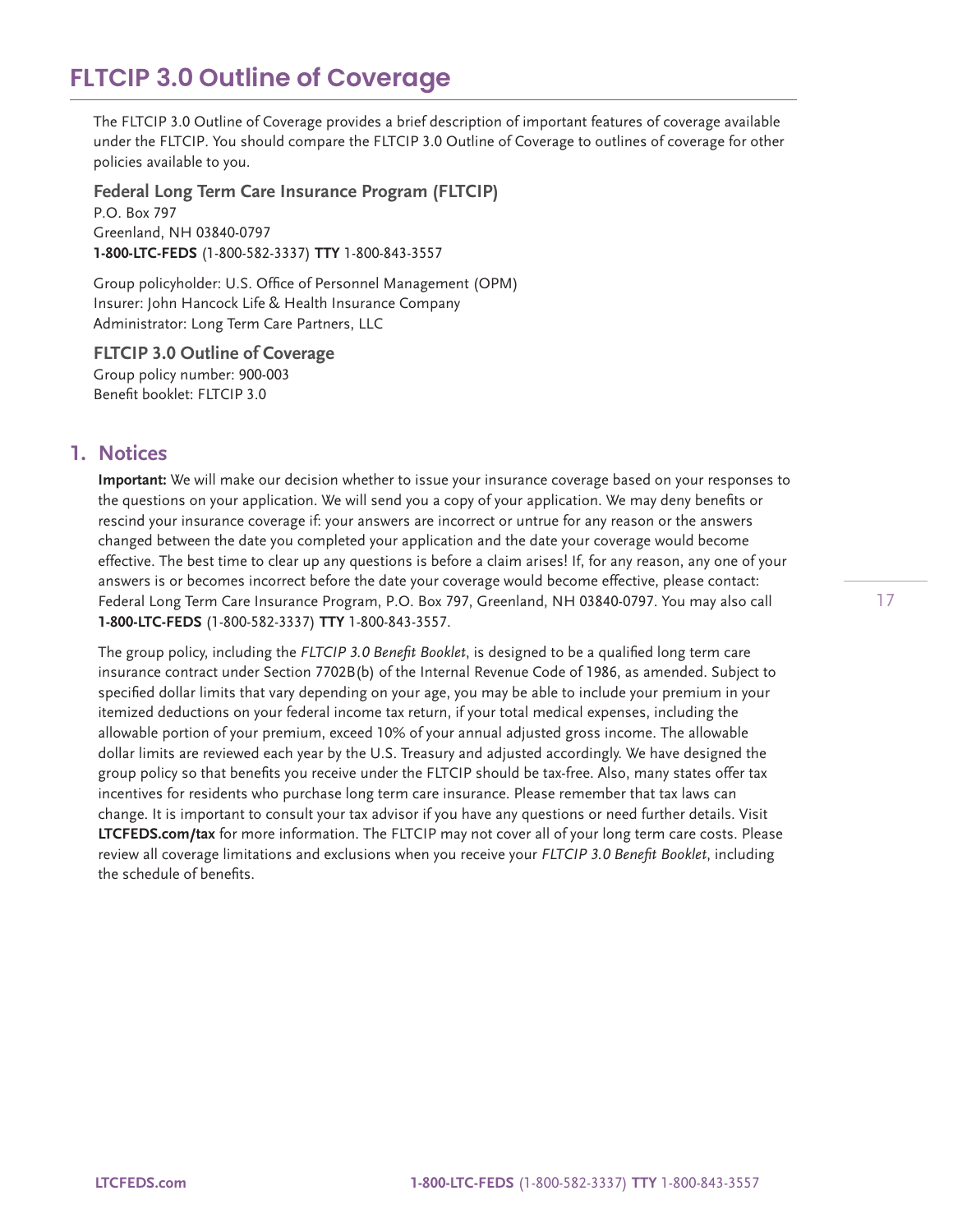#### **Coverage under the FLTCIP is guaranteed renewable**

We will not cancel your coverage as long as you pay your premium on time. However, this does not mean that premiums are guaranteed to remain unchanged. (See the next paragraph.) Note: Coverage will end on the date you exhaust your maximum lifetime benefit.

#### **When we may increase premiums**

We reserve the right to increase premiums in the future. However, it is important to note that we cannot single you out and raise your premium because of your advancing age, declining health, claim status, or for any other reason related solely to you. We may only increase premiums if you are among a group of enrollees whose premium is determined to be inadequate. While the group policy is in effect, OPM must approve the increase in premium. As a reminder, your premium may also increase if you voluntarily elect to increase your benefits. Please see the subsection "When Your Premium May Change."

### **2. Purpose of the FLTCIP 3.0 Outline of Coverage**

This outline provides a brief description of important features of coverage available under the FLTCIP. Since all long term care insurers are required to issue outlines of coverage, you should compare this outline to outlines of coverage for other policies you may be considering. **This outline is not an insurance contract, but only a summary of coverage. Other rights are contained in the group policy that OPM has with us. OPM has reviewed and approved this outline to ensure its accuracy. If you apply for the coverage offered under the FLTCIP and your application is approved, you will automatically receive a copy of the** *FLTCIP 3.0 Benefit Booklet***. It is important that you read your benefit booklet carefully! The** *FLTCIP 3.0 Benefit Booklet* **and the schedule of benefits will contain the governing contractual provisions that relate specifically to you.**

Throughout this outline, "we," "us," and "our" means John Hancock Life & Health Insurance Company.

#### **3. Long term care insurance coverage**

Long term care insurance coverage is designed to cover services you need when you are unable to perform certain activities of daily living or need care due to a severe cognitive impairment. The long term care insurance provided under the FLTCIP is designed to provide reimbursement for costs of necessary diagnostic, preventive, therapeutic, curative, rehabilitative, maintenance, or personal care services, provided in a setting such as an assisted living facility, a nursing home, an adult day care center, or your home, but not in an acute care unit of a hospital.

The FLTCIP provides reimbursement, based on the daily benefit amount you select, for actual charges you incur for covered long term care expenses, subject to the limitations, exclusions, and waiting period described in this outline.

Medical insurance and Medicare are entirely different than long term care insurance. They are primarily designed to cover acute care, and not long term care services. If you are eligible for Medicare you need to know that the long term care insurance coverage under the FLTCIP is not Medicare Supplement Coverage. If you want to learn about Medicare Supplement Coverage, ask us for the *Choosing a Medigap Policy: A Guide to Health Insurance for People with Medicare* brochure.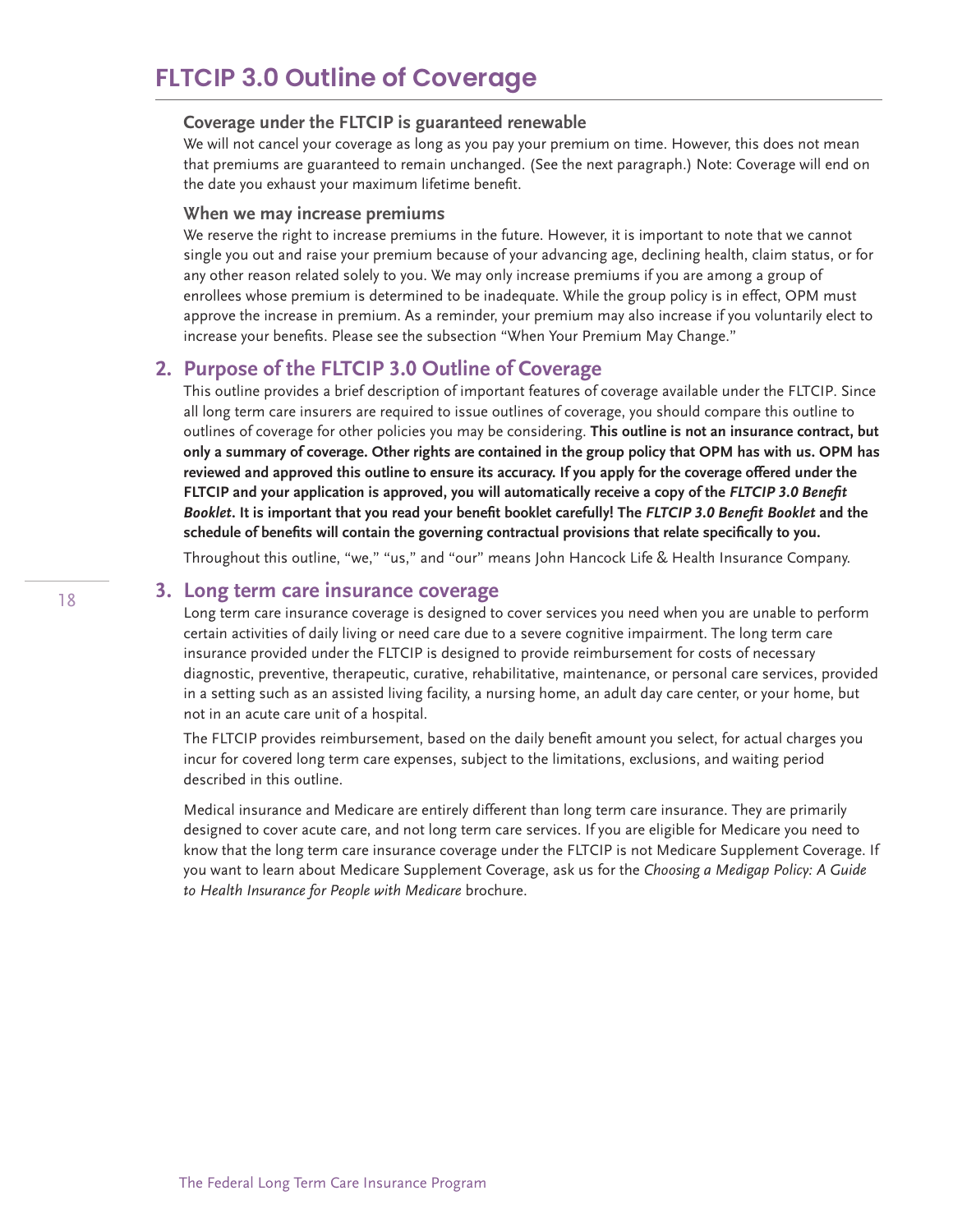### **4. Applying for coverage under the FLTCIP**

Anyone who is eligible to apply for coverage under the FLTCIP and wishes to do so must complete the appropriate application. We must approve your application in order for your coverage to become effective. Certain medical conditions, or combinations of conditions, will prevent some people from being approved for coverage. You must apply to know if you are eligible to enroll.

### **5. Effective date of coverage and actively-at-work requirement**

Coverage under the FLTCIP becomes effective on the first day of the month after the month in which you are approved. For example, if you are approved for coverage on April 15, your coverage becomes effective May 1. However, employees and members of the uniformed services who apply using the abbreviated underwriting application or the abbreviated underwriting section of the coverage change application must meet the actively-at-work requirement described below in order for their coverage to become effective.

If you are an employee or a member of the uniformed services who submitted an abbreviated underwriting application, you must be actively at work at least one day during the calendar week immediately prior to the week that contains the original effective date shown on your schedule of benefits. From time to time, OPM may implement revised actively-at-work requirements for specified periods under the FLTCIP.

You must inform us if you do not meet this requirement. In the event you do not meet this requirement, we will issue you a revised original effective date, which will be the first day of the next month. You also must meet the actively-at-work requirement for any revised original effective date for coverage to become effective, or you will be issued another revised original effective date in the same manner. You must notify us if you are not actively at work on your new original effective date. In this case, your coverage will not go into effect until you are actively at work as required above.

Your original effective date does not change under this actively-at-work requirement if you were involuntarily separated from federal civilian service (for reasons other than your misconduct) or from the uniformed services (except for a dishonorable discharge) after your application date but before your original effective date.

#### **Actively at work or active work means:**

- $\triangleright$  for an employee, that you meet all of the following conditions:
	- you are reporting for work at an approved location and work at least half of your regularly scheduled hours for that day
	- you are able to perform all the usual and customary duties of your employment on your regular work schedule
- $\blacktriangleright$  for a member of the uniformed services, that you are on active duty and are physically able to perform the duties of your position

### **6. Benefits provided by the FLTCIP**

#### **Covered services**

Covered services under the FLTCIP are those you receive while in a nursing home, an assisted living facility, or a hospice facility, plus covered services you receive at home or an adult day care center. Coverage also includes informal caregiver services, hospice care, respite care, bed reservations, and a stay-at-home benefit, which covers expenses for care planning visits, caregiver training, durable medical equipment, emergency medical response systems, home modifications, and home safety checks.

We will only pay benefits for covered services if:

- you are eligible for benefits and, where required, have satisfied the waiting period
- $\blacktriangleright$  they are part of a written plan of care prescribed by a licensed health care practitioner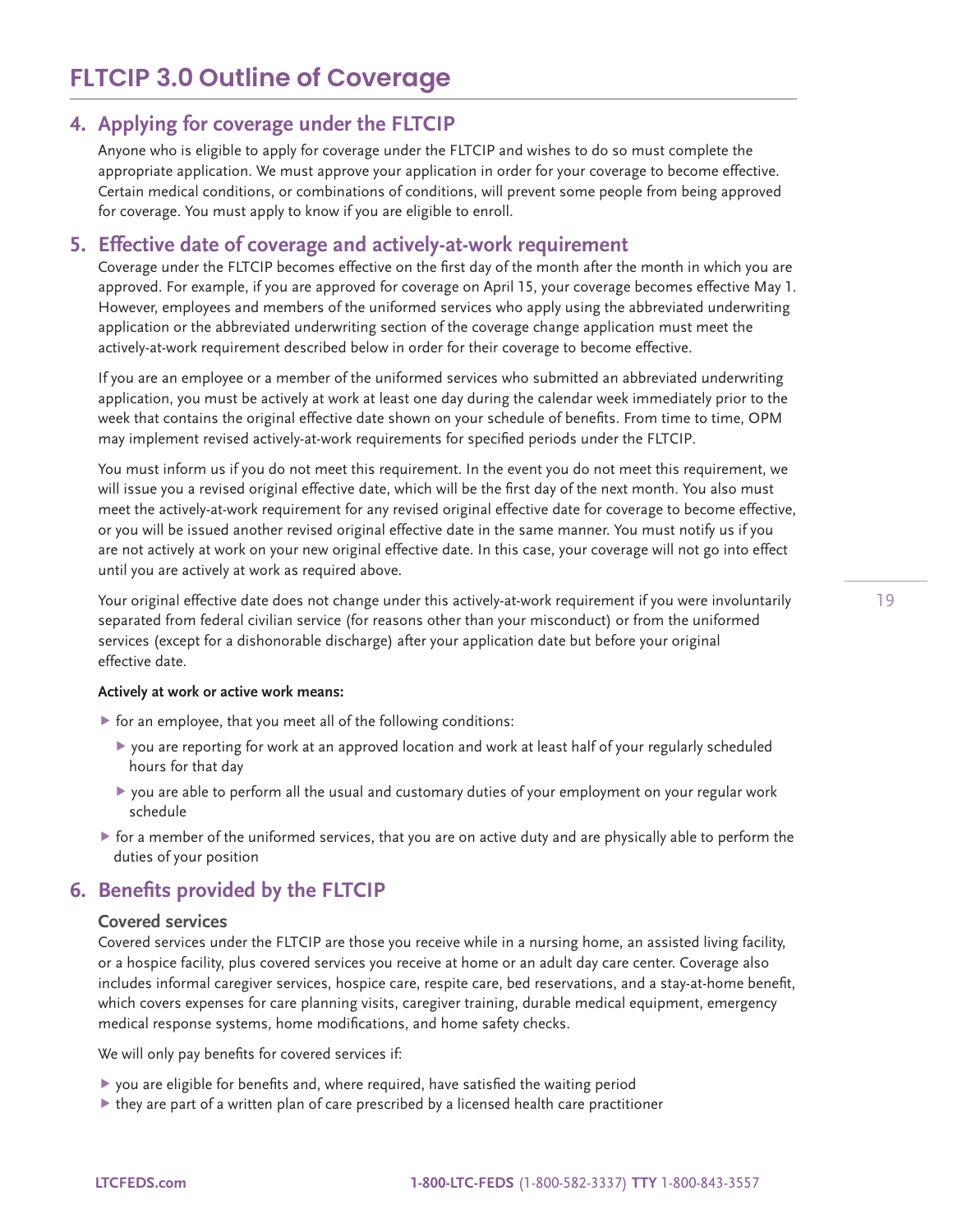#### **Benefit amounts**

You may select a daily benefit amount from \$100 to \$450 in \$50 increments. Your daily benefit amount determines the most we will pay per day for covered services. It also determines your maximum lifetime benefit—see the "Maximum Lifetime Benefit" subsection for more information.

The FLTCIP provides reimbursement for actual charges you incur for covered services up to the following:

| <b>Covered services</b>                                        | Reimbursement up to                                                                                                                                                                                                                                                                                              |
|----------------------------------------------------------------|------------------------------------------------------------------------------------------------------------------------------------------------------------------------------------------------------------------------------------------------------------------------------------------------------------------|
| Nursing home, assisted living<br>facility, or hospice facility | ▶ 100% of your daily benefit amount                                                                                                                                                                                                                                                                              |
| <b>Bed reservations</b>                                        | ▶ 100% of your daily benefit amount limited up to 60<br>days per calendar year                                                                                                                                                                                                                                   |
| Home care and adult day care                                   | ▶ 100% of your daily benefit amount                                                                                                                                                                                                                                                                              |
| <b>Respite services</b>                                        | ▶ 100% of your daily benefit amount limited up to 30<br>times your daily benefit amount per calendar year                                                                                                                                                                                                        |
| Formal caregiver services                                      | ▶ 100% of your daily benefit amount                                                                                                                                                                                                                                                                              |
| Informal caregiver services                                    | ▶ 100% of your daily benefit amount<br>benefits for informal caregiver services are limited to<br>those individuals who did not live in your home at the<br>time you became eligible for benefits<br>benefits for care provided by family members are<br>limited to 500 days in your lifetime (services provided |
|                                                                | by the enrollee's spouse or domestic partner are not<br>covered under the FLTCIP)                                                                                                                                                                                                                                |
| Hospice care at home                                           | ▶ 100% of your daily benefit amount                                                                                                                                                                                                                                                                              |
| Stay-at-home benefit                                           | ▶ 30 times your daily benefit amount in your lifetime                                                                                                                                                                                                                                                            |

#### **Maximum lifetime benefit**

The benefit period is the length of time your coverage will last if we pay your full daily benefit amount each and every day. You may choose from a two-, three-, or five-year benefit period. If you have a two-, three-, or five-year benefit period, benefits will last longer than the benefit period if you do not receive covered services every day or if benefits paid for each day are less than your daily benefit amount.

Your maximum lifetime benefit is the total amount of money that we may pay for charges you incur for covered services. It is equal to your benefit period (in days) multiplied by your daily benefit amount. Your maximum lifetime benefit will be reduced by the amount of benefits that we pay, except for the stay-at-home benefit.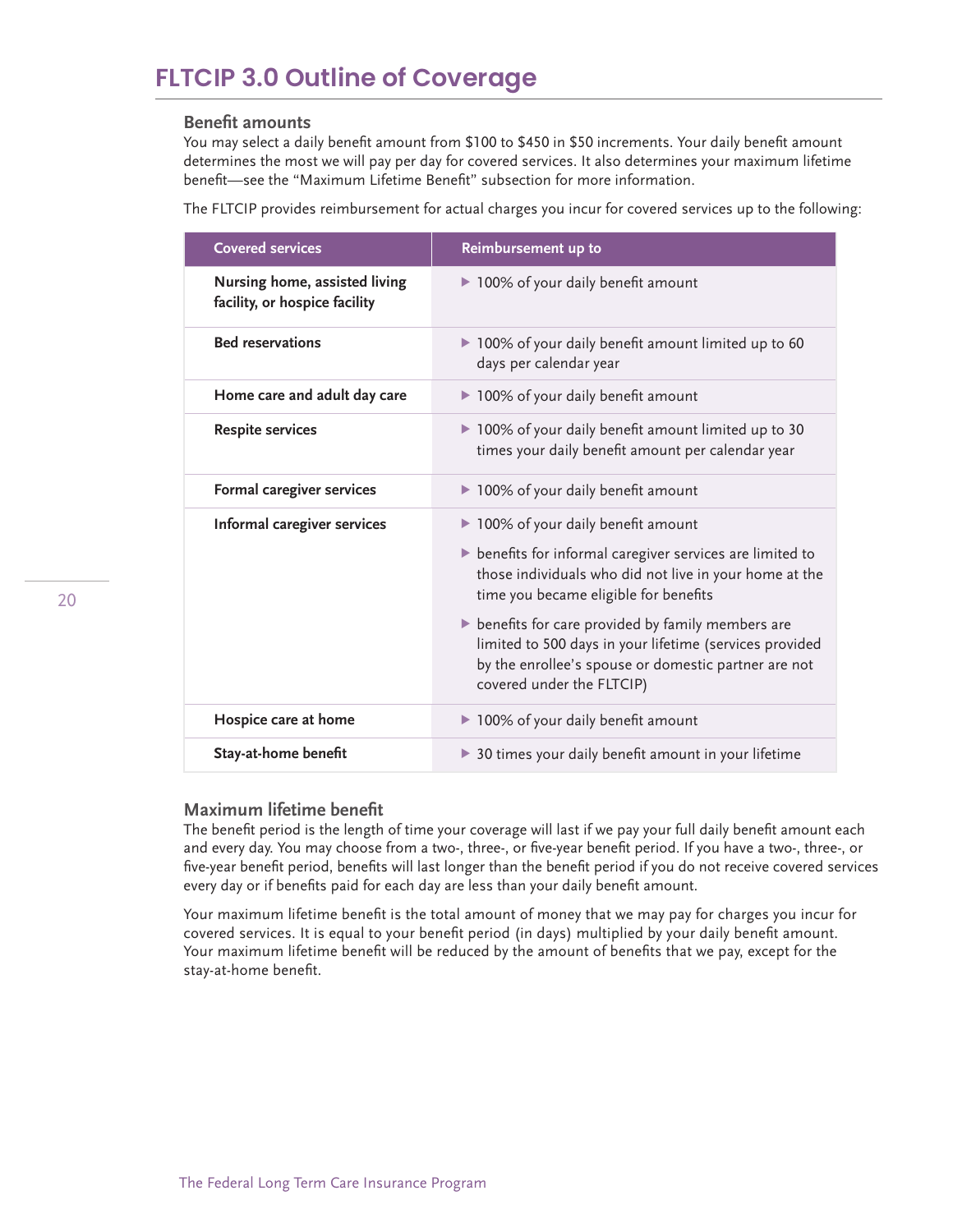#### **Schedule of benefits**

Your schedule of benefits that we will send you will show, among other things, the covered services, the maximum we will pay for those services per day, the benefit period, the waiting period, and your maximum lifetime benefit.

#### **Stay-at-home benefit**

We will pay actual charges you incur for stay-at-home services up to the stay-at-home benefit amount. The stay-at-home benefit amount is equal to 30 times your daily benefit amount. The waiting period does not apply to the stay-at-home benefit. Except for care planning visits, you must be living at home in order to be eligible for the stay-at-home benefit. Stay-at-home services consist of expenses for:

- care planning visits
- caregiver training
- durable medical equipment
- emergency medical response systems
- home modifications
- home safety checks

The maximum amount payable in your lifetime for caregiver training will be seven times your daily benefit amount. The amount payable for home modifications may be limited to an amount appropriate for similar work in your geographic area. Benefits paid under the stay-at-home benefit will not reduce your maximum lifetime benefit.

If you do not exhaust your stay-at-home benefit initially, you may use any unused portion of this benefit amount for future stay-at-home services and new episodes of care. You may receive the services of a formal caregiver or an informal caregiver, or hospice care at home while receiving benefits under the stay-at-home benefit.

#### **International benefits**

The FLTCIP provides benefits for covered services you receive outside the United States. When you receive such services, we will pay benefits up to the amounts shown on your schedule of benefits for those covered services. Any benefit paid will reduce your maximum lifetime benefit. You will be reimbursed in U.S. currency.

#### **Alternate plan of care**

We may approve alternatives to your written FLTCIP plan of care that we deem to be both appropriate for you and cost-effective for the FLTCIP. An alternate plan of care is one that:

- $\blacktriangleright$  is designed specifically for you
- $\blacktriangleright$  is primarily being made to improve your ability to perform one or more activities of daily living
- $\blacktriangleright$  is mutually agreed upon by you, a licensed health care practitioner, and us
- contains recommendations for alternate services, supplies, or licensed and regulated facilities for you that are not otherwise covered under the *FLTCIP 3.0 Benefit Booklet*
- $\blacktriangleright$  may be modified as appropriate.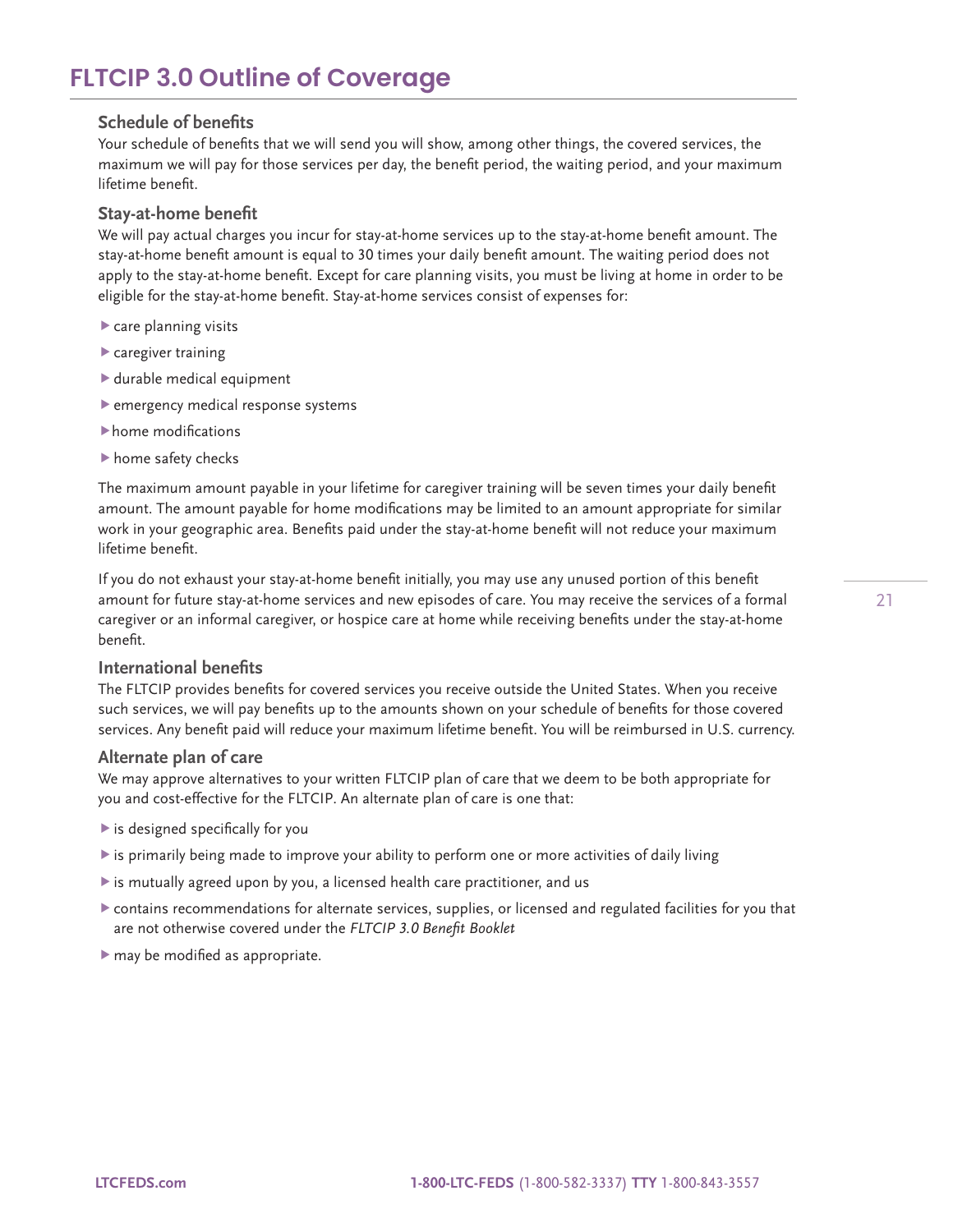We will base our review of a request for an alternate plan of care on the following: your medical status, current and future care plans, long term cost projections for current and future care plans and the alternate plan of care, and the suitability and effectiveness of the alternate plan of care.

You may choose not to accept the final terms of the alternate plan of care. The alternate plan of care may not be used to pay for any charges for services or supplies described in the "Exclusions" section, to supplement the maximum amount for any benefit under your *FLTCIP 3.0 Benefit Booklet*, or to pay for expenses covered under the stay-at-home benefit.

Benefits payable for charges incurred for services and supplies provided under an alternate plan of care will not exceed the lesser of the actual charges or the appropriate charges for such services or supplies.

Your receipt of services for your care under an alternate plan of care will be subject to the waiting period. The benefits we will pay for such services will be subject to the "Maximum Benefit We Will Pay" section in your benefit booklet.

#### **Payment of benefits**

We pay benefits using the expense-incurred method. This method reimburses you for actual charges you incur for covered services received up to a specific dollar amount. All benefits are paid in U.S. currency.

#### **Eligibility for benefits**

You must be eligible for benefits and satisfy any required waiting period in order for benefits to be payable for covered services. You are eligible for benefits for covered services if you meet all of the following requirements after your coverage becomes effective:

a licensed health care practitioner has certified within the last 12 months that:

- you are unable to perform, without substantial assistance from another person, at least two activities of daily living for an expected period of at least 90 days due to a loss of functional capacity; or
- you need substantial supervision due to your severe cognitive impairment
- $\blacktriangleright$  we agree with that certification
- $\blacktriangleright$  we notify you that you are eligible for benefits for covered services

#### **Activities of daily living include:**

#### **bathing**:

- getting into and out of a tub or shower
- washing your body in a tub, shower, or by sponge bath
- $\blacktriangleright$  washing your hair in a tub, shower, or sink

(If you need substantial assistance from another person to complete any one of these activities, you are dependent for bathing.)

#### **dressing:**

putting on and taking off any necessary item of clothing (including undergarments) and any necessary braces, fasteners, or artificial limbs

(If you need substantial assistance from another person to complete any one of these activities, you are dependent for dressing.)

#### **transferring:**

 $\blacktriangleright$  getting into and out of a bed, chair, or wheelchair

(If you need substantial assistance from another person to complete any one of these activities, you are dependent for transferring.)

22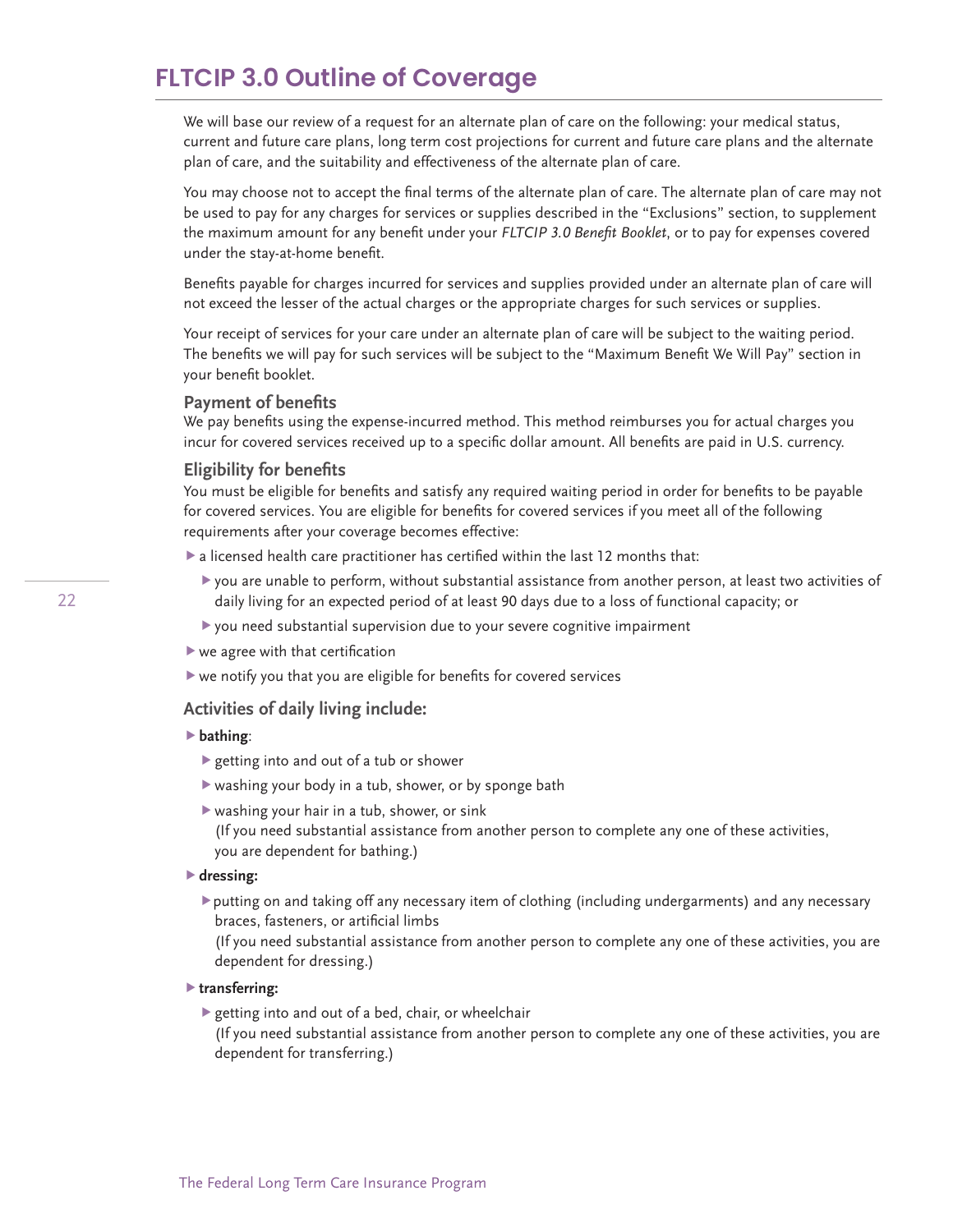#### **toileting:**

- getting on and off the toilet
- performing associated personal hygiene (If you need substantial assistance from another person to complete any one of these activities, you are dependent for toileting.)
- **continence:**
	- maintaining control of bowel and bladder function
	- when unable to maintain control of bowel or bladder function, performing associated personal hygiene (including caring for catheter or colostomy bag) (If you cannot maintain control of bowel or bladder function and in addition you need substantial assistance from another person to perform the associated personal hygiene, you are dependent for continence.)
- **eating:**
	- $\blacktriangleright$  feeding yourself by getting food into your mouth from a container (such as a plate or cup), including use of utensils when appropriate (such as a spoon or fork)
	- when unable to feed yourself from a container, feeding yourself by a feeding tube or intravenously (If you need substantial assistance from another person to complete any one of these activities, you are dependent for eating.)

Severe cognitive impairment means a deterioration or loss in intellectual capacity (such as may occur with Alzheimer's disease) that a) places a person in jeopardy of harming him- or herself or others and, therefore, the person requires substantial supervision by another person; and b) is measured by clinical evidence and standardized tests, which reliably measure impairment in: 1) short or long term memory; 2) orientation to people, places, or time; and 3) deductive or abstract reasoning.

Substantial assistance means hands-on assistance or standby assistance. Hands-on assistance means physical help by another person without which you would not be able to perform the activities of daily living. Standby assistance means that you require the presence of another person within arm's reach of you to prevent, by physical intervention or cueing, injury to you while you are performing the activities of daily living.

Substantial supervision means that you require ongoing, uninterrupted monitoring by another person (which may include cueing by verbal prompting, gesture, or other demonstrations) to protect you from threats to your health and safety, for instance, while wandering.

#### **Waiting period**

The waiting period is 90 days. The waiting period is the number of calendar days during which you must be eligible for benefits before we will pay benefits. We do not pay benefits for services you receive during your waiting period, except for hospice care, respite services, and the stay-at-home benefit. You only have to satisfy the waiting period once in your lifetime. Days applied toward satisfying the waiting period need not be consecutive, nor associated with the same episode of care.

#### **Waiver of premium**

You will not have to pay your premium if you are eligible for benefits and have satisfied the waiting period. We will also waive your premium if you are eligible for benefits and receiving hospice care. If you satisfy the requirements for waiver of premium on the first day of a month, the waiver will take effect on that date. Otherwise, the waiver will take effect on the first day of the following month. If, at a later date, you are no longer eligible for benefits (e.g., you recover) and wish to maintain your coverage, you will have to resume paying your premium on the first day of the month following the month in which you are no longer eligible for benefits.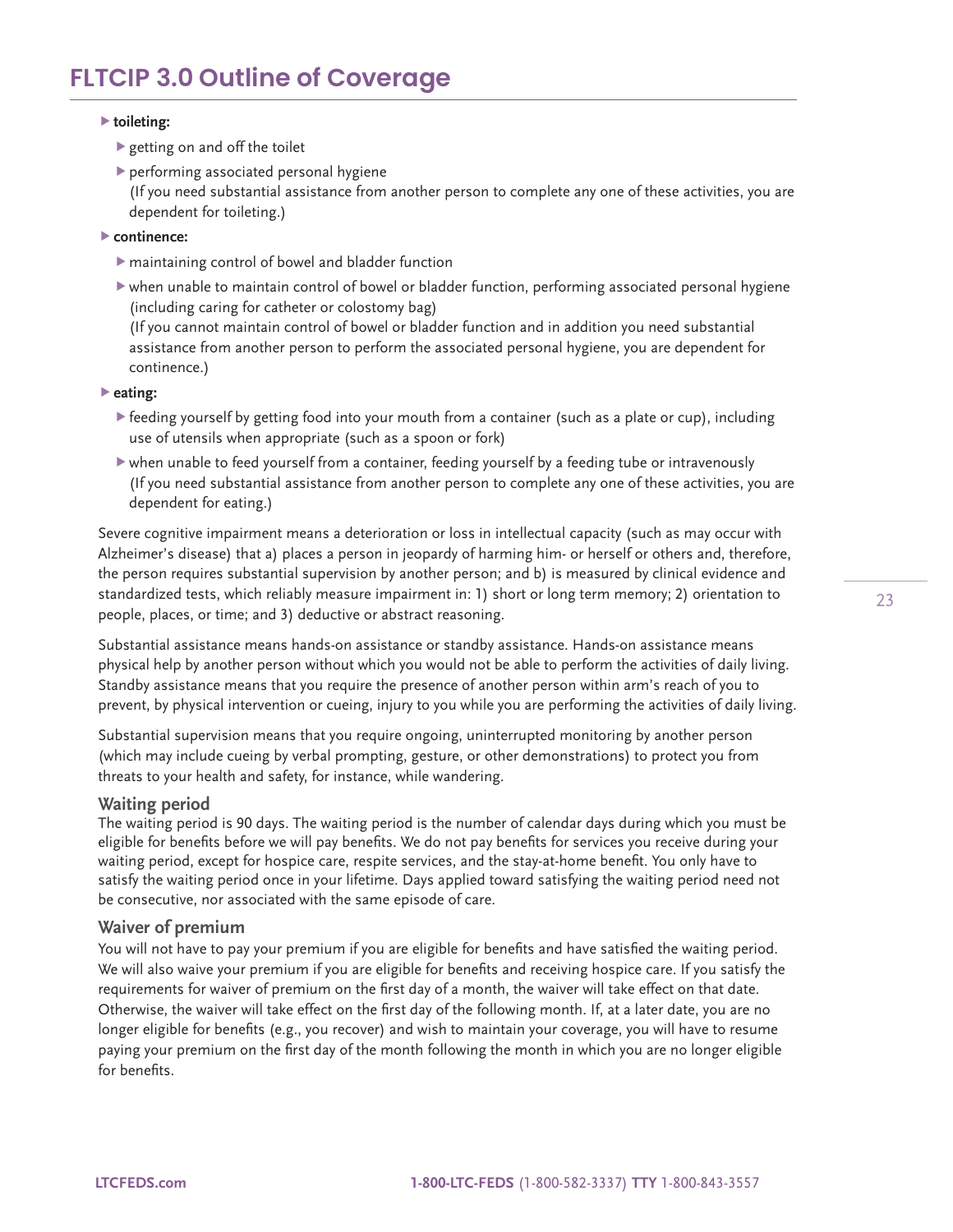#### **Care coordination services**

Our care coordinators are licensed health care practitioners who provide the following services at no additional charge to you:

- provide general information about long term care services
- assess and approve your need for long term care service
- develop a plan for long term care services
- monitor and reassess from time to time the long term care services that you receive
- provide access to discounts for services, when available, in your area

Our care coordinators will provide the services described above for your qualified relatives, if you are enrolled in the program. These services will be provided regardless of whether your qualified relatives are enrolled in the FLTCIP, as long as you are enrolled.

You do not have to be eligible for benefits or satisfy the waiting period in order to receive care coordination services.

### **7. Exclusions and limitations**

#### **Exclusions**

The FLTCIP does not pay benefits for any of the following:

- illness, treatment, or medical condition arising out of:
	- your participation in a felony, riot, or insurrection
	- your attempted suicide, while sane or insane
	- injuries you intentionally inflict on yourself
- care or treatment for alcoholism or drug addiction
- care or treatment provided in a government facility, including a U.S. Department of Defense or U.S. Department of Veterans Affairs facility, unless otherwise required by law
- care you receive while in a hospital, except in a unit specifically designated as a nursing home or hospice facility
- any service or supply to the extent the expense for it is reimbursable under Medicare, or would be so reimbursable except for the application of a deductible, coinsurance, or copayment amount (this exclusion will not apply in those instances where Medicare is determined to be the secondary payor under applicable law)
- services or supplies for which you are not obligated to pay in the absence of insurance
- $\blacktriangleright$  services provided by any person who normally lived in your home at the time you became eligible for benefits
- services provided by your spouse or domestic partner

#### **This coverage does not have a war exclusion**

Coverage under the FLTCIP does not have a war exclusion. As a result, benefits may be payable under the FLTCIP for conditions due to war or acts of war, declared or undeclared, or service in the armed forces or auxiliary units.

#### **Limitations**

Benefits payable for covered services are subject to maximums and limitations. See the section titled "Benefits Provided by the FLTCIP" ("Benefit Amounts" and "Maximum Lifetime Benefit" subsections).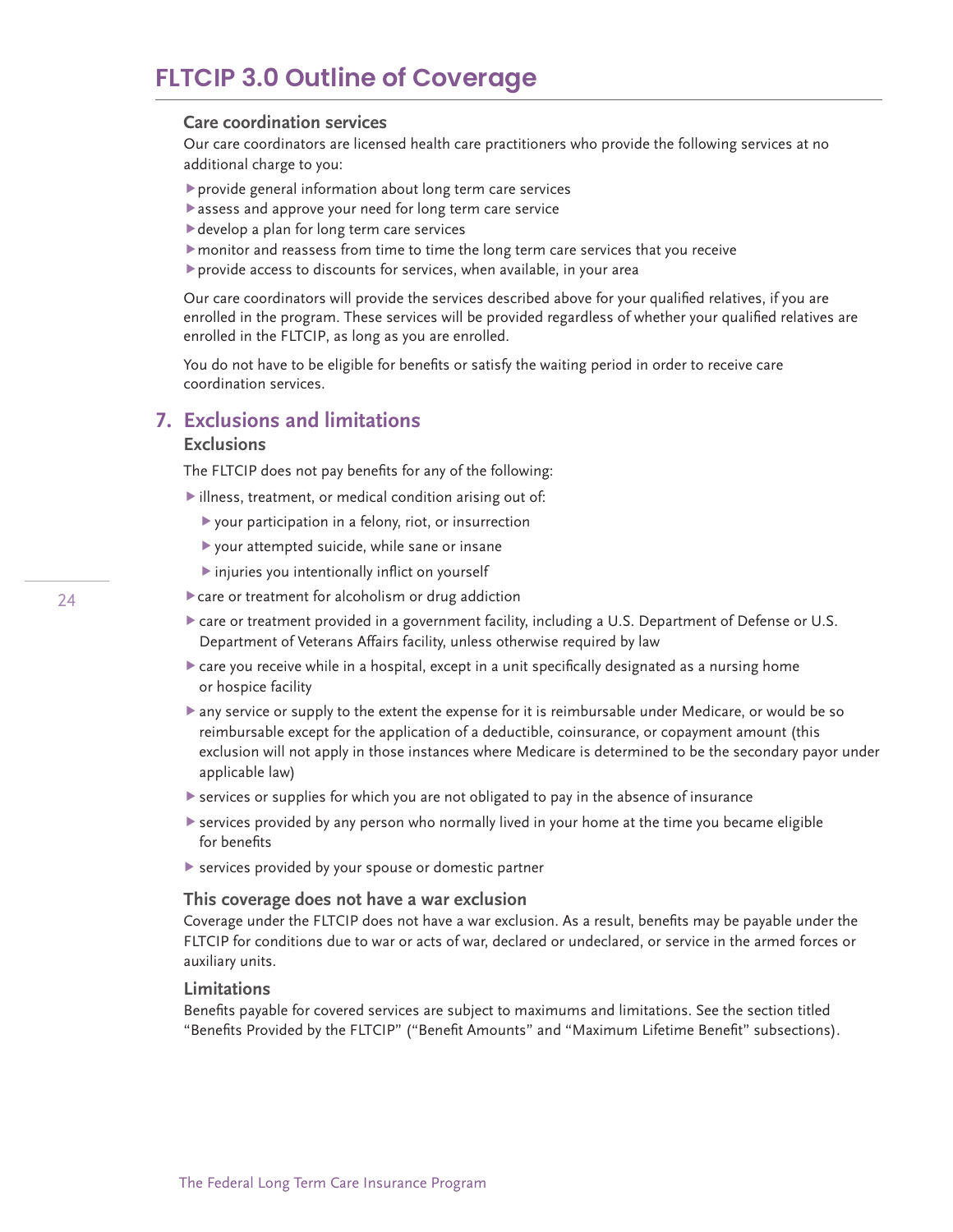### **Coordination of benefits**

The FLTCIP includes a coordination of benefits provision that follows the guidelines set by the National Association of Insurance Commissioners (NAIC). In determining the amount of benefits we will pay under the FLTCIP, the coordination of benefits provision allows us to look at other plans that might pay benefits for long term care services you receive. The other plans we look at include government programs (other than Medicaid), group medical benefits, and other employer-sponsored long term care insurance. We do not look at Medicaid, individual insurance policies, or association group insurance policies. The coordination of benefits provision does not apply to international benefits.

Although we do not coordinate benefits with Medicaid, we may be required by state law to notify your state Medicaid office about your coverage under the FLTCIP. In addition, we reserve the right to notify your applicable state Medicaid office about your FLTCIP coverage, as may be appropriate.

If the FLTCIP is primary (this means it pays first), we will pay benefits without coordinating with other plans. That means that we will pay benefits to the maximum extent permitted by your coverage. If another plan or program is primary, then it will pay first. In that case, we will pay no more than the difference between the amount payable by your other coverage(s) and your actual expenses up to the daily benefit amount you select.

### **8. Relationship of cost of care and benefits**

Because the costs of long term care services will likely increase over time, you should consider whether and how benefits under the FLTCIP may be adjusted. You have the choice of receiving benefit increases under the automatic compound inflation option (ACIO) or the future purchase option (FPO).

#### **Automatic compound inflation option**

The FLTCIP offers a 3% ACIO rate. On each anniversary of your original effective date of coverage (or the date you change to this option), your daily benefit amount and the remaining portion of your maximum lifetime benefit (as well as other remaining benefit amounts listed in the schedule of benefits) will automatically increase at the ACIO rate shown on your schedule of benefits, compounded annually. Increases under this option are made even if you are eligible for benefits, without regard to your age, claim status, claim history, or the length of time your coverage has been in effect, and will not cause your premium to increase. Please see the "When We May Increase Premiums" subsection and the "When Your Premium May Change" section in this outline for additional information regarding changes in premiums.

If we determine in the future that the cumulative actual rate of inflation in the cost of long term care services since the last increase under this provision is significantly higher than the ACIO rate shown on your schedule of benefits, compounded annually, OPM and we will agree upon a method to allow you, at your option, to adjust your daily benefit amount. This method will account for the higher rate of inflation for an additional premium if you are not then eligible for benefits.

You may request to change from ACIO to FPO. Please see the other benefit changes in the following section.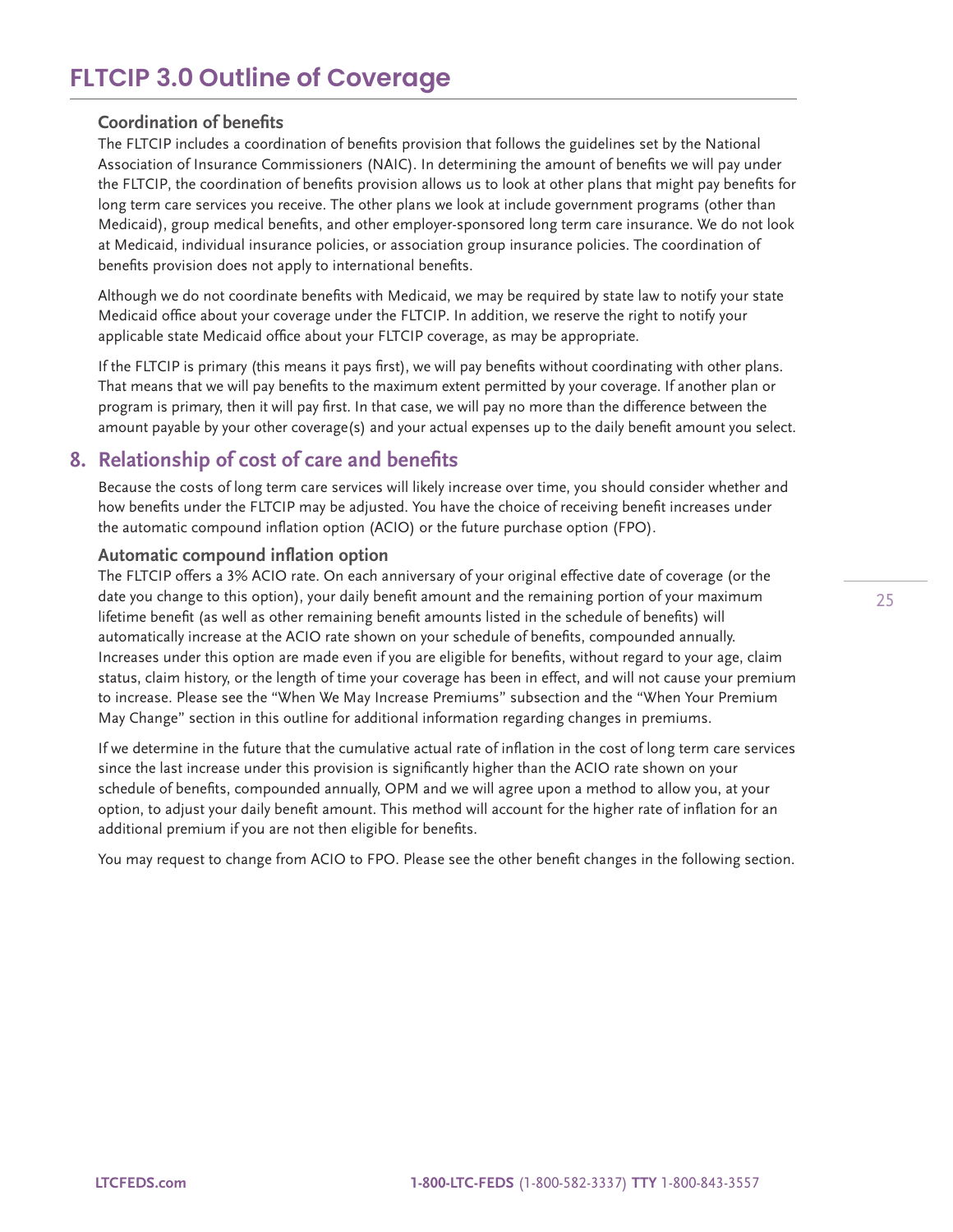



Note: Your actual daily benefit amount may vary depending on the rounding of increases each year. When your daily benefit amount is adjusted based on the 3% automatic compound inflation that you selected, the resulting amount may not be in whole dollar increments since each is rounded to the nearest penny.

#### **Future purchase option**

Every two years, we will increase your daily benefit amount and the remaining portion of your maximum lifetime benefit (as well as other remaining benefit amounts listed in the schedule of benefits), except as described below. We will send notice of the increase to enrollees with this option every two years prior to the increase effective date. Your coverage must be in effect for at least 12 months in order for you to receive your first increase under this provision. The increase will be based upon the change in the U.S. Department of Labor's Consumer Price Index for All Urban Consumers (CPI-U), or another index mutually agreed upon by OPM and John Hancock. We will include the amount of the increase in the notice. Please see the "When We May Increase Premiums" subsection and the "When Your Premium May Change" section for information on how increases under this section affect your premium.

Increases under this option do not require you to provide evidence of your good health. **If you do not want the increase, we must receive your rejection before the date specified in the increase notice. If you want the increase, you do not have to take any action other than paying the additional premium.** The increase will automatically take effect. Increases under this option will be made regardless of your age, but we will not increase your benefits under this option if you are eligible for benefits, or if you declined a total of three increases. However, if you are insured for less than 24 months, and you reject the first increase under this option, it will not count as a declined increase for purposes of determining your eligibility to receive increases in the future.

If you declined three increases under this option and later wish to resume receiving increases, you must provide, at your expense, evidence of your good health that is satisfactory to us.

If you receive an increase and it was determined that you were eligible for benefits on the date that increase went into effect, the increase will be removed.

You may request to change from FPO to ACIO, and should you make such a request: 1) you will be required to provide, at your expense, evidence of your good health that is satisfactory to us; and 2) the effective date of all future automatic compound benefit increases will be the anniversary of the first day of the month that next follows the date of our approval of your request.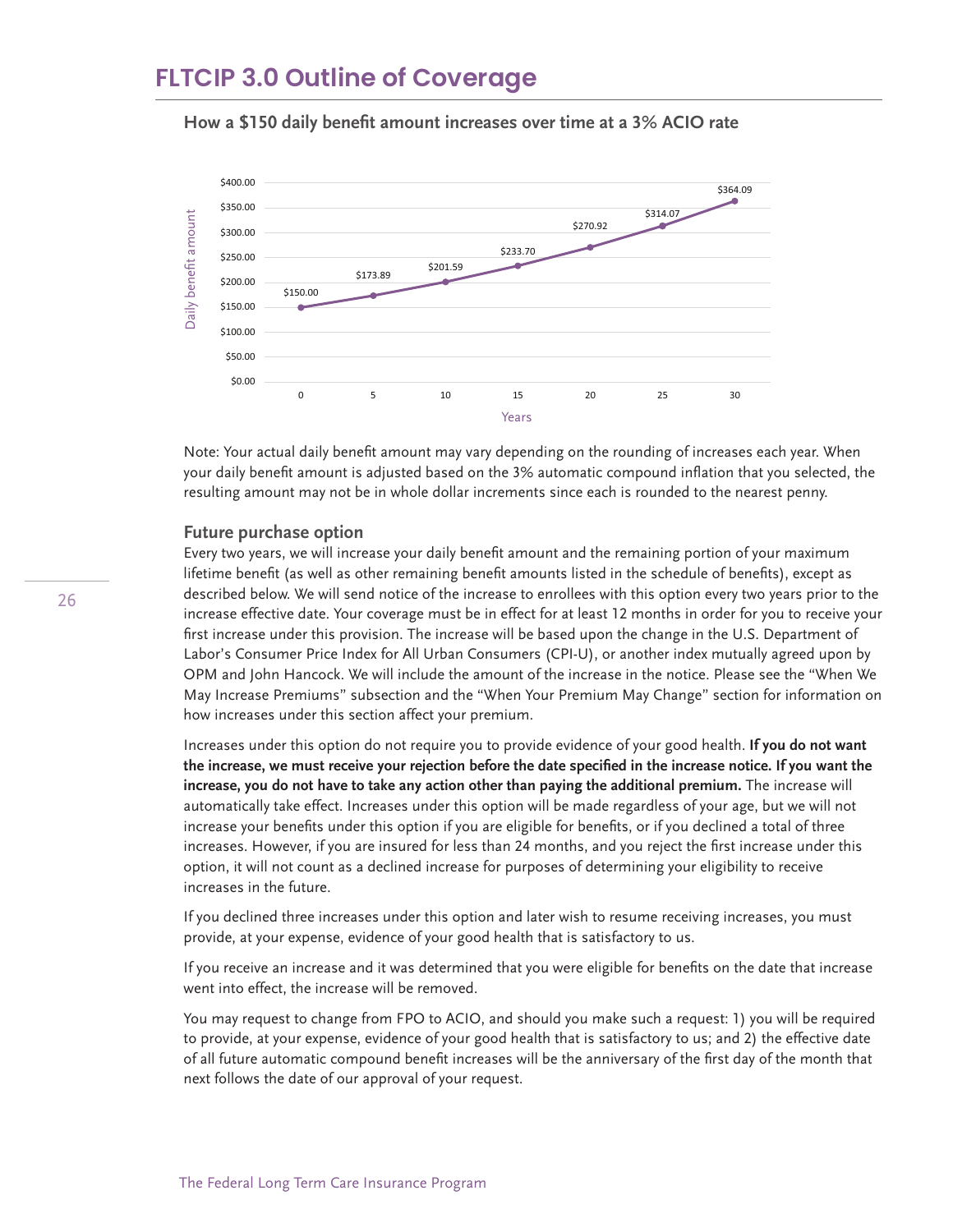#### **FPO and the Consumer Price Index**

As mentioned on page 26, FPO increases will be based upon the change in the CPI-U or another index mutually agreed upon by OPM and John Hancock.

#### **What is the CPI-U?**

The CPI-U is a measure of the average change over time in the prices paid by urban consumers for a market basket of consumer goods and services, including food and beverages, housing, transportation, and medical care, among others. The underlying cost drivers for long term care are predominantly contained within this index, making the CPI-U one of the most suitable indices for tracking current and future changes in long term care costs.

### **Annual consumer price index (CPI-U) increases—30 years, from 1989 to 2018**



While past performance is not a reliable indicator of future performance, it may be helpful to note historical CPI-U trends for those interested in FPO. The following chart compares historical changes in the CPI-U over time against a 3% annual percentage increase benchmark.

#### **Average Consumer Price Index increases from 1989 to 2018 are as follows:**

| Length of time | Period    | <b>CPI-U</b> |  |
|----------------|-----------|--------------|--|
| 10 years       | 2009-2018 | 1.55%        |  |
| 20 years       | 1999-2018 | 2.19%        |  |
| 30 years       | 1989-2018 | 2.55%        |  |

U.S. Department of Labor, Bureau of Labor Statistics. "Historical Consumer Price Index for All Urban Consumers," [bls.gov/cpi \(](http://bls.gov/cpi)accessed July 2019).

27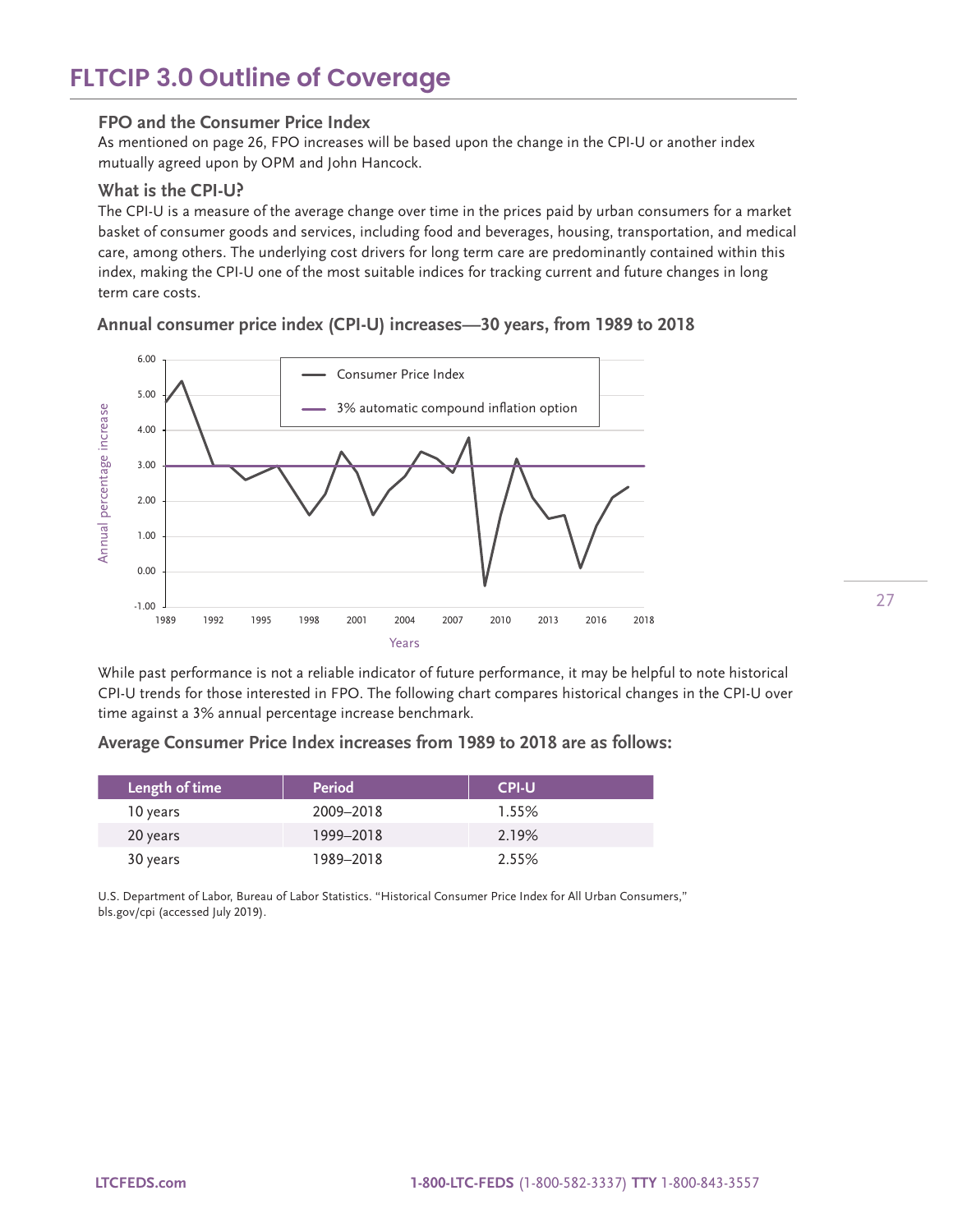#### **Comparison of the ACIO and the FPO**

The following graphs compare monthly premium and daily benefit amounts over time for purchase ages 50 and 65 for the following inflation options:

- ▶ 3% ACIO
- $FPO$

**Please read the following important assumptions about the charts:**

#### **Important assumptions**

- The following graphs assume an initial daily benefit amount of \$150, a 90-day waiting period, and a five-year benefit period.
- Horizontal ACIO premium lines in these graphs indicate that premiums will not automatically increase every year when benefits automatically increase. This **does not** mean that premiums will never increase for enrollees with ACIO. The underlying premium rates for both ACIO and FPO are **not** guaranteed.
- Note: Your actual daily benefit amount may vary depending on the rounding of increases each year. When your daily benefit amount is adjusted based on the inflation that you selected, the resulting amount may not be in whole dollar increments since each is rounded to the nearest penny.
- Each graph below compares scenarios for FPO and ACIO. For FPO illustrative purposes, we are using a 2.55% annual rate of inflation, based on the CPI-U average annual increase over the past 30 years. The FPO benefit amounts within each graph are calculated assuming you either declined or accepted an FPO offer every two years. For ACIO, the 3% rate will be used to calculate the annual increases to your benefit amount. Note: In reality, FPO increases are offered every two years and can be higher or lower than ACIO rates under the FLTCIP in any given year. Actual FPO premiums and benefits will vary depending on actual future inflation rates.
- The graphs do not imply that your coverage will end after 30 years.

As the **Premium Comparison** graph illustrates, a 3% ACIO premium does not increase automatically each year when the benefit increases. With FPO, premium starts out lower than with 3% ACIO. But, as the benefit increases, the FPO premium increases and eventually becomes greater than the 3% ACIO premium. Because the FPO premium increases steeply during normal retirement ages, you should consider whether you will be able to afford the higher premium under the FPO. If you decline an FPO increase, your coverage doesn't end, your daily benefit amount just does not increase. If you decline a total of three FPO increases and you later wish to resume receiving increases, you must provide, at your expense, evidence of your good health that is satisfactory to us.

The **Daily Benefit Amount Comparison** graph shows how the daily benefit amount increases over time under 3% ACIO and how it would increase under FPO if similar benefit increases were to take effect. However, if you decline an FPO increase, your FPO benefit will not increase and over time may become substantially less than the 3% ACIO benefit.

The effect of FPO on your premium and benefit cannot be predicted, since it is based on a variable rate (the CPI-U). It is important that you understand and are comfortable with this aspect of the FPO before you elect it.

28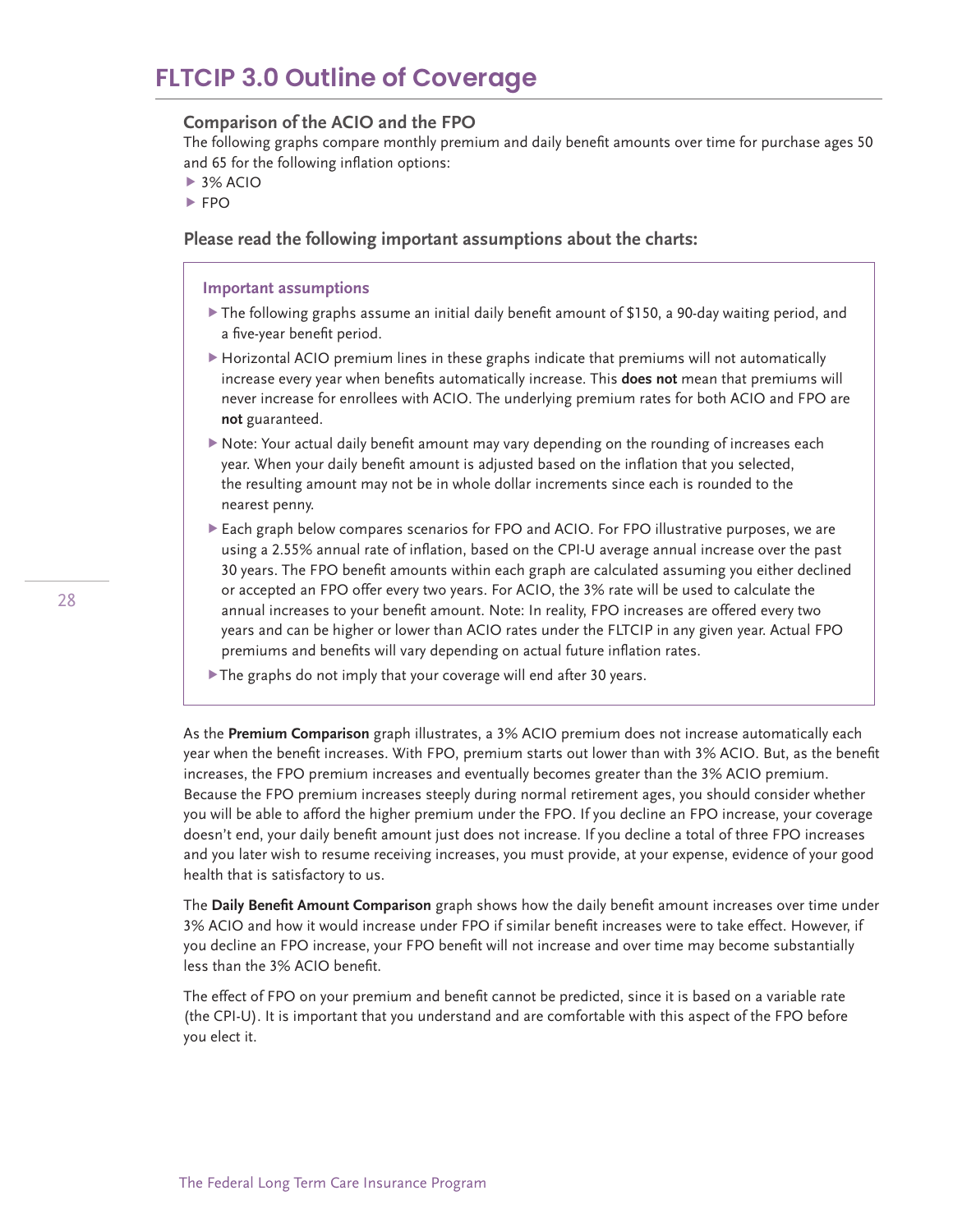#### **Purchase age 50 examples**

Please read the important assumptions on page 28 before reviewing the following graphs. The graphs below illustrate only the first 30 years of premium and benefits. The premium lines in these graphs are for comparison only and are meant to indicate that premiums will not automatically increase every year when benefits automatically increase. This *does not* mean that premiums will never increase for enrollees with ACIO. The underlying premium rates for both ACIO and FPO are *not* guaranteed.

### **FPO and 3% ACIO comparisons**

**Premium comparison for purchase at age 50 Future purchase option vs. 3% automatic compound inflation option**



**Daily benefit amount comparison for purchase at age 50 Future purchase option vs. 3% automatic compound inflation option**

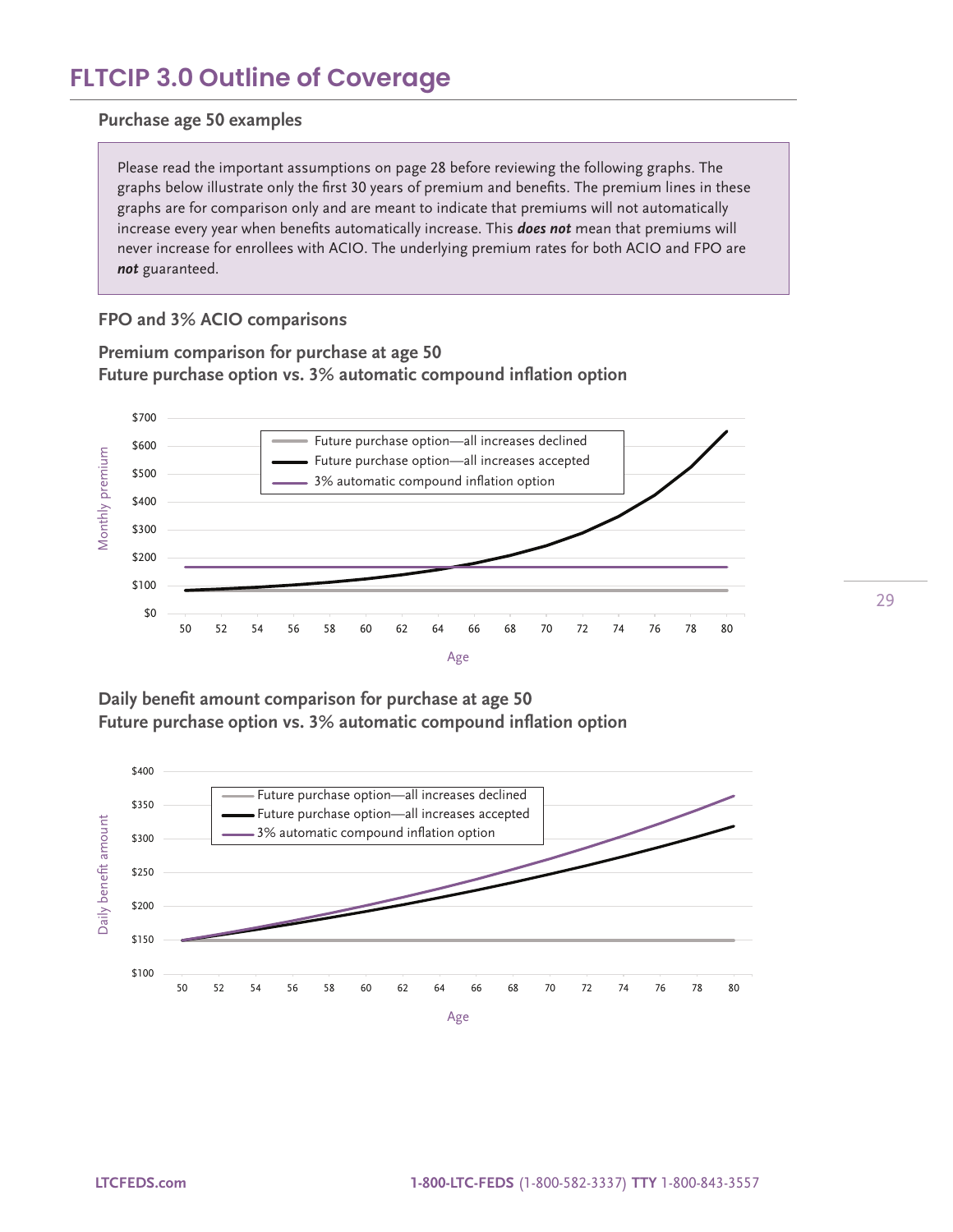#### **Purchase age 65 examples**

Please read the important assumptions on page 28 before reviewing the following graphs. The graphs below illustrate only the first 30 years of premium and benefits. The premium lines in these graphs are for comparison only and are meant to indicate that premiums will not automatically increase every year when benefits automatically increase. This *does not* mean that premiums will never increase for enrollees with ACIO. The underlying premium rates for both ACIO and FPO are *not* guaranteed.

#### **Premium comparison for purchase at age 65 Future purchase option vs. 3% automatic compound inflation option**



**Daily benefit amount comparison for purchase at age 65 Future purchase option vs. 3% automatic compound inflation option**

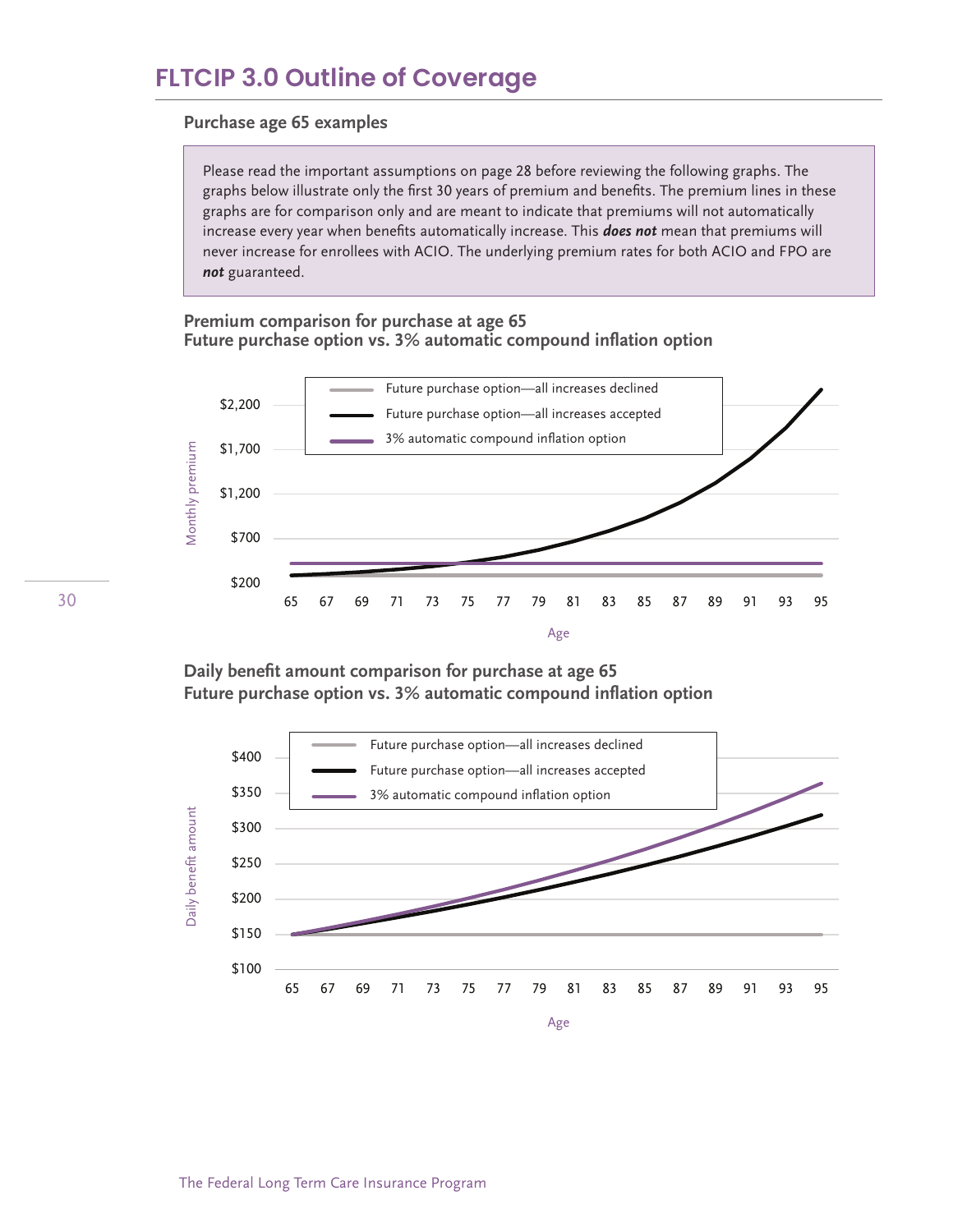#### **Other benefit changes (upgrades and downgrades)**

At any time, you may request an increase (upgrade) or decrease (downgrade) in your coverage. If you make a request that we determine is an increase in coverage, you must provide, at your expense, evidence of your good health that is satisfactory to us. You do not have to provide evidence of your good health for a decrease. The amount of an increase or decrease is subject to FLTCIP program options available at the time of your request.

Within 30 days after you receive approval of a request for an increase or a decrease in your coverage, you may cancel the increase or decrease in your coverage, and it will be as if the increase or decrease in your coverage was never issued. We will refund any premium that is due you within 30 days.

#### **9. Premium**

The premium required for coverage under the FLTCIP may be available in the enclosed materials; otherwise, premiums can be obtained by contacting LTCP, the FLTCIP administrator. Premiums may change. See the section titled "When Your Premium May Change."

### **10. When your premium may change**

If you select the automatic compound inflation option, your premium is designed to include all future inflation increases you will receive each year while you are insured. Your premium will not increase with each inflation increase under this option. However, your premiums may still increase under the conditions described below as well as those described in the "When We May Increase Premiums" subsection.

If you select the future purchase option, your premium will increase for each inflation increase under this option unless you decline offers. The additional premium for each increase will be based on your age and the premium rates in effect at the time the increase takes effect. Please note that your premiums may also increase under the conditions described in the "When We May Increase Premiums" section.

If you request and we approve any coverage increase other than an increase under the future purchase option, your premium for the additional coverage will be based on your age and the premium rates in effect at the time the increase takes effect. If you request a decrease in coverage consistent with available FLTCIP options, your premium will decrease. The amount of the decrease in premium associated with the decrease in coverage will be calculated by removing levels of benefits based on the order in which they were purchased, if applicable. In other words, the level of benefits purchased most recently will be discontinued first.

See the section titled "Relationship of Cost of Care and Benefits" for a summary of these benefit change provisions.

Your premium will not change because you get older or your health changes or for any other reason related solely to you. We may only increase your premium if you are among a group of enrollees whose premium is determined to be inadequate. While the group policy is in effect, OPM must approve the change.

### **11. When you may receive a premium refund**

### **Thirty-day free look/cancellation of coverage**

### **New enrollees**

Within 30 days after you receive your *FLTCIP 3.0 Benefit Booklet*, you may cancel your coverage if you are not satisfied with it and receive a refund of any premium you paid. If you wish to do this, you must notify us within 30 days of receiving the benefit booklet. Then we will refund all of your premium paid for coverage under the benefit booklet within 30 days.

You may cancel your coverage at any other time; however, we will only refund premium that covers a period after the effective date of your cancellation.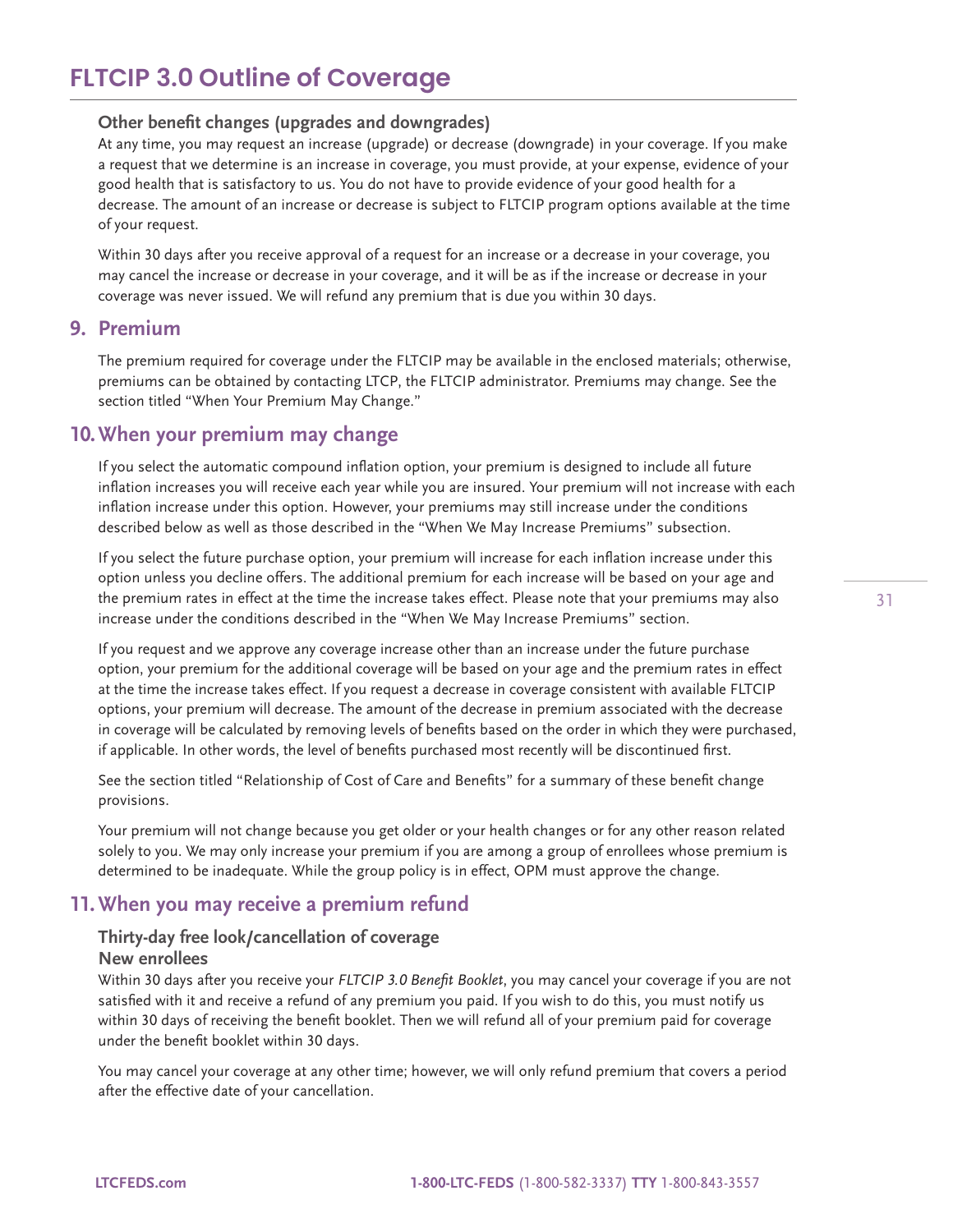#### **Other refunds of premium**

We will refund any premium that you paid to cover any period after the date of your death or during which your premium is waived.

### **12. When coverage may be continued or ended**

#### **When your coverage will end**

Your coverage will end on the earliest of the following:

- $\blacktriangleright$  the date you specify to us that you wish your coverage to end
- $\blacktriangleright$  the date of your death
- $\blacktriangleright$  the end of the period covered by your last premium payment if you do not pay the required premium when due
- $\blacktriangleright$  the date that you have exhausted your maximum lifetime benefit (in this event, care coordination services will continue)
- the date the group policy ends, subject to continuation of coverage as described below

#### **Grace period**

There is a 30-day grace period for payment of your premium. This means that we must receive your premium payment by the 30th day after the date it is due. If we do not receive your premium by the end of this grace period, we will send you written notice of termination of your coverage by first-class U.S. mail. You will have 35 days from the date of the termination letter to pay your premium; otherwise your FLTCIP coverage will end.

#### **Portability**

Long term care insurance coverage under the FLTCIP is portable. This means that once you have coverage under the FLTCIP and later are no longer a member of an eligible group, you can keep your coverage if you continue to pay the required premium and have not exhausted your maximum lifetime benefit.

#### **Continuation of coverage**

If the group policy ends, OPM has stated that it intends to continue your insurance coverage by replacing the group policy with another that will:

- be effective on the day after the group policy ends
- provide coverage that is substantially the same as that provided by the group policy
- calculate your premium based on the same issue age(s) as under the group policy

In the unlikely event that the group policy ends and there is no replacement policy as described above, we will continue your coverage if you continue to pay the required premium and have not exhausted your maximum lifetime benefit.

### **13. Premium stabilization feature**

Under the premium stabilization feature (PSF), there is an adjustable amount that is calculated as a percentage of premiums paid under the FLTCIP 3.0 group policy. This feature is designed to reduce the potential need for future premium increases. Under certain conditions, this amount may be used to offset your future premium payments or provide a refund of premium death benefit.

The PSF has no cash surrender value or other monetary value except as a premium offset or refund of premium death benefit as described in the *FLTCIP 3.0 Benefit Booklet*. The PSF terminates and no PSF amount is available or payable on your election of the contingent benefit upon lapse, your voluntary lapse of coverage, or termination of your coverage for reasons other than death, including termination due to nonpayment of premium.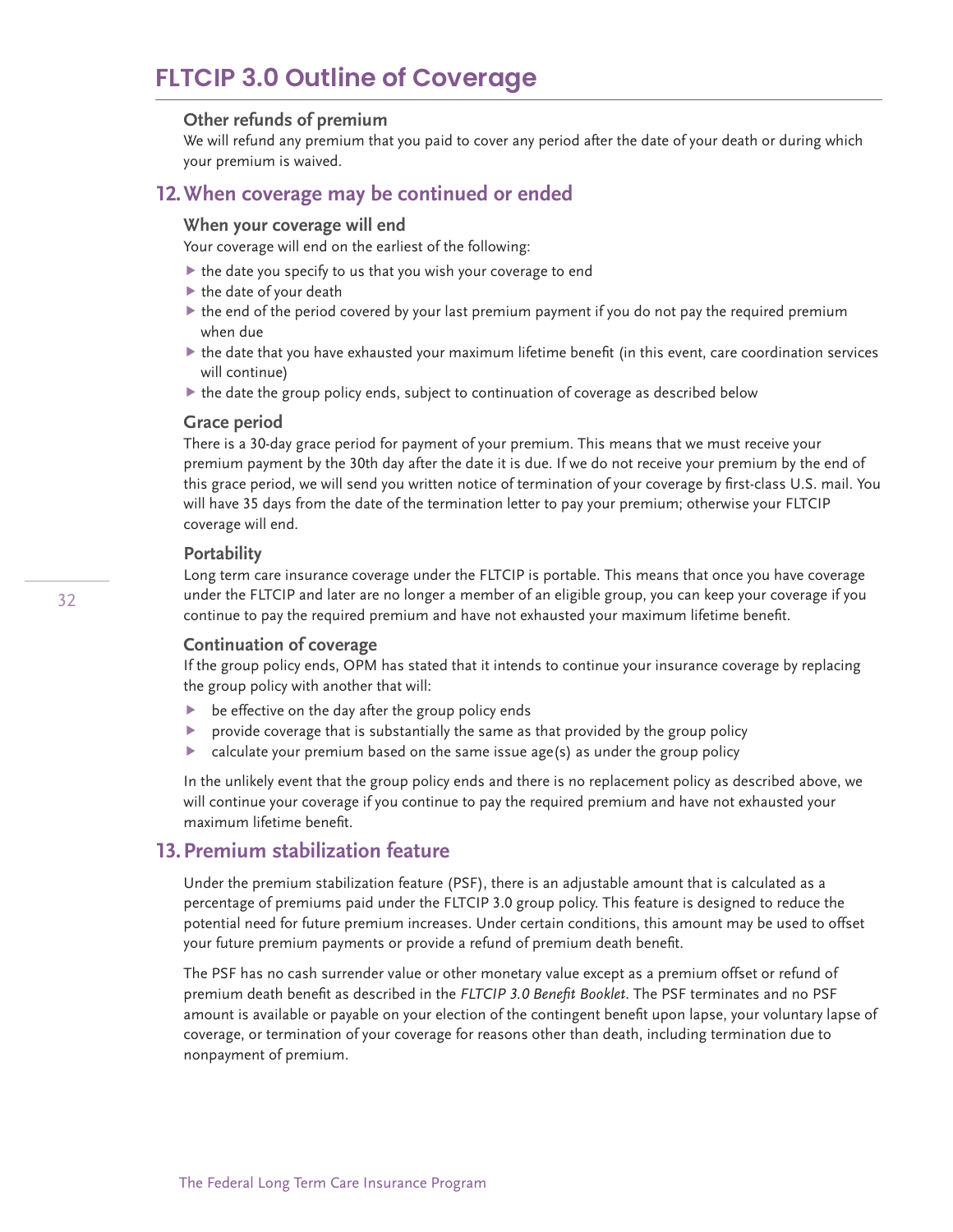#### **Premium stabilization feature amount**

The portion of premium available as your premium stabilization feature amount (PSF amount) is equal to:

- $\blacktriangleright$  the total amount of premium you paid multiplied by the current PSF percentage defined below, less
- benefit amounts paid on your behalf for FLTCIP claims, and less
- any prior uses of the PSF amount to pay premiums for you as a premium offset

The PSF amount is reduced dollar-for-dollar by benefit amounts paid on your behalf, so your PSF amount may be reduced to zero regardless of the PSF percentage.

Premium you paid means the total amount of premium you paid out-of-pocket for FLTCIP 3.0, and the amount of any premium offset used for you under the PSF.

#### **Premium stabilization feature percentage**

The premium stabilization feature percentage (PSF percentage) is used to calculate the amount of premium paid that may be available under the PSF. We may adjust the PSF percentage due to actual and projected FLTCIP experience. The PSF percentage will be changed no more than once annually. The PSF percentage will not exceed 100%, and it will not be less than 10%. You will be notified when a PSF percentage change occurs. The PSF percentage is shown on your schedule of benefits. While the group policy is in effect, OPM must approve the change in the PSF percentage.

#### **Premium offset**

The premium offset will be used as described below unless you opt out of the premium offset at any time by contacting us, in writing. Under the premium offset, your PSF amount will be used to pay for 50% of your monthly FLTCIP premium obligation when you have met all of the following:

- 1. You have attained the age of 85.
- 2. You have been enrolled in FLTCIP 3.0 for at least 10 years.
- 3. You have sufficient PSF amount available to pay 50% of your monthly premiums for at least the next 12 months based on current premium.
- 4. You have not opted out of the premium offset.

The premium offset will continue until:

- $\blacktriangleright$  there is insufficient PSF amount available to pay 50% of your monthly premium due; or
- you contact us, in writing, and request to stop using this premium offset.

In the event that the premium offset is discontinued, we will provide you with written notice that you will be responsible for 100% of your monthly premium obligations.

If your premium is waived under the waiver of premium provision (see section titled "Waiver of Premium"), the premium offset will not apply.

#### **Refund of premium death benefit**

If your FLTCIP coverage is in force on your date of death, a refund of premium death benefit may be payable. Any PSF amount available will be paid as a refund of premium death benefit to your estate or a beneficiary you designated in writing and on file with us, if the beneficiary is alive on your date of death.

The refund of premium death benefit will be based on the PSF percentage in effect on your date of death. To determine the amount available, we will process any outstanding claims received and recoup any claims overpayments. Any remaining PSF amount will be paid to your estate or the beneficiary you designated.

If any portion of the refund of premium death benefit has been paid, and a claim for reimbursement for covered services is subsequently submitted, we will reduce any claim benefit amount by the amount we have already paid as a refund of premium death benefit. If any claim is received for covered services prior to payment of the refund of premium death benefit, we will process and pay the benefits for the claim for covered services first.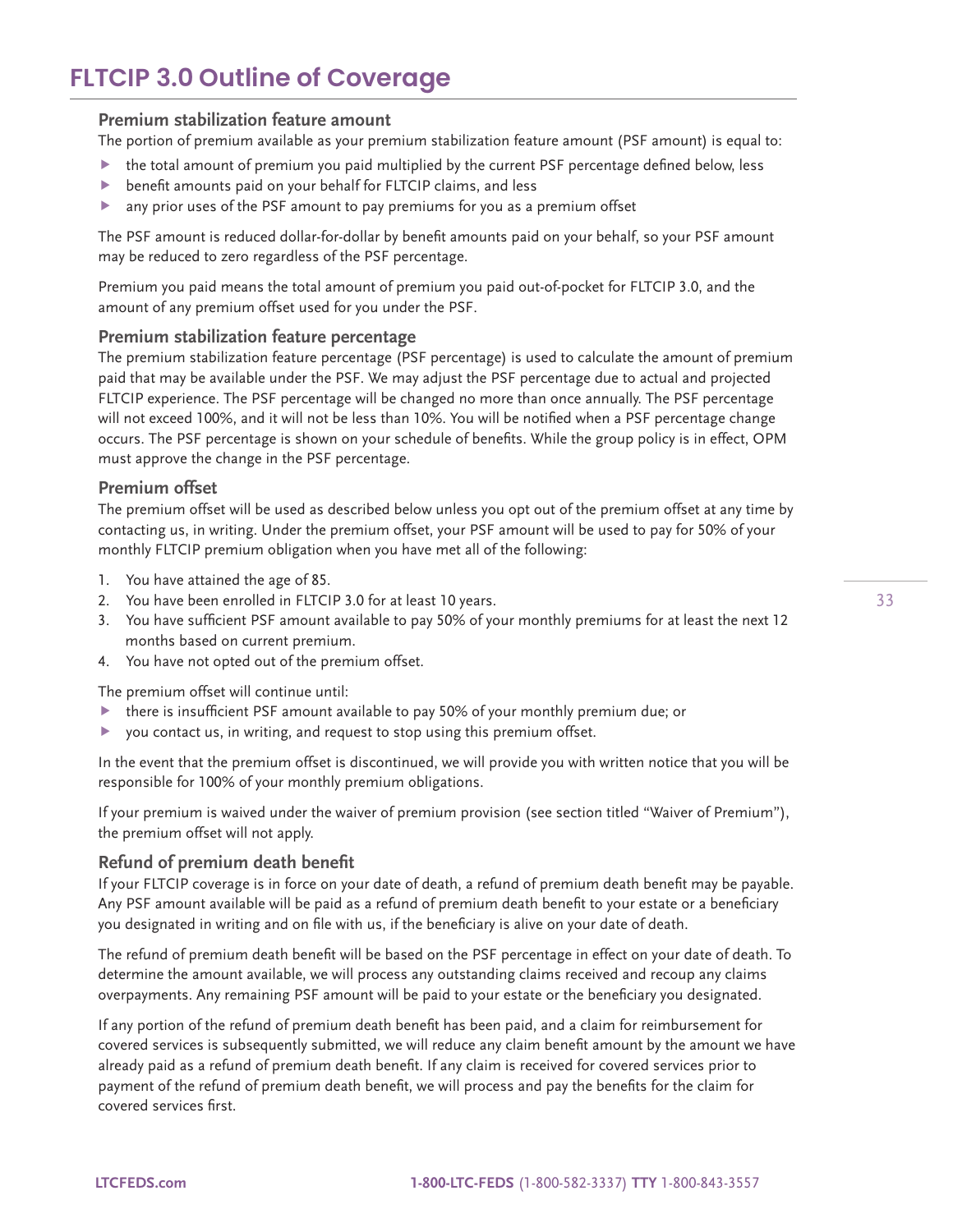You may change your beneficiary at any time by completing and submitting a beneficiary change form. The beneficiary change must be received before your date of death and will take effect on the date the completed form is received by the FLTCIP administrator. This change will not apply to any payment we made or any action we may have taken before your written request was received.

The beneficiary must be deemed, in our sole discretion, entitled to the payment. If a PSF amount is available as a refund of premium death benefit, and a beneficiary predeceases you, the refund of premium death benefit will be divided equally among any remaining living beneficiaries.

If no beneficiary is alive on your date of death, and a PSF amount is available as a refund of premium death benefit, the amount will be payable to your estate or, if there is no estate, to an alternative payee(s). The alternative payee(s) must be a person(s) who is(are) deemed, in our sole discretion, entitled to the payment. Neither the FLTCIP administrator nor we will be liable as a result of any payment made in good faith under this provision.

#### **Important notice regarding federal and state income tax law**

The payment of the PSF amount as a refund of premium death benefit may have federal and state tax implications for your estate or designated beneficiary. You may wish to review this benefit with a qualified tax professional or attorney to determine any such tax impact.

Reminder: The PSF has no cash surrender value or other monetary value except as a premium offset or refund of premium death benefit as described in the *FLTCIP 3.0 Benefit Booklet*. For more information about the PSF, please review the *FLTCIP 3.0 Benefit Booklet*.

#### **Refund of premium death benefit**

If FLTCIP coverage is in force on the enrollee's date of death, any PSF amount available will be paid to their estate or designated beneficiary as a refund of premium death benefit.

#### **The calculation of the PSF amount is determined as follows:**

The total FLTCIP 3.0 premium paid is multiplied by the PSF percentage currently in effect, minus any claims paid and minus any premium offset used.

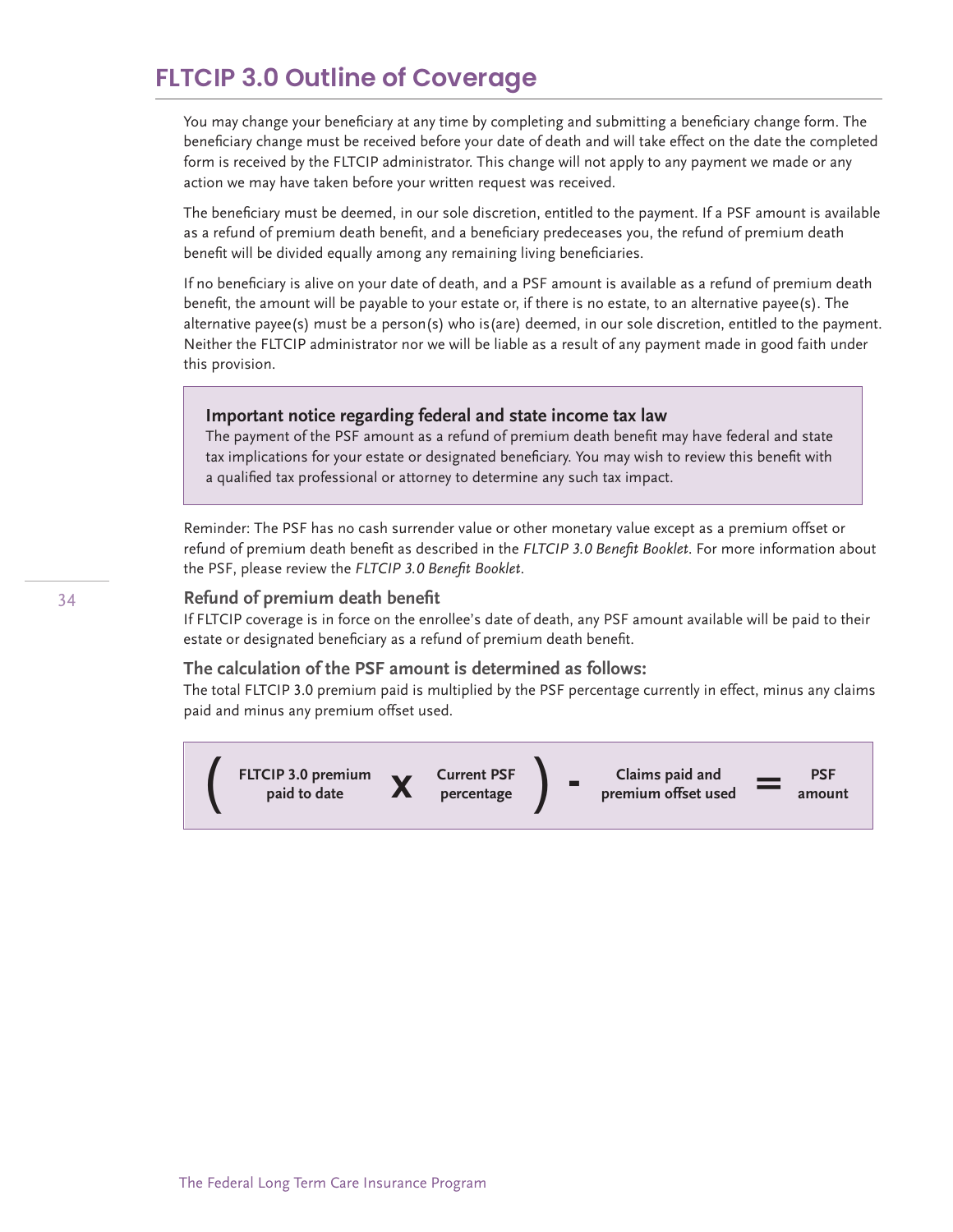#### **Please read the following important assumptions about the illustrations:**

- $\blacktriangleright$  The illustrations that follow assume an issue age of 50, a \$150 daily benefit amount, 3% automatic compound inflation, a five-year benefit period, and an annualized premium of \$2,000.
- For all examples, we assume an initial PSF percentage of 35%. (Note: The PSF percentage on an enrollee's effective date of coverage may differ.)
- The PSF percentage may be adjusted due to actual and projected FLTCIP experience. While the group policy is in effect, any changes to the PSF percentage, both increases and decreases, require OPM approval. The PSF percentage will never exceed 100% and will never be less than 10%. If the PSF percentage is decreased to 10%, a premium increase may be necessary.
- $\blacktriangleright$  Fluctuations within the PSF feature, as illustrated in these examples, would have no effect on the enrollee's premium or benefit amounts available for covered services, as defined in the "Benefits Provided by the FLTCIP" section of this outline of coverage.
- **The charts are for illustrative purposes only; actual enrollee PSF amounts, PSF percentage, and policy durations may vary based on actual experience and changes to future assumptions.**

The chart below provides an example of how the refund of premium death benefit would be calculated based on varying FLTCIP 3.0 claims usage. Each scenario assumes the deceased was enrolled in FLTCIP 3.0 for 20 years, with \$40,000 in total premium paid (\$2,000 times 20 years) and a PSF percentage of 35% at the date of death. Therefore, prior to any adjustments made for claims paid and any premium offset used for the enrollee, their PSF amount is (\$40,000 times 35%) or \$14,000.

#### **PSF: Claims impact on the refund of premium death benefit**

The chart below illustrates three scenarios on how claims impact the refund of premium death benefit. In each scenario, there was no premium offset used.

In **scenario 1**, with no claims paid, the enrollee's PSF amount is \$14,000. This amount would be paid to their estate or designated beneficiary.

In **scenario 2**, \$10,000 of FLTCIP 3.0 claims were reimbursed for covered services. The enrollee's PSF amount is reduced by the amount of claims paid (\$14,000 minus \$10,000), leaving \$4,000 as a refund of premium death benefit.

In **scenario 3**, \$60,000 of FLTCIP 3.0 claims were reimbursed for covered services. Because the \$60,000 exceeds the enrollee's total premium paid times the PSF percentage (\$40,000 times 35%) or \$14,000, no refund of premium death benefit would be available and paid.

|                                 | <b>Scenarios</b>  |                       |                       |  |  |
|---------------------------------|-------------------|-----------------------|-----------------------|--|--|
|                                 | 1. No claims paid | 2. Claims of \$10,000 | 3. Claims of \$60,000 |  |  |
| Policy year                     | 20                | 20                    | 20                    |  |  |
| Total premium paid              | \$40,000          | \$40,000              | \$40,000              |  |  |
| PSF percentage at year 20       | 35%               | 35%                   | 35%                   |  |  |
| Claims paid to date             | \$0               | \$10,000              | \$60,000              |  |  |
| Refund of premium death benefit | \$14,000          | \$4,000               | \$0                   |  |  |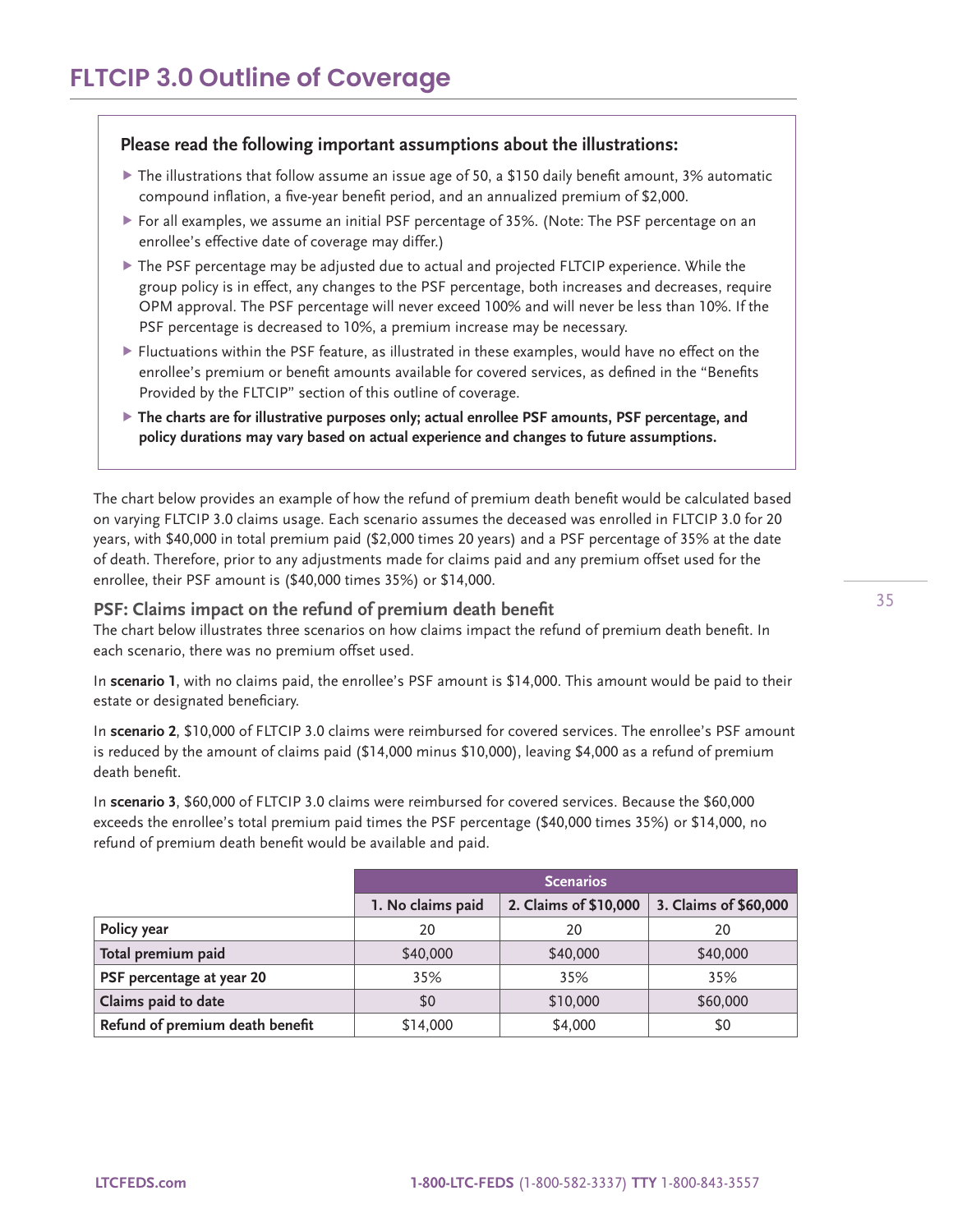#### **PSF: Premium offset**

The PSF allows eligible enrollees the ability to reduce out-of-pocket premium expenses at older ages. Those who are age 85, and have been enrolled in FLTCIP 3.0 for 10 years, are automatically opted in<sup>1</sup>, with 50% of each future monthly premium payment paid from the enrollee's PSF amount to cover half of their premium monthly for a period of time based on the PSF amount available for the premium offset<sup>2</sup>.

Note: During the period when premiums are being offset by 50%, total premium paid (used for purposes of calculating the current enrollee's PSF amount) continues to increase as if the full premium (100%) is being paid by the enrollee.

#### **PSF: Premium offset impact to the PSF amount**

The following paragraphs and chart details how the PSF amount is impacted by the premium offset.

The chart below assumes that:

- $\triangleright$  the enrollee was issued coverage in FLTCIP 3.0 at age 50
- $\triangleright$  the enrollee has an annual premium of \$2,000 (assume the annual premium remained steady)
- $\blacktriangleright$  the PSF percentage remained steady at 35%
- ▶ no claims have been paid on the FLTCIP 3.0 policy
- $\triangleright$  at age 85, the enrollee did not opt out of the premium offset so 50% of their premium due was used from their PSF amount<sup>2</sup>

The total premium paid means both the premium paid by the enrollee and the amount used under the premium offset for the enrollee.

1. When the enrollee turns 85 and they have been enrolled in the FLTCIP 3.0 for at least 10 years, they become eligible for the premium offset.

2. At age 86, \$1,000 of the premium offset is paid from the PSF amount. This premium offset amount is 50% of the annual premium amount. Note that the enrollee's PSF amount in this example only drops by \$300 from age 85 to age 86. This is due to the fact that the total FLTCIP 3.0 premium paid at age 86 increased by the full \$2,000 annual premium amount as it does each year (see the total FLTCIP 3.0 premium paid and PSF amount rows below) while the PSF percentage remains at 35%. The total FLTCIP 3.0 premium paid of \$72,000 multiplied by the PSF percentage is \$25,200, less the \$1,000 premium offset used equals \$24,200.

3. At age 90, the total premium offset used is \$5,000. Thus, the PSF amount is reduced accordingly. The total FLTCIP 3.0 premium paid of \$80,000 multiplied by the PSF percentage is \$28,000, less the \$5,000 premium offset used equals \$23,000.

|                               | <b>Scenarios</b> |           |           |  |  |  |
|-------------------------------|------------------|-----------|-----------|--|--|--|
|                               | 1. Age 85        | 2. Age 86 | 3. Age 90 |  |  |  |
| <b>Years enrolled</b>         | 35               | 36        | 40        |  |  |  |
| Total FLTCIP 3.0 premium paid | \$70,000         | \$72,000  | \$80,000  |  |  |  |
| <b>PSF</b> percentage         | 35%              | 35%       | 35%       |  |  |  |
| Claims paid                   | \$0              | \$0       | \$0       |  |  |  |
| Total premium offset used     | \$0              | \$1,000   | \$5,000   |  |  |  |
| <b>PSF</b> amount             | \$24,500         | \$24,200  | \$23,000  |  |  |  |

Note: Should death occur while an enrollee is using the premium offset, any remaining PSF amount (less any claims paid and less premium offset used) would be payable as a refund of premium death benefit to their estate or designated beneficiary.

2. An enrollee's PSF amount must be more than, or equal to, 50% of annual premium to apply the premium offset.

<sup>1.</sup> Eligible enrollees may opt out of the premium offset.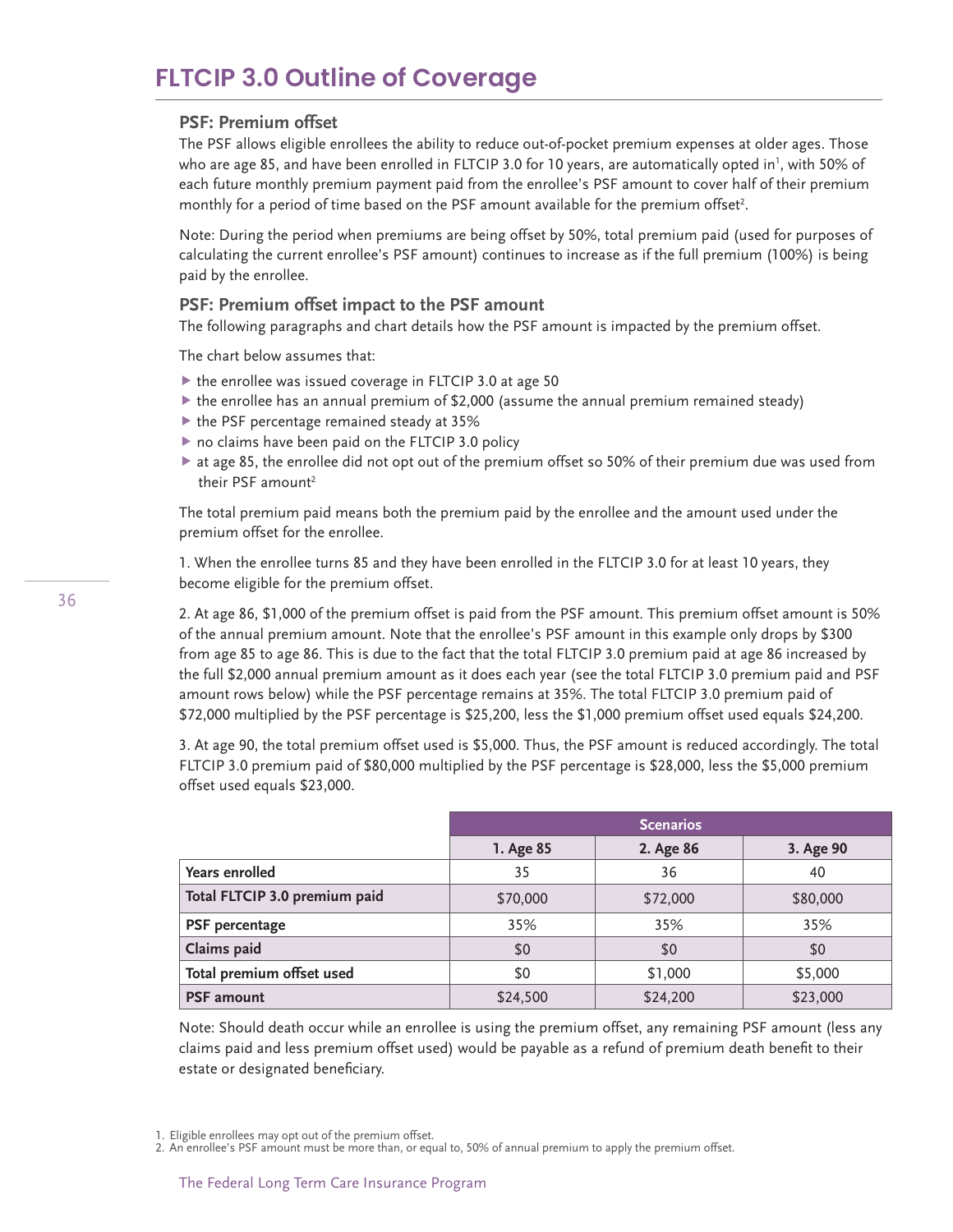#### **Understanding the PSF feature when the PSF percentage changes**

The following examples demonstrate changes to the PSF percentage and the correlated impact on an enrollee's PSF amount.

The examples show the PSF feature under favorable and adverse adjustments to the PSF percentage.

Fluctuations in the PSF percentage would have no effect on an enrollee's benefit amount available for covered services as defined in the "Benefits Provided by the FLTCIP" section of this outline of coverage.

#### **PSF percentage adjustment**

The following graphs highlight examples of possible future changes to the PSF percentage. The first two graphs highlight a favorable example, where the PSF percentage increases in the future. The last two graphs highlight an adverse example, where the PSF percentage decreases in the future.

#### **The following favorable and adverse examples assume that:**

- $\triangleright$  the enrollee was issued coverage in FLTCIP 3.0 at age 50
- $\blacktriangleright$  the enrollee has an annual premium of \$2,000
- $\triangleright$  no claims have been paid on the FLTCIP 3.0 policy

#### **Favorable example**

The favorable example could arise if we increase the PSF percentage. For example, if assumptions about the future improve (e.g., claims are now anticipated to occur less frequently or last for shorter durations than previously expected, or we anticipate investment returns to outperform previous expectations). The favorable example is illustrated by the rising PSF percentage in the first graph and the rising PSF amount in the second graph.

In policy year 1, the PSF percentage is 35%. In the favorable example, the PSF percentage increases as follows:

- ▶ in policy year 7, the PSF percentage increases to 40%
- ▶ in policy year 20, the PSF percentage is 50%
- ▶ in policy year 30, the PSF percentage is 65%

#### **PSF: Favorable example of the PSF percentage**

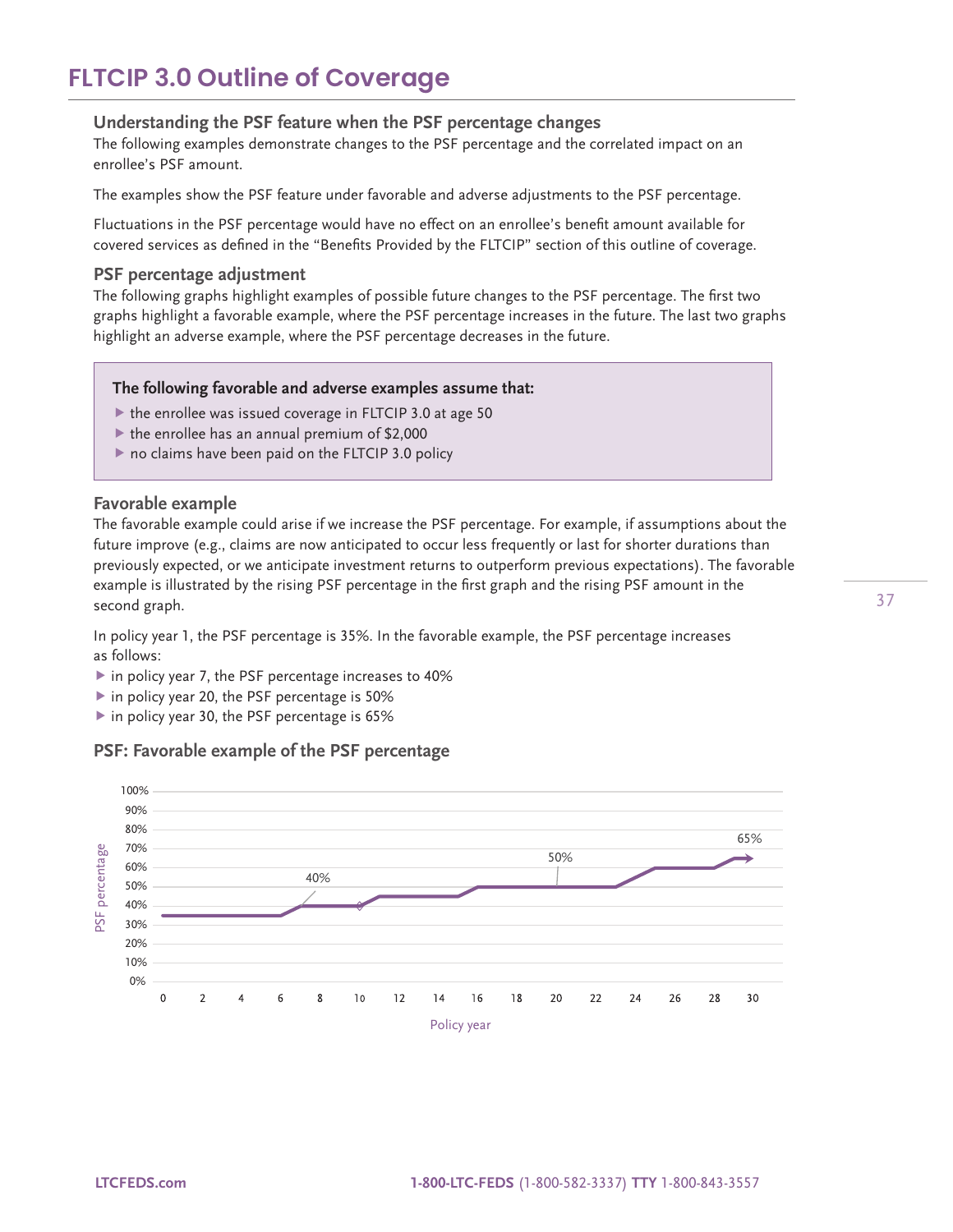The next graph shows a favorable example of an enrollee's PSF amount changing over time as the enrollee makes annual premium payments and the PSF percentage increases. In **policy year 20**, the enrollee's PSF amount is \$20,000 (total premium paid of \$40,000 times the current PSF percentage of 50%). Should the enrollee die in **policy year 30**, the refund of premium death benefit would be \$39,000 (assumes no claims or usage of the premium offset and total premium paid of \$60,000 times the current PSF percentage of 65%).



#### **PSF: Favorable example of an enrollee's PSF amount**

#### **Adverse example**

The adverse example could arise if we decrease the PSF percentage. For example, if assumptions about the future are less favorable (e.g., claims are now anticipated to occur more frequently or last for longer durations than previously expected, or investment returns are anticipated to underperform previous expectations). The adverse example is illustrated by the declining PSF percentage in the first graph and the declining PSF amount in the second graph.

In policy year 1, the PSF percentage is 35%. In the adverse example, the PSF percentage decreases as follows:

- ▶ in policy year 13, the PSF percentage decreases to 20%
- $\triangleright$  in policy year 20, the PSF percentage is 15%
- in policy year 30, the PSF percentage is 10%

#### **PSF: Adverse example of the PSF percentage**

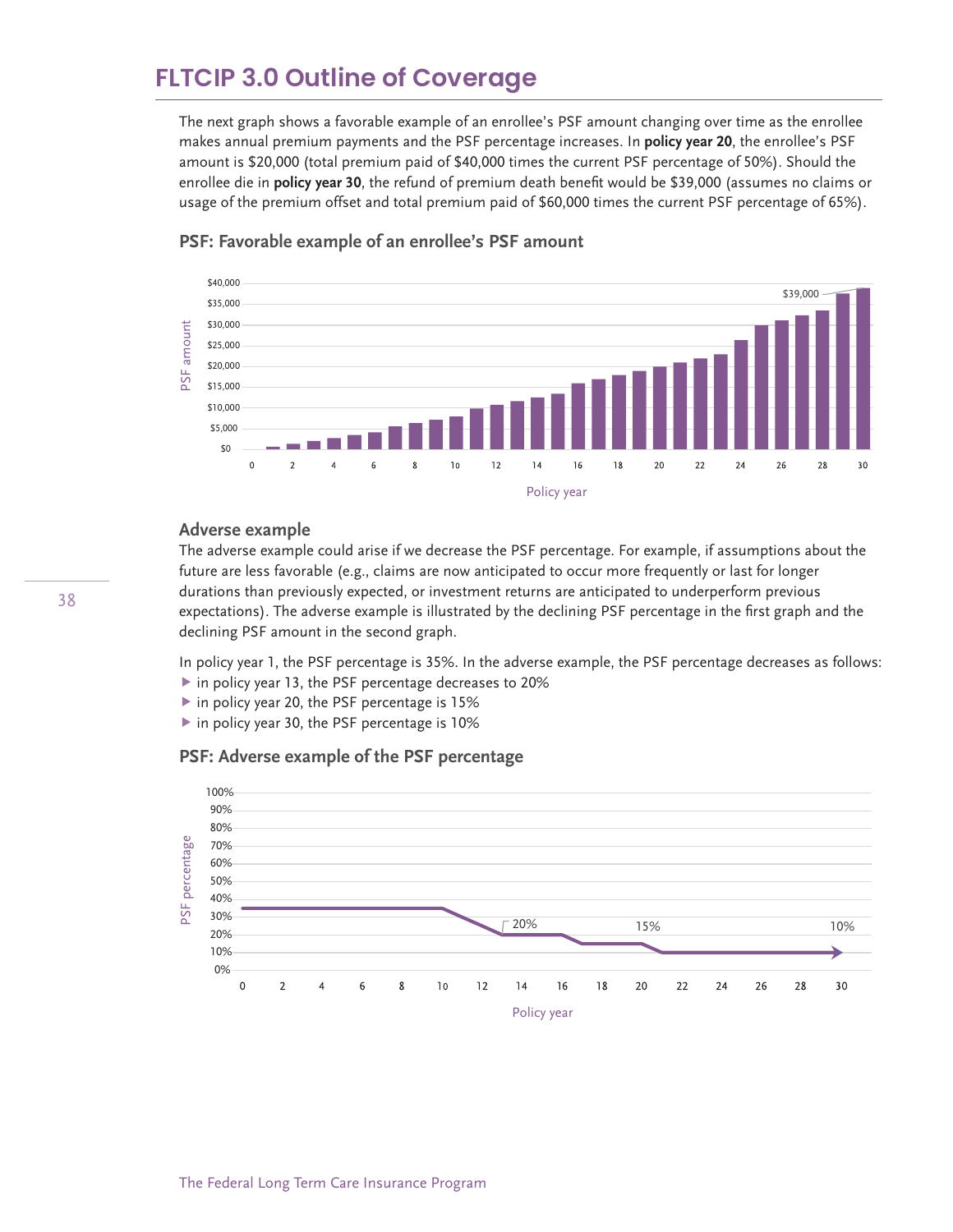The next graph shows an adverse example of an enrollee's PSF amount changing over time. In this adverse example, the total premium paid increases as the enrollee continues to make annual premium payments and the PSF percentage declines (as outlined in the above example):

Despite reduction in the PSF percentage over time, a PSF amount of \$6,000 still remains in **policy year 20** (total premium paid of \$40,000 times the current PSF percentage of 15%). In this example, should the enrollee die in **policy year 30**, the refund of premium death benefit would be \$6,000 (calculated as total premium paid of \$60,000 times the current PSF percentage of 10%). This calculation assumes the enrollee received no claims and did not access the premium offset at time of death.

**PSF: Adverse example of an enrollee's PSF amount** 

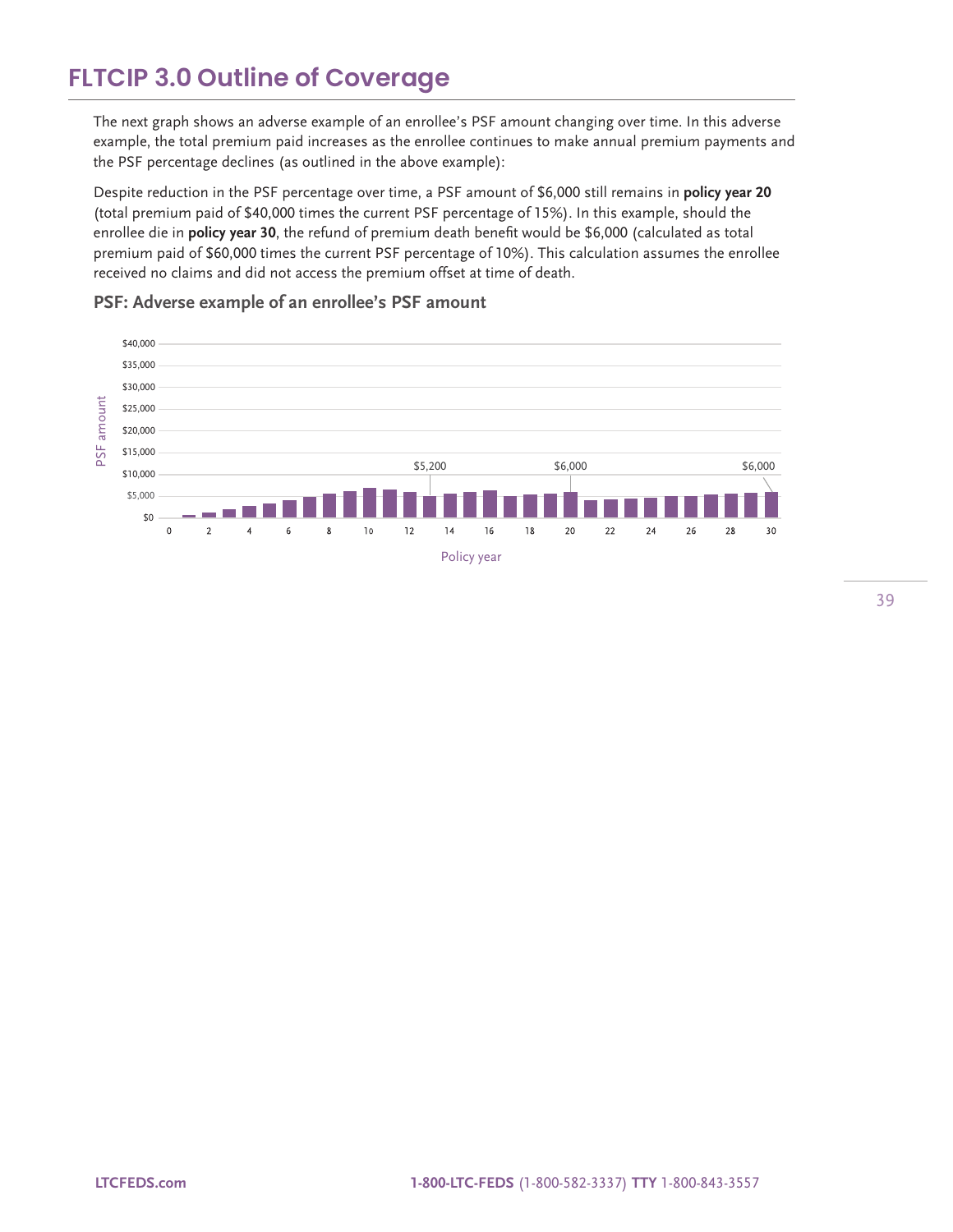### **The Federal Long Term Care Insurance Program Privacy Notice**

This notice describes the privacy policy of Long Term Care Partners (LTCP), LLC, for the Federal Long Term Care Insurance Program (FLTCIP). The FLTCIP is sponsored by the U.S. Office of Personnel Management (OPM) and administered by LTCP, on behalf of the insurer, John Hancock Life & Health Insurance Company (John Hancock). This notice refers to LTCP as "us," "we," and "our," and to any other company in the John Hancock family as an "affiliate."

#### **Why we need to know about you**

We need to know about you so that we can provide the insurance or other products and services you have asked for. We may also need to know about you to administer your business with us, evaluate claims, process transactions, and run our business.

#### **How we learn about you**

We get most information about you, from you. The information you give us when you apply for insurance or services is often all we need.

If we need to verify or get more information, we may need to contact:

- $\blacktriangleright$  health care providers
- your employer
- other insurers
- your family members
- consumer reporting agencies

The information may relate to your:

- $\blacktriangleright$  health
- employment
- $\triangleright$  finances (e.g., your payroll or annuity/pension information for billing)
- personal characteristics

It may also relate to other dealings you have had with us or with others, including our affiliates.

#### **How we protect your information**

We treat your information in a confidential manner. Our employees are required to protect your information. They access your information only when there is a reason to do so.

We also have physical and computer standards to protect your information. These standards comply with all applicable laws.

#### **How we use and disclose what we know about you**

We may use what we know about you to help us serve you better and to conduct our business. We may use and disclose it for any purpose allowed by law. For instance, we may use your information, and disclose it to others, in order to:

- help us evaluate and process your request for insurance or benefits
- $\blacktriangleright$  help us process claims and other transactions
- help us administer our products and services
- offer you other products or services under the FLTCIP
- audit our records or our services (including any audit by OPM or the U.S. Government Accountability Office)
- help prevent or find out about fraud or other crimes (including money laundering and terrorism)
- help us run the FLTCIP
- offer you other products or services regarding federal benefit programs

40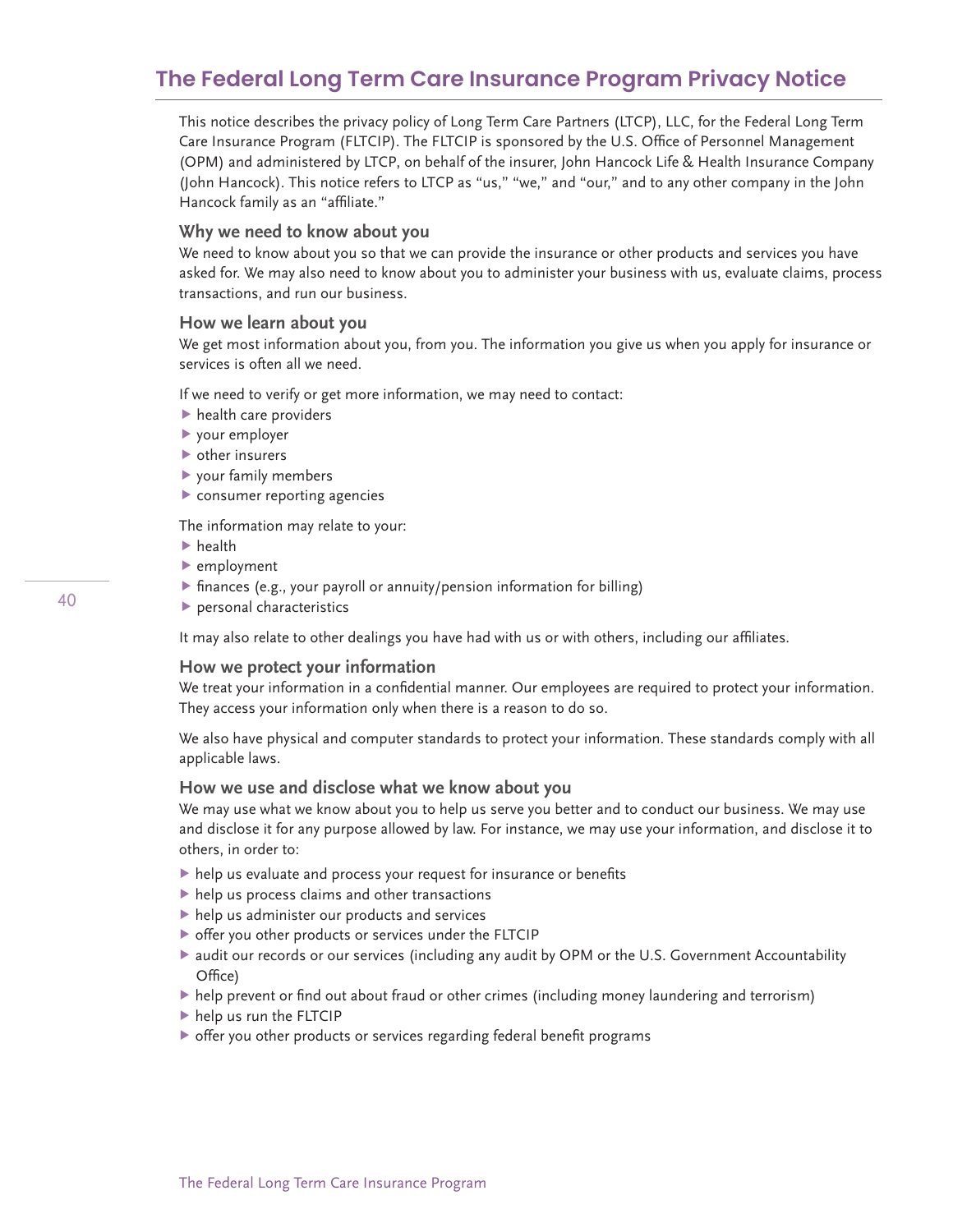### **The Federal Long Term Care Insurance Program Privacy Notice**

**Other reasons we may disclose what we know about you include:**

- complying with an order of a court or government agency (including a search warrant or subpoena)
- selling all or any part of our business or merging with another company
- coordinating benefits with other government programs
- informing your health care provider about a medical condition you did not include on your application
- $\blacktriangleright$  giving your applicable information to someone who has a legal interest in your insurance, such as an individual or entity to whom you have assigned benefits

#### **Information may be disclosed to:**

- other companies, including our affiliates, that provide services for us or for the FLTCIP
- other insurers
- law enforcement or regulatory agencies
- $\blacktriangleright$  entities that oversee or audit us or the FLTCIP
- consumer reporting agencies

Companies that service the FLTCIP are required to protect your information in the same manner.

#### **How to get and correct your information**

Generally, if you ask us in writing, we will let you review your information. However, we may decide not to give you information we have that relates to an administrative action, lawsuit, or claim. If you tell us that your information is incorrect, we will review it. If we agree, we will correct our records. If we do not agree, you may send us a written statement. We will include your statement in your file and with any future disclosure of your information.

#### **If you have questions**

We treat your information in accordance with applicable laws. You may have other rights under other laws, including the **Health Insurance Portability and Accountability Act (HIPAA)**. For additional information about your rights under HIPAA or if you have any questions about your privacy rights, please contact:

#### **Long Term Care Partners, LLC**

Attn: Privacy Office 100 Arboretum Drive Portsmouth, NH 03801